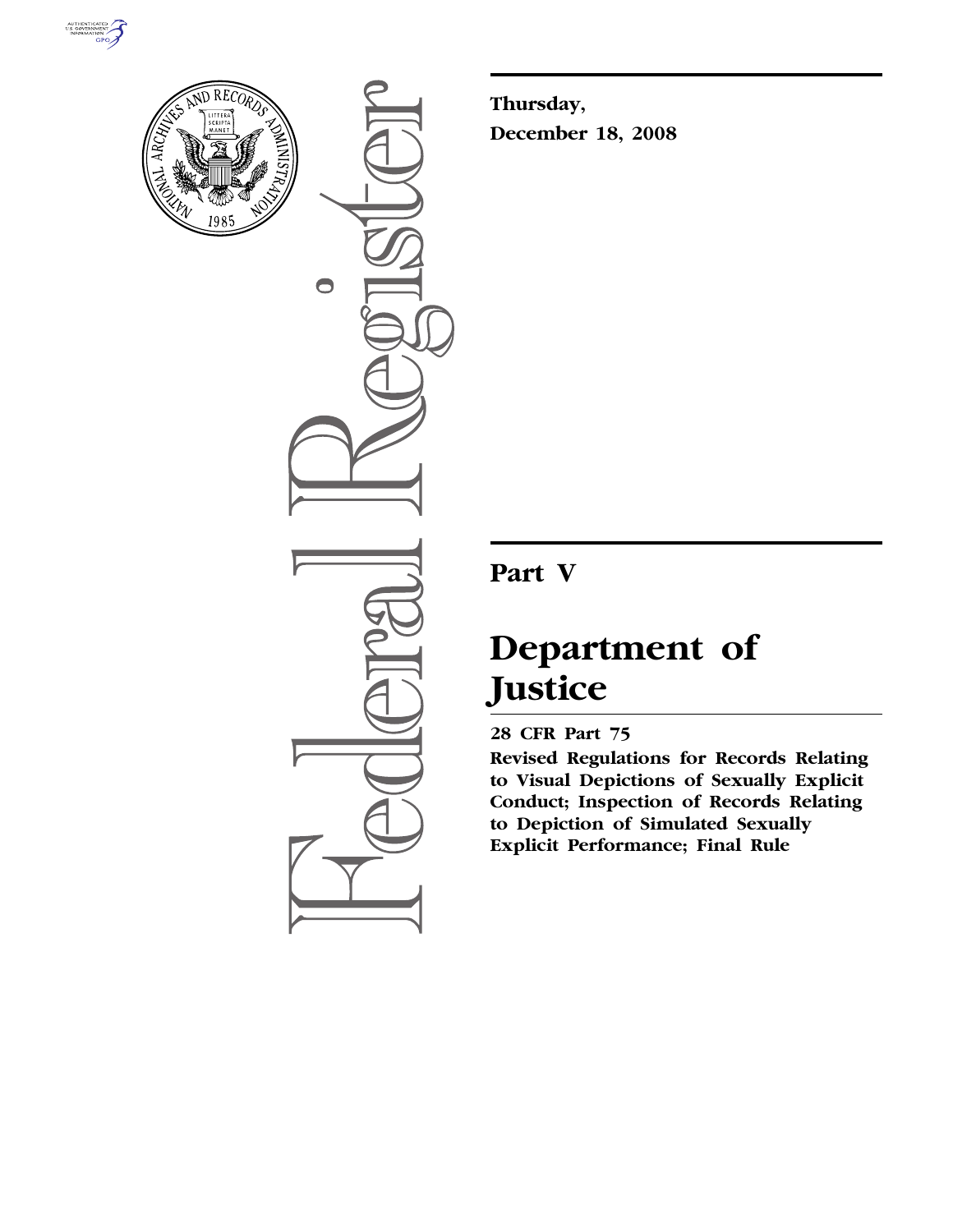#### **DEPARTMENT OF JUSTICE**

#### **28 CFR Part 75**

**[Docket No. CRM 104; CRM 105; AG Order No. 3025–2008** 

#### **RIN 1105–AB18; RIN 1105–AB19**

#### **Revised Regulations for Records Relating to Visual Depictions of Sexually Explicit Conduct; Inspection of Records Relating to Depiction of Simulated Sexually Explicit Performance**

**AGENCY:** Department of Justice. **ACTION:** Final rule.

**SUMMARY:** This rule finalizes two proposed rules and amends the recordkeeping, labeling, and inspection requirements to account for changes in the underlying statute made by Congress in enacting the Adam Walsh Child Protection and Safety Act of 2006.

**DATES:** This rule is effective January 20, 2009. *Compliance date:* The requirements of this rule apply to producers of visual depictions of the lascivious exhibition of the genitals or pubic area of a person and producers of simulated sexually explicit conduct as of March 18, 2009.

**FOR FURTHER INFORMATION CONTACT:**  Andrew Oosterbaan, Chief, Child Exploitation and Obscenity section, Criminal Division, United States Department of Justice, Washington, DC 20530; (202) 514–5780. This is not a

toll-free number.

**SUPPLEMENTARY INFORMATION:** The Child Protection and Obscenity Enforcement Act of 1988, Public Law 100–690, codified at 18 U.S.C. 2257, imposes certain name- and age-verification, record-keeping, and labeling requirements on producers of visual depictions of actual human beings engaged in sexually explicit conduct. Specifically, section 2257 requires producers of such material to ''ascertain, by examination of an identification document containing such information, the performer's name and date of birth,'' to ''ascertain any name, other than the performer's present and correct name, ever used by the performer including maiden name, alias, nickname, stage, or professional name,'' and to record and maintain this information. 18 U.S.C. 2257(b). Violations of these recordkeeping requirements are criminal offenses punishable by imprisonment of not more than five years for a first offense and not more than 10 years for subsequent offenses. *See id.* 2257(i). Any matter containing such visual depictions must be labeled with a statement indicating where the records

are located, and those records are subject to inspection by the government. *See id.* 2257(c), (e). These provisions supplement the federal statutory provisions criminalizing the production and distribution of materials visually depicting minors engaged in sexually explicit conduct. *See id.* 2251, 2252.

The regulations in 28 CFR part 75 implement section 2257. On May 24, 2005, the Department of Justice (''the Department'') published a final rule that updated those regulations to account for changes in technology, particularly the Internet, and to implement the Prosecutorial Remedies and Other Tools to End the Exploitation of Children Today (PROTECT) Act of 2003, Public Law 108–21. *See* Inspection of Records Relating to Depiction of Sexually Explicit Performances, 70 FR 29607 (May 24, 2005) (CRM 103; RIN 1105– AB05).

On July 27, 2006, President George W. Bush signed into law the Adam Walsh Child Protection and Safety Act, Public Law 109–248 (''the Adam Walsh Act'' or ''the Act''). As described in more detail below, the Act made a number of changes to section 2257 and added section 2257A to title 18, imposing similar record-keeping requirements on producers of visual depictions of simulated sexually explicit conduct. Furthermore, the Act created a certification regime for producers of such conduct and for producers of depictions of one type of actual sexually explicit conduct to exempt them from the detailed regulatory requirements.

This final rule amends the regulations in part 75 to comport with these statutory changes. As described in more detail below, the Department published two separate proposed rules, one to implement the revision to section 2257 and the other to implement the requirements of section 2257A with regard to simulated sexually explicit conduct and its certification regime. This rule finalizes both proposed rules in one rulemaking in order to simplify and coordinate implementation of the Adam Walsh Act. Most importantly, this approach ensures that the requirements of revised section 2257 go into effect in coordination with the effectiveness of the certification regime applicable to it. The final rule also makes numerous changes to the proposed rules that will simplify the regulatory process and lessen the burden on businesses covered by the Act.

#### **Background**

Protecting children from sexual exploitation is one of government's most important responsibilities. Children are incapable of giving voluntary and

knowing consent to perform in pornography. Furthermore, children often are forced to engage in sexually explicit conduct for the purpose of producing pornography. For these reasons, visual depictions of sexually explicit conduct that involve persons under the age of 18 constitute child pornography under federal law. *See* 18 U.S.C. 2256(8). Producers of such depictions are subject to appropriately severe penalties. *See id.* 2251.

Establishing the identity of every performer in a depiction of sexually explicit conduct is critical to ensuring that no performer is a minor and that, hence, the depiction is not child pornography. Section 2257 has facilitated identification and ageverification efforts by requiring producers to ascertain the identity and age of performers in their depictions and to maintain records evidencing such compliance. Producers are less likely as a result of these requirements to exploit children and to create child pornography through carelessness, recklessness, or deliberate indifference. As for those who intentionally produce material depicting minors engaged in sexually explicit conduct, the statute and regulations provide an additional basis for prosecuting such individuals besides the applicable childexploitation statutes. In addition, the statute and the regulations ''deprive child pornographers of access to commercial markets by requiring secondary producers to inspect (and keep a record of) the primary producers' proof that the persons depicted were adults at the time they were photographed or videotaped.'' *Am. Library Ass'n* v. *Reno*, 33 F.3d 78, 86 (D.C. Cir. 1994).

In the Adam Walsh Act, Congress filled two gaps in section 2257 by amending it to cover lascivious exhibition of the genitals or pubic area (''lascivious exhibition'') and by enacting section 2257A to cover simulated sexually explicit conduct, while at the same time creating an exception from these new recordkeeping requirements in certain circumstances.

With regard to lascivious exhibition, the Act corrected an anomaly in the definition of ''sexually explicit conduct'' to which section 2257's requirements apply. Prior to the enactment of the Act, section 2257 referenced the definition of ''sexually explicit conduct'' for purposes of Chapter 110 of the U.S. Code in section 2256(2)(A) and listed four of the five categories of conduct included in that section. Section 2257 did not include ''lascivious exhibition of the genitals or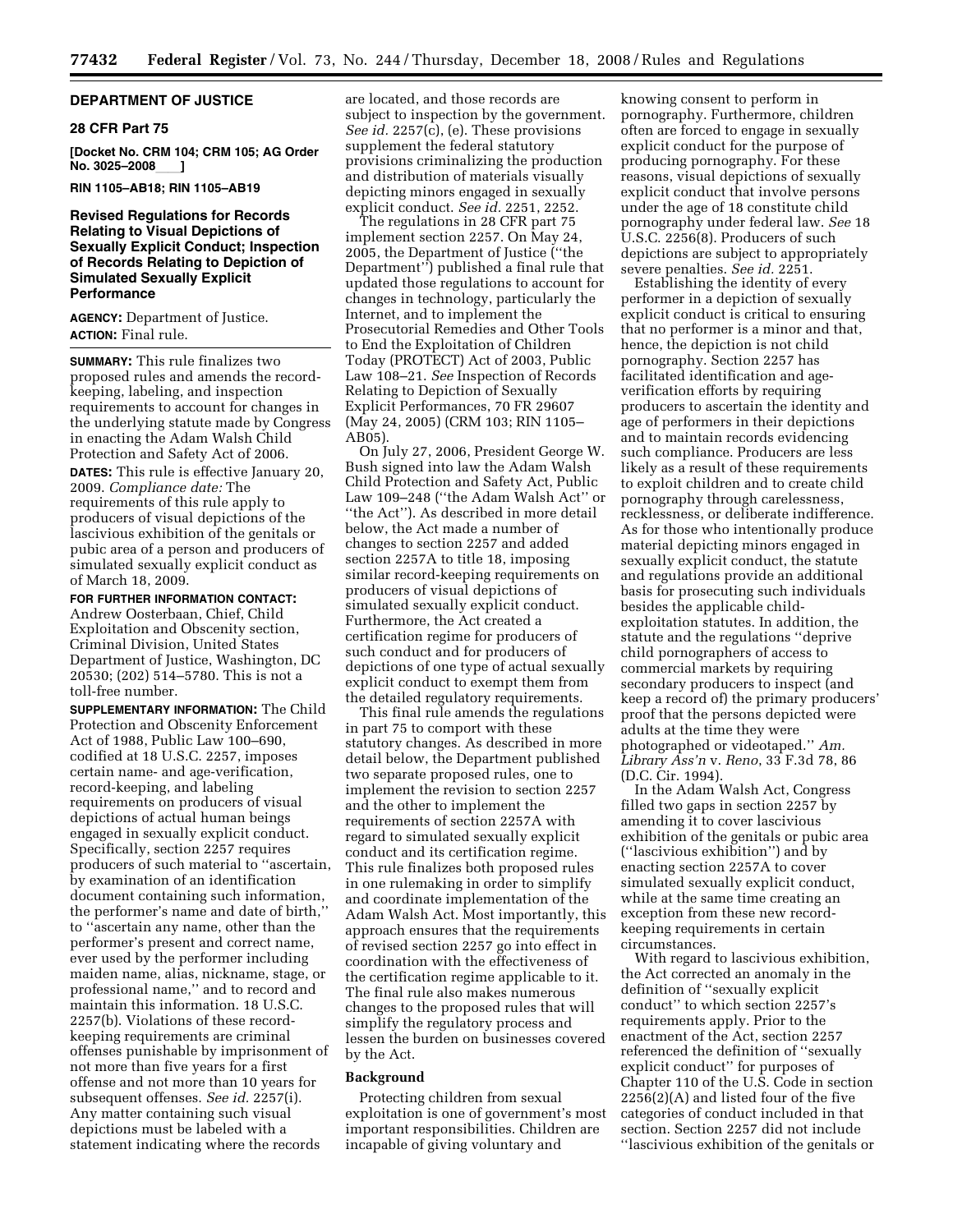pubic area of any person.'' 18 U.S.C.  $2256(2)(A)(v)$ . The Act revised section 2257 to include that category along with the others. *See* Adam Walsh Act, Public Law 109–248 § 502(a)(4). Because part 75 defines ''sexually explicit conduct'' by referencing that term in section  $2256(2)(A)$ , part 75 will apply to depictions of ''lascivious exhibition.''

With regard to simulated sexually explicit conduct, it is crucial to note that Chapter 110 of title 18 of the U.S. Code (''Sexual Exploitation and Other Abuse of Children'') already covers both actual and simulated sexually explicit conduct. Specifically, it defines ''sexually explicit conduct'' as:

(A) \* \* \* actual or *simulated*—(i) sexual intercourse, including genital-genital, oralgenital, anal-genital, or oral-anal, whether between persons of the same or opposite sex;  $(i)$  bestiality;  $(iii)$  masturbation;  $(iv)$  sadistic or masochistic abuse; or (v) lascivious exhibition of the genitals or pubic area of any person;

(B) For purposes of subsection 8(B) of this section [part of the definition of ''child pornography''], ''sexually explicit conduct'' means—(i) graphic sexual intercourse, including genital-genital, oral-genital, analgenital, or oral-anal, whether between persons of the same or opposite sex, or lascivious *simulated* sexual intercourse where the genitals, breast, or pubic area of any person is exhibited; (ii) graphic or lascivious simulated; (I) bestiality; (II) masturbation; or (III) sadistic or masochistic abuse; or (iii) graphic or *simulated* lascivious exhibition of the genitals or pubic area of any person \* \* \*.

18 U.S.C. 2256(2) (emphases added). Numerous States' child-exploitation statutes refer to both simulated and actual sexual conduct. *See* Alaska Stat. § 11.41.455; Ariz. Rev. Stat. § 13–3551; Ark. Code Ann. § 5–27–302; Cal. Penal Code § 311.11; Colo. Rev. Stat. § 18–6– 403; Conn. Gen. Stat. § 53a–193; Fla. Stat. § 827.071; Ga. Code Ann. § 16–12– 100; Idaho Code Ann. § 18–1507; 720 Ill. Comp. Stat. Ann. 5/11–20.1; Kan. Stat. Ann. § 21–3516; Ky. Rev. Stat. Ann. § 531.300; La. Rev. Stat. Ann. § 14:81.1; Mass. Ann. Laws ch. 272 § 29C; Mich. Comp. Laws Serv. § 750.145c; Minn. Stat. § 617.246; Miss. Code Ann. § 97–5– 33; Mo. Rev. Stat. § 573.010; Mont. Code Ann. § 45–5–625; Nev. Rev. Stat. § 200.725; N.H. Rev. Stat. Ann. § 649– A:2; N.M. Stat. Ann. § 30–6A–3; N.Y. Penal § 263.00; N.D. Cent. Code § 12.1– 27.2–01; Okla. Stat. tit. 21 § 1024.1; Or. Rev. Stat. § 163.665; S.D. Codified Laws § 22–24A–2 to –3; Tenn. Code Ann. § 39–17–1003; Tex. Penal Code Ann. § 43.25; Utah Code Ann. § 76–5a–2; Va. Code Ann. § 18.2–390; Wash. Rev. Code § 9.68A.011; W. Va. Code § 61–8C–1; Wis. Stat. § 948.01; Wyo. Stat. Ann. § 6– 4–303. Accordingly, ''simulated'' in the

context of sexually explicit conduct is neither a novel nor an uncommon term.

These statutes recognize that a child may be harmed both physically and psychologically in the production of visual depictions of simulated sexually explicit conduct, even if no sexually explicit conduct actually takes place. Furthermore, producers of visual depictions of actual sexually explicit conduct often substitute a visual depiction of simulated sexually explicit conduct (so-called ''soft-core'' pornography) in place of the actual sexually explicit conduct; then the softcore pornography is often distributed more widely than the unedited version of the same production. In such cases, the protection of children from exploitation in the production of a visual depiction of actual sexually explicit conduct necessitates that producers of visual depictions of simulated sexually explicit conduct also be required to maintain records and label their products.

Sections 2257 and 2257A thus operate in tandem to protect children from exploitation in visual depictions of sexually explicit conduct. Part 75 implementing those statutes has undergone significant public comment, and several courts have found it to be a constitutional exercise of governmental authority. *See Am. Library Ass'n* v. *Reno*, 33 F.3d 78 (D.C. Cir. 1994); *Free Speech Coalition* v. *Gonzales*, 406 F. Supp. 2d 1196 (D. Colo. 2005) (''*Free Speech I*'') (upholding certain aspects of part 75, although preliminarily enjoining others); *Free Speech Coalition* v. *Gonzales*, 483 F. Supp. 2d 1069 (D. Colo. 2007) (''*Free Speech II*''); *but see also Connection Distrib. Co.* v. *Gonzales*, 2006 WL 1305089, 2006 U.S. Dist. LEXIS 29506 (N.D. Ohio, May 10, 2006) (upholding the constitutionality of part 75), *rev'd and remanded sub nom. Connection Distrib. Co.* v. *Keisler*, 505 F.3d 545 (6th Cir. 2007) (striking down section 2257, but not directly addressing the constitutionality of part 75), *vacated and rehearing en banc granted sub nom. Connection Distrib. Co.* v. *Mukasey*, 2008 U.S. App. LEXIS 9032 (6th Cir. Apr. 10, 2008). Although one court invalidated part 75 as ultra vires to the extent it regulated those whose activity ''does not involve hiring, contracting for[,] managing, or otherwise arranging for the participation of the performers depicted,'' *see Sundance Assocs., Inc.* v. *Reno*, 139 F.3d 804, 808 (10th Cir. 1998) (quotation marks omitted; alteration in original), Congress subsequently amended the statute, see Adam Walsh Act, Public Law 109–248 section 502(a)(4), and adopted the Attorney

General's interpretation of section 2257. Cf. *Free Speech Coalition II*, 483 F. Supp. 2d at 1075 (suggesting that the enactment of section 502 of the Act moots the plaintiff's *ultra vires*  challenge to part 75).

#### *The Proposed Rules*

#### Revisions to Section 2257

The Department issued a proposed rule to implement the revisions to section 2257 on July 12, 2007. *See*  Revised Regulations for Records Relating to Visual Depictions of Sexually Explicit Conduct, 72 FR 38033 (July 12, 2007) (CRM 104; RIN 1105– AB18). The proposed rule reflected the change to the definition of ''actual sexually explicit conduct'' to include lascivious exhibition by adding to the definitional section of the regulations at § 75.1(n). Although proposed part 75 applied to the ''lascivious exhibition of the genitals or pubic area of a person,'' it did not define this term beyond the language of section 2256(2)(A). Case law provides guidance as to the types of depictions that federal courts have considered to be lascivious exhibition of the genitals or pubic area, and the Department will rely on such precedent in the context of section 2257 investigations and prosecutions.

The leading case is *United States* v. *Dost*, 636 F. Supp. 828 (S.D. Cal. 1986), *aff'd sub nom. United States* v. *Weigand*, 812 F.2d 1239 (9th Cir. 1987), which provides a list of factors for determining whether a visual depiction constitutes lascivious exhibition:

(1) Whether the focal point of the visual depiction is on the child's genitalia or pubic area;

(2) whether the setting of the visual depiction is sexually suggestive, i.e., in a place or pose generally associated with sexual activity;

(3) whether the child is depicted in an unnatural pose, or in inappropriate attire, considering the age of the child;

(4) whether the child is fully or partially clothed, or nude;

(5) whether the visual depiction suggests sexual coyness or a willingness to engage in sexual activity;

(6) whether the visual depiction is intended or designed to elicit a sexual response in the viewer.

Dost, 636 F. Supp. at 832. Several courts of appeals have relied upon the Dost factors. *See, e.g., United States* v. *Grimes*, 244 F.3d 375 (5th Cir. 2001); *United States* v. *Knox*, 32 F.3d 733 (3d Cir. 1994); *United States* v. *Wolf*, 890 F.2d 241 (10th Cir. 1989).

The July 2007 proposed rule noted that, although these factors have been used to determine whether visual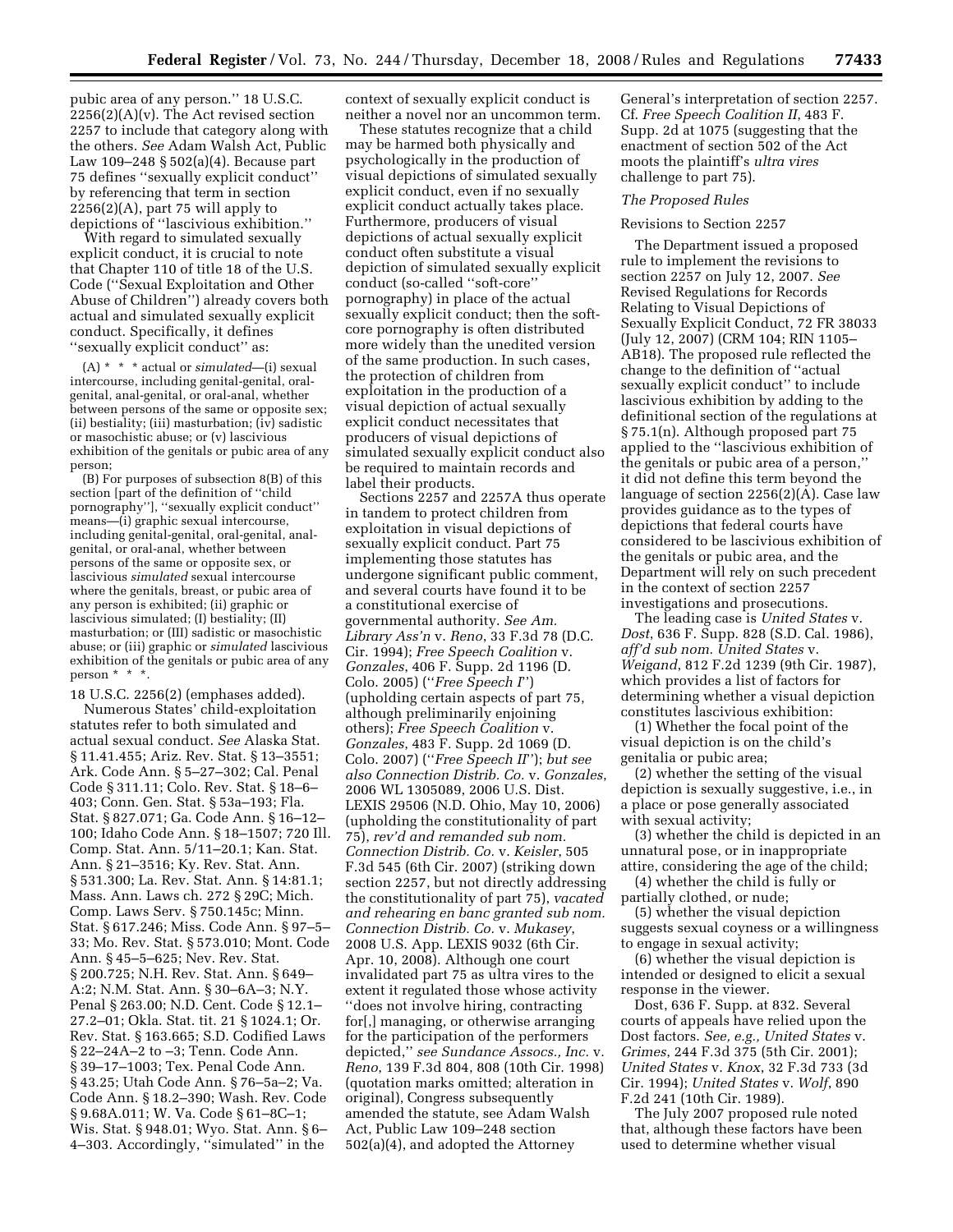depictions of children constituted lascivious exhibition for purposes of criminal prosecution for violations of sections 2251, 2252, and 2252A of title 18, only the third factor is necessarily dependent on the age of the person depicted. The other factors provide guidance as to the types of depictions that would constitute lascivious exhibition for purposes of section 2257 and part 75, as well, even though those sections apply to any performers regardless of age.

The July 2007 proposed rule noted that the applicability of part 75 was to be prospective from the effective date of the Adam Walsh Act. It therefore contemplated that the rule applied only to depictions whose original production date was on or after July 27, 2006. That is, under the proposed rule, records would not be required to be maintained either by a primary producer or by a secondary producer for a visual depiction of lascivious exhibition, the original production date of which was prior to July 27, 2006. In the case of a secondary producer, the proposed rule stated that even if the secondary producer ''produces'' (as defined in the regulation) such a depiction on or after July 27, 2006, he need not maintain records if the original production date of the depiction is prior to that date.

Second, the Adam Walsh Act revised the exclusions in the statute for the operations of Internet companies. Specifically, the Act amended section 2257 by excluding from the definition of ''produces'' the ''provision of a telecommunications service, or of an Internet access service or Internet information location tool \* \* \* or the transmission, storage, retrieval, hosting, formatting, or translation (or any combination thereof) of a communication, without selection or alteration of the content of the communication.'' These exclusions are based on the definitions in section 231 of the Communications Act of 1934, 47 U.S.C. 231.

Third, the Adam Walsh Act made several changes in the terminology of the statute. In subsection 2257(e)(1), it added at the end the following: ''In this paragraph, the term 'copy' includes every page of a Web site on which matter described in subsection (a) appears.'' That change was reflected in the proposed rule at §§ 75.1(e)(3), 75.6(a), and 75.8(d). The change materially affects the regulation's labeling requirement as applied to Web sites. Section 75.8(d) of the current regulations permits a producer of a computer site of service or Web site to affix the label stating where the records required under the regulations are

located ''on its homepage, any known major entry points, or principal URL (including the principal URL of a subdomain), or in a separate window that opens upon the viewer's clicking a hypertext link that states, '18 U.S.C. 2257 RecordKeeping Requirements Compliance Statement.' '' Because of the change in the statute, the proposed rule eliminated that portion of the current regulations. The proposed rule required, per the statute, that the statement describing the location of the records required by this part be affixed to every page of a Web site (controlled by the producer) on which visual depictions of sexually explicit conduct appear.

Finally, the Adam Walsh Act confirmed that the statute applies to secondary producers as currently (and previously) defined in the regulations. Specifically, the Act defines any of the following activities as ''produces'' for purposes of section 2257:

(i) Actually filming, videotaping, photographing, creating a picture, digital image, or digitally- or computer-manipulated image of an actual human being;

(ii) Digitizing an image[ ] of a visual depiction of sexually explicit conduct; or, assembling, manufacturing, publishing, duplicating, reproducing, or reissuing a book, magazine, periodical, film, videotape, digital image, or picture, or other matter intended for commercial distribution, that contains a visual depiction of sexually explicit conduct; or

(iii) Inserting on a computer site or service a digital image of, or otherwise managing the sexually explicit content[ ] of a computer site or service that contains a visual depiction of, sexually explicit conduct \* \* \*

#### 18 U.S.C. 2257(h)(2)(A).

It excludes from the definition of ''produces,'' however, the following activities, in pertinent part:

(i) Photo or film processing, including digitization of previously existing visual depictions, as part of a commercial enterprise, with no other commercial interest in the sexually explicit material, printing, and video duplication.

(ii) Distribution;

(iii) Any activity, other than those activities identified in subparagraph (A), that does not involve the hiring, contracting for, managing, or otherwise arranging for the participation of the depicted performers \* \* \*

#### Id. 2257(h)(2)(B), as amended.

This language replaces the previous definition of ''produces'' in the statute, which stated, in pertinent part, as follows:

[T]he term ''produces'' means to produce, manufacture, or publish any book, magazine, periodical, film, video tape, computer generated image, digital image, or picture, or other similar matter and includes the duplication, reproduction, or reissuing of any such matter, but does not include mere distribution or any other activity which does not involve hiring, contracting for managing, or otherwise arranging for the participation of the performers depicted \* \* \*

18 U.S.C. 2257(h) (2000 ed. & Supp. V) (former version).

In enacting the revised language, Congress upheld the Department's consistently held position that the rule's requirements for secondary producers have been in effect since the rule's original publication. As explained by the sponsor of the Act in the House of Representatives:

Congress previously enacted the PROTECT Act of 2003 against the background of Department of Justice regulations applying section 2257 to both primary and secondary producers. That fact, along with the Act's specific reference to the regulatory definition that existed at the time, reflected Congress's agreement with the Department of Justice's view that it already had the authority to regulate secondary procedures [sic] under the applicable law.

A federal court in Colorado, however, recently enjoined the Department from enforcing the statute against secondary producers, relying on an earlier Tenth Circuit precedent holding that Congress had not authorized the Department to regulate secondary producers. These decisions conflicted with an earlier DC Circuit decision upholding Congress's authority to regulate secondary producers. Section 502 of the bill is meant to eliminate any doubt that section 2257 applies both to primary and secondary producers, and to reflect Congress's agreement with the regulatory approach adopted by the Department of Justice in enforcing the statute.

152 Cong. Rec. H5705, H5725 (2006) (statement of Rep. Pence).

Congress thus rejected the interpretation adopted by the court in *Sundance Associates* v. *Reno*, 139 F.3d 804 (10th Cir. 1998), in favor of the DC Circuit's decision upholding the application of the statute to secondary producers. *Am. Library Ass'n* v. *Reno*, 33 F.3d 78 (D.C. Cir. 1994). In upholding the constitutionality of the secondary-producer requirements, the D.C. Circuit both recognized the importance of these requirements and effectively rejected the argument that Congress lacked the authority to regulate secondary producers.

In accordance with the current law, the proposed rule retained July 3, 1995, as the effective date of the rule's requirements for secondary producers. (The current regulations, published in 2005, adopted July 3, 1995, as the effective date of enforcement of section 2257 based on the court's order in *American Library Association* v. *Reno*, No. 91–0394 (SS) (D.D.C. July 28, 1995). The one exception was that the proposed rule would not have penalized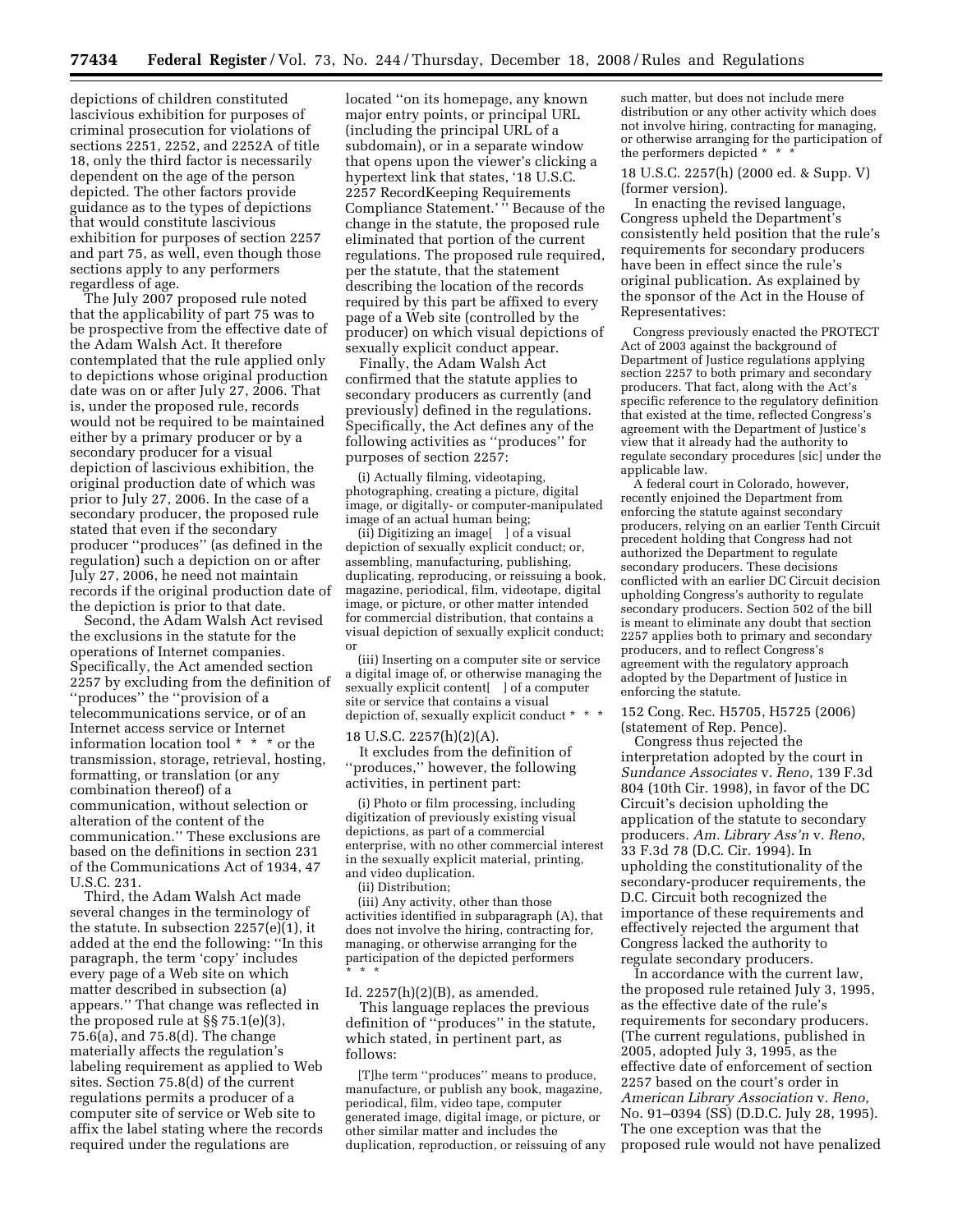secondary producers for failing to maintain required records in connection with those acts of production that occurred prior to the effective date of the Act. While the law would permit the Department to apply the statute and regulations to actions that occurred prior to that date, the Department determined that the proposed rule would not apply in such circumstances to avoid any conceivable *ex post facto*  concern.

In addition to implementing the changes in the statute described above, the July 2007 proposed rule clarified several other issues. First, it clarified that primary producers may redact nonessential information from copies of records provided to secondary producers, including addresses, phone numbers, social security numbers, and other information not necessary to confirm the name and age of the performer. However, the identification number of the picture identification card presented to confirm name and age—such as drivers' license number or passport number—may not be redacted, so that its validity may be confirmed. Second, the proposed rule clarified that producers of visual depictions performed live on the Internet need not maintain a copy of the full running-time of every such depiction. Rather, they may maintain a copy that contains running-time sufficient to identify each and every performer with the records needed to confirm his or her age.

Third, the proposed rule clarified that, with regard to the governmentissued photo identification required for records, a foreign-government-issued picture identification is acceptable if the performer providing it is a foreign citizen and the producer maintaining the records produces the visual depiction of the performer in a foreign country, no matter whether the producer is a U.S. or foreign citizen. That is, a U.S. producer who produces a depiction of sexually explicit conduct while located in a foreign country may rely on a foreign-government-issued picture identification card of a performer in that depiction who is a foreign citizen. All other requirements of the regulations continue to apply mutatis mutandis—i.e., the producer must examine and maintain a legible copy of the foreign-government-issued picture identification card in his records. Furthermore, a foreigngovernment-issued picture identification card is not sufficient to comply with the regulations for U.S. citizens, even when abroad. That is, if a U.S. producer travels to a foreign country to produce a depiction of sexually explicit conduct, all U.S.

citizens performing in the depiction must have a U.S.-government-issued picture identification card, even though a foreign citizen performing in the same depiction may provide a foreigngovernment-issued picture identification card. And, as is the case in the current regulation, only a U.S. government-issued picture identification card complies with the regulations relating to productions in the United States, no matter whether the performer is a U.S. or foreign citizen. The regulation also states that producers of visual depictions made after July 3, 1995, the effective date of the regulations published in 1992, and before June 23, 2005, the effective date of the current regulations published in 2005, may rely on picture identification cards issued by private entities such as schools or private employers that were valid forms of required identification under the provisions of part 75 in effect on the original production date. Finally, although it was not necessary to change the text of the regulations for this purpose, the Department clarified at the time that it issued the proposed rule that a producer need not keep a copy of a URL hosting a depiction that the producer produced but over which he exercises no control.

#### Section 2257A

As noted above, on June 6, 2008, the Department published a proposed rule making additional amendments to part 75 to implement section 2257A. *See*  Inspection of Records Relating to Depiction of Simulated Sexually Explicit Performances, 73 FR 32262 (June 6, 2008) (CRM. 105; RIN 1105– AB19). The June 2008 proposed rule contained two key elements—a definition of ''simulated sexually explicit conduct'' and the details of the certification regime.

As to the definition of ''simulated sexually explicit conduct,'' as noted above, ''sexually explicit conduct'' is defined in section 2256(2)(A) with reference to certain physical acts and with reference to both ''actual'' and ''simulated'' performance of those acts. No definition of ''actual'' or ''simulated'' is contained in section 2256, or anywhere else in chapter 110. When first published in 1990, amended in 2005, and proposed to be amended in 2007, part 75 did not adopt a definition of ''actual,'' because the Department believed that in the context of the acts described, the meaning of the term was sufficiently precise for regulatory purposes. Public comments on the previous versions of part 75 did not address the definition of ''actual,'' nor

has the meaning of that term arisen in litigation regarding the regulations.

With the extension of part 75 to cover simulated conduct, however, and with the statutory provision for a certification regime for simulated conduct, the Department believed that a definition of the term ''simulated sexually explicit conduct'' was necessary. A definition would make clear to the public what types of conduct come within the ambit of the regulation, as distinct from conduct not covered at all, and what types of conduct will be eligible for the certification regime.

The Department started its analysis of the proper definition of the term for regulatory purposes with the term's plain meaning. The word ''simulated'' is typically defined as ''made to look genuine.'' *Merriam-Webster's Collegiate Dictionary* 1162 (11th ed. 2003).

The Department believes that an objective standard—that is, one defined in terms of a reasonable person viewing the depiction—is appropriate to add to this basic definition. The proposed rule's definition of ''simulated sexually explicit conduct'' thus read as follows: ''[S]imulated sexually explicit conduct means conduct engaged in by performers in a visual depiction that is intended to appear as if the performers are engaged in actual sexually explicit conduct, and does so appear to a reasonable viewer.''

The June 2008 proposed rule's definition was based on the plain meaning of the term and is supported by extrinsic sources of meaning. Chapter 110 was created by the Protection of Children Against Sexual Exploitation Act of 1977, which defined ''sexually explicit conduct'' to include both ''actual or simulated'' acts. See Protection of Children Against Sexual Exploitation Act of 1977, Public Law 95–225, section 2(a), 92 Stat. 7, 8 (1978). That statute did not define "simulated," however, and the legislative history of the act does not indicate that Congress considered defining that term. *See* S. Rep. No. 438, 95th Cong., 1st Sess. (1977); H.R. Report No. 696, 95th Cong., 1st Sess. (1977). When Congress amended chapter 110 in 1984, it considered defining ''simulated'' but ultimately did not do so, thereby leaving the definition of that term to the discretion of the Attorney General.

As noted above, most States have laws similar to the federal statute criminalizing production, distribution, and possession of simulated sexually explicit conduct involving a minor. A number of those States' statutes, in contrast to section 2257A, define ''simulated,'' and therefore may inform the federal definition of that term in part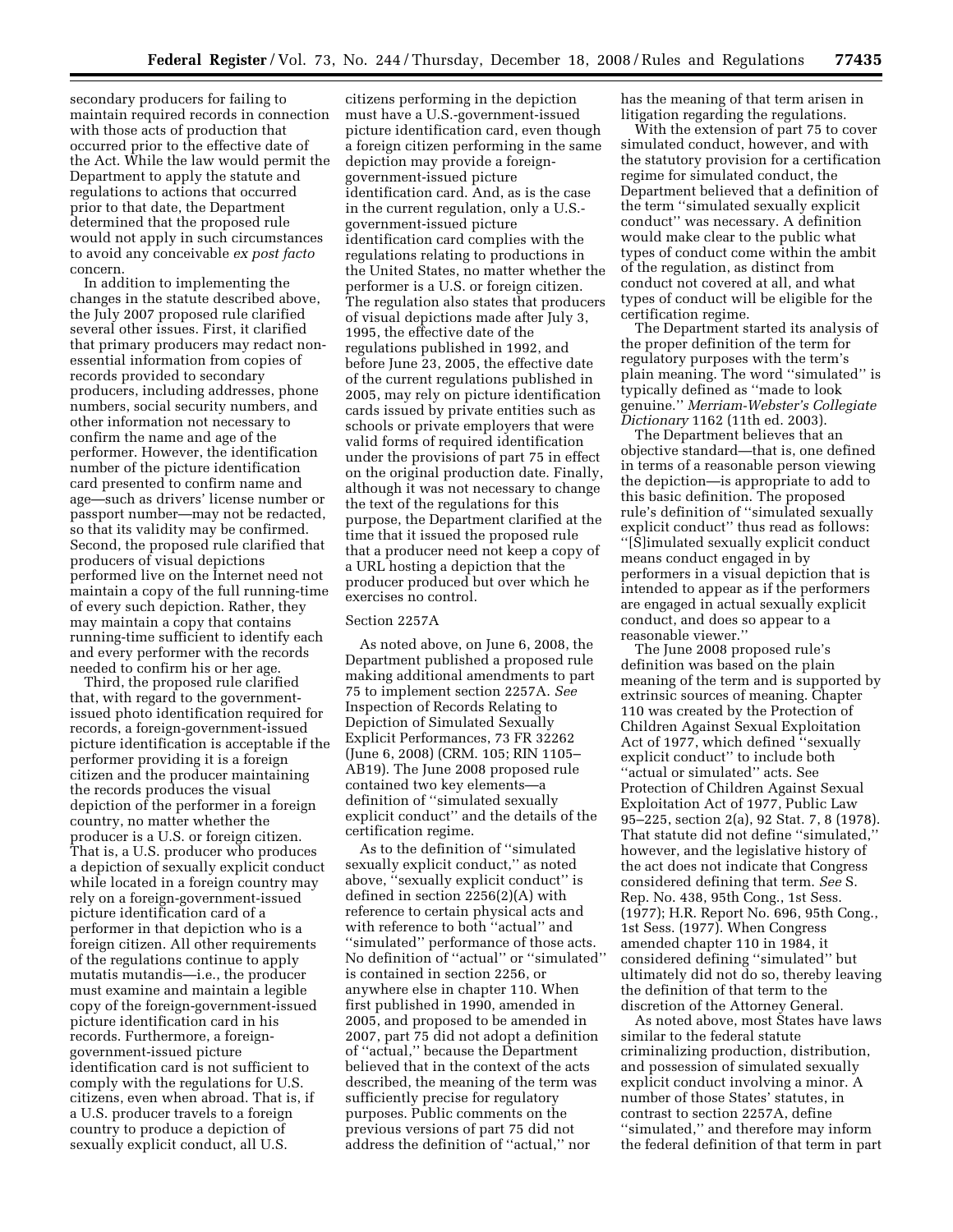75. State definitions of ''simulated'' generally fall into three categories:

(1) Definitions based on giving the appearance of actual sexually explicit conduct. For example: ''An act is simulated when it gives the appearance of being sexual conduct.'' Cal. Penal Code section 311.4(d)(1); 14 V.I. Code section 1027(b). "'Simulated sexually explicit conduct' means a feigned or pretended act of sexually explicit conduct which duplicates, within the perception of an average person, the appearance of an actual act of sexually explicit conduct.'' Utah Code Ann. section 76–5a–2(9). "Sexual intercourse is simulated when it depicts explicit sexual intercourse which gives the appearance of the consummation of sexual intercourse, normal or perverted.'' Mass. Ann. Laws ch. 272, section 31; N.H. Rev. Stat. Ann. section 649–A:2(III).

(2) Definitions based on depiction of genitals that gives the impression of actual sexually explicit conduct, such as: '' 'Simulated' means any depicting of the genitals or rectal areas that gives the appearance of sexual conduct or incipient sexual conduct.'' Ariz. Rev. Stat. section 13–3551(10); Miss. Code Ann. section 97–5–31(f); Mont. Code Ann. section 45–5–625(5)(c).

(3) Definitions based on (a) the depiction of uncovered portions of the body and (b) that gives the impression of actual sexually explicit conduct, such as: '' 'Simulated' means the explicit depiction of [sexual] conduct \* \* \* which creates the appearance of such conduct and which exhibits any uncovered portion of the breasts, genitals, or buttocks.'' Fla. Stat. § 827.071(1)(i). '' 'Simulated' means the explicit depiction of sexual conduct that creates the appearance of actual sexual conduct and during which a person engaging in the conduct exhibits any uncovered portion of the breasts, genitals, or buttocks.'' Tex. Penal Code  $\bar{\S}$  43.25(a)(6). "Simulated' means the explicit depiction of any [sexual] conduct \* \* \* which creates the appearance of such conduct and which exhibits any uncovered portion of the breasts, genitals or buttocks.'' N.Y. Penal L. § 263.00(6).

The definitions categorized above as ''based on giving the appearance of actual sexually explicit conduct'' are closest to that proposed by the Department in the proposed rule. The other two definitions, which require the actual depiction of nudity, are overly restrictive in that a child may be exploited in the production of a visual depiction of simulated sexually explicit conduct even if no nudity is present in the final version of the visual depiction.

The producer of the depiction may arrange the camera or the body positions to avoid depicting uncovered genitals, breasts, or buttocks yet still cause harm to the child by having him or her otherwise realistically appear to be engaging in sexually explicit conduct.

It is also important to note that ''simulated'' in this context does not mean ''virtual.'' For purposes of chapter 110, including sections 2256, 2257, and 2257A, and for purposes of part 75, ''simulated sexual explicit conduct'' means conduct engaged in by real human beings, not conduct engaged in by computer-generated images that only appear to be real human beings. Although Congress did attempt to criminalize production, distribution, and possession of ''virtual'' child pornography on the basis that it contributed to the market in child pornography involving real children, the Supreme Court held that the childprotection rationale for the criminalization of child pornography under *Ferber* did not apply to images in which no real children were harmed. *See Ashcroft* v. *Free Speech Coalition,*  535 U.S. 234, 250–51 (2002). Section 2257A does not cover such ''virtual'' child pornography, but rather ''simulated'' sexually explicit conduct, the production of which, as noted above, can exploit a real child. The Court's decision in *Ashcroft* is thus not relevant to sections 2257 or 2257A, or part 75, which, for clarity's sake, consistently refers to sexually explicit conduct engaged in by an ''actual human being.

The second key element of the proposed rule was the crafting of the certification regime. In enacting section 2257A, Congress determined it would be appropriate, in certain circumstances, to exempt producers of visual depictions of lascivious exhibition (for which records must be kept under section 2257, as amended by the Act) and producers of visual depictions of simulated sexually explicit conduct (for which records must be kept under section 2257A) from statutory requirements otherwise applicable to such visual depictions. *See* 18 U.S.C. 2257A(h).

The safe harbor provision in the statute in essence permits certain producers of visual depictions of lascivious exhibition or of simulated sexually explicit conduct to certify that in the normal course of business they collect and maintain records to confirm that performers in those depictions are not minors, while not necessarily collected and maintained in the format required by part 75. Where a producer makes the required certification, matter

containing such visual depictions is not subject to the labeling requirements of the statute.

In the June 2008 proposed rule, the Department crafted a certification regime that would have implemented the safe harbor in such a way as to permit such producers, in accordance with the statute, to be subject to lesser record-keeping burdens than those in part 75 while still protecting children from sexual exploitation. The proposed rule would have required producers to include the following information in certifications: (1) The legal basis for the exemption and basic evidence in support; (2) a statement that they collect and maintain the requisite individually identifiable information concerning their employees; (3) a list of the producer's materials depicting simulated sexually explicit conduct or lascivious exhibition that show nonemployee performers; (4) a list of the producer's materials depicting simulated sexually explicit conduct or lascivious exhibition produced since the last certification; (5) with respect to foreign-produced material, a statement that the foreign producer of that material either collects and maintains the requisite records or itself has made a certification, or, with respect to material depicting sexually explicit conduct only, a statement that the producer took reasonable steps to confirm that the performers depicted in that material are not minors; (6) if applicable, a list of the foreign-produced material depicting simulated sexually explicit conduct that the producer took reasonable steps to confirm did not depict minors; and (7) if applicable, a statement that the primary producer of material secondarily produced by the certifying producer either collects and maintains the requisite records or itself has made a certification. The proposed rule would also have required that the certification be submitted every two years.

#### *Changes From the Proposed Rules*

This final rule makes a number of changes in the proposed rules in response to commenters' concerns. The Department believes that the changes, while still enabling the Department to enforce the statutes, will considerably lessen the burdens on the regulated industries.

Most significantly, as described in more detail below in response to specific comments, the Department has done the following:

• Consolidated the publication of the final versions of the two proposed rules into one final rule;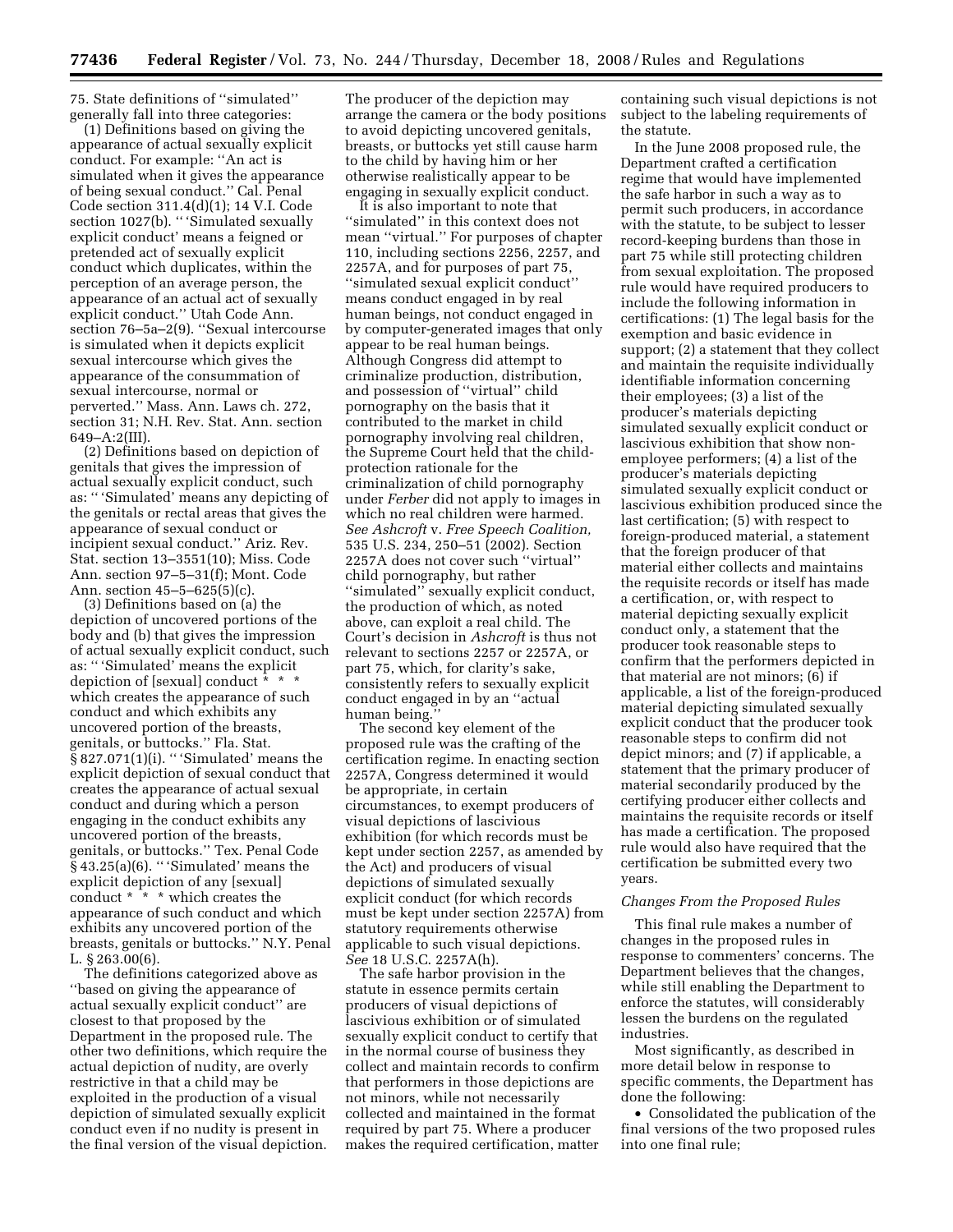• Ensured that the regulatory requirements applicable to depictions of actual sexually explicit conduct consisting of lascivious exhibition apply starting on the date of availability of the statutorily provided safe harbor;

• Permitted the use of third-party custodians of records;

• Permitted records to be maintained digitally;

• Clarified the definition of ''simulated sexually explicit conduct'';

• Clarified the exemption from the record-keeping requirements for those engaged in distribution;

• Clarified that, for purposes of the requirement that every page of a Web page contain the disclosure statement, a hyperlink or ''mouseover'' is permitted;

• Eliminated the requirement that statements on the location of records contain a date of production (or any other date), although added a requirement that primary producers create a record of the date of production;

• Clarified the application of the requirements regarding location of the statement to DVDs; and

• Eliminated the detailed information required by the certification regime, and replaced it with a significantly simpler certification.

#### **Comments on the Proposed Rules**

The following section reviews comments to the proposed rules and how, if at all, the Department has changed the final rule in response to them. Comments on both proposed rules are included in this section, organized according to the subsections of the rule.

#### **Definitions**

The proposed rule outlined several changes to definitions of terms that are contained in 28 CFR 75.1. The Department received a number of comments regarding the proposed definitions.

#### *Picture Identification Card*

The proposed rule requires in § 75.1(b) that a producer of actual sexually explicit conduct check a picture identification card issued by a United States or State government entity for a performer who is an American citizen, whether the production occurs in the United States or abroad. Under the proposed rule, a producer abroad may rely on foreign government identification cards for foreign performers, but must maintain a copy of that identification, and a producer may not rely on a foreign identification card for a foreign citizen when production occurs in the United States, but must check a United States identification card in that circumstance. The Department

received three comments on this proposal, all of which voiced opposition.

One comment noted that a producer cannot hire a foreign adult performer to work in the United States who lacks American documents, but that if the producer took her across the border, then she could work with foreign documents, a situation the commenter suggested would not help children. The commenter also states that because the proposed rule lacked a good faith exception, a producer operating outside the United States would need to make sure that a performer using foreign documents was not in fact an American citizen. Moreover, the commenter claims that the goal of avoiding errors in immigration status that the proposed rule would therefore achieve did not help children.

The Department declines to adopt this comment. Protecting American citizens is a top priority of the Department, and given the more stringent standards for issuing government identification documents in recent years, the Department believes that children will be best protected by a requirement that American identification documents be provided before an American is hired to engage in sexually explicit conduct. It further believes that conduct within American borders should necessitate that the producer check for American issued identification documents even if the performer is a foreign citizen, so that all producers in this country check the age and identification of all performers. It is true that the rules will differ if the production occurs in foreign countries with foreign performers. Given the Department's resources and concerns regarding comity, the Department continues to believe that the proposed rule best addresses this issue.

One comment expressed the belief that the Department should not always require that a producer obtain a copy of a picture identification card before creating an actual sexually explicit depiction. It hypothesizes the existence of a recording of a sexual act by a Congressman in a public place. It argues that a news organization could not air this recording under the proposed rule in the absence of the checking of a picture identification card, even though the Congressman by constitutional operation must be at least 25 years old.

The Department declines to adopt this comment. Regardless of the apparent age or identity of an individual, the rule appropriately requires that identification be checked to determine that the performer is of legal age. The individual pictured in this hypothetical may only appear to be a Congressman,

for instance. Moreover, an entity regulated by the FCC, which the comment presupposes for airing such a depiction, may well be able to utilize the exemption provisions of section 2257A.

The Department has also clarified that a picture identification card must include the performer's date of birth. Such a requirement was implicit in the proposed rule in that picture identification documents issued by government agencies, such as a passport or driver's license, normally contain the individual's date of birth. The final rule makes this requirement explicit.

#### *Producer*

The Department received thousands of comments that appear to be part of an orchestrated campaign that opposes the requirement in the proposed rule that adult social-networking sites obtain and maintain personal information concerning their users, including obtaining and maintaining users' photo identification, as well the ability of the Department to inspect such records and invade user privacy without safeguarding the information once observed. They state that it is not feasible to have adult networking sites for thousands of users under the rule, and they note that users of such sites already certify that they are over 18.

The Department does not adopt these comments. First, most social networking sites would appear not to be covered by the statute and the rule under the definition of ''produces'' in section 2257(h)(2)(B)( $\bar{v}$ ) and § 75.1(c)(4)(v), respectively. The statutory definition excludes from ''produces'': ''the transmission, storage, retrieval, hosting, formatting, or translation (or any combination thereof) of a communication, without selection or alteration of the content of the communication.'' *See also* 28 CFR  $75.1(c)(4)(v)$  (excluding "[a] provider of an electronic communication service or remote computing service who does not, and reasonably cannot, manage the sexually explicit content of the computer site or service''). Therefore, the Department does not accept that such sites cannot operate under the proposed rule, or that such sites must maintain information concerning their users, much less that the Department must be able to inspect such data. However, one who posts sexually explicit activity on ''adult'' networking sites may well be a primary or secondary producer. Users of social networking sites may therefore be subject to the proposed rule, depending on their conduct. That such users may certify without penalty or effective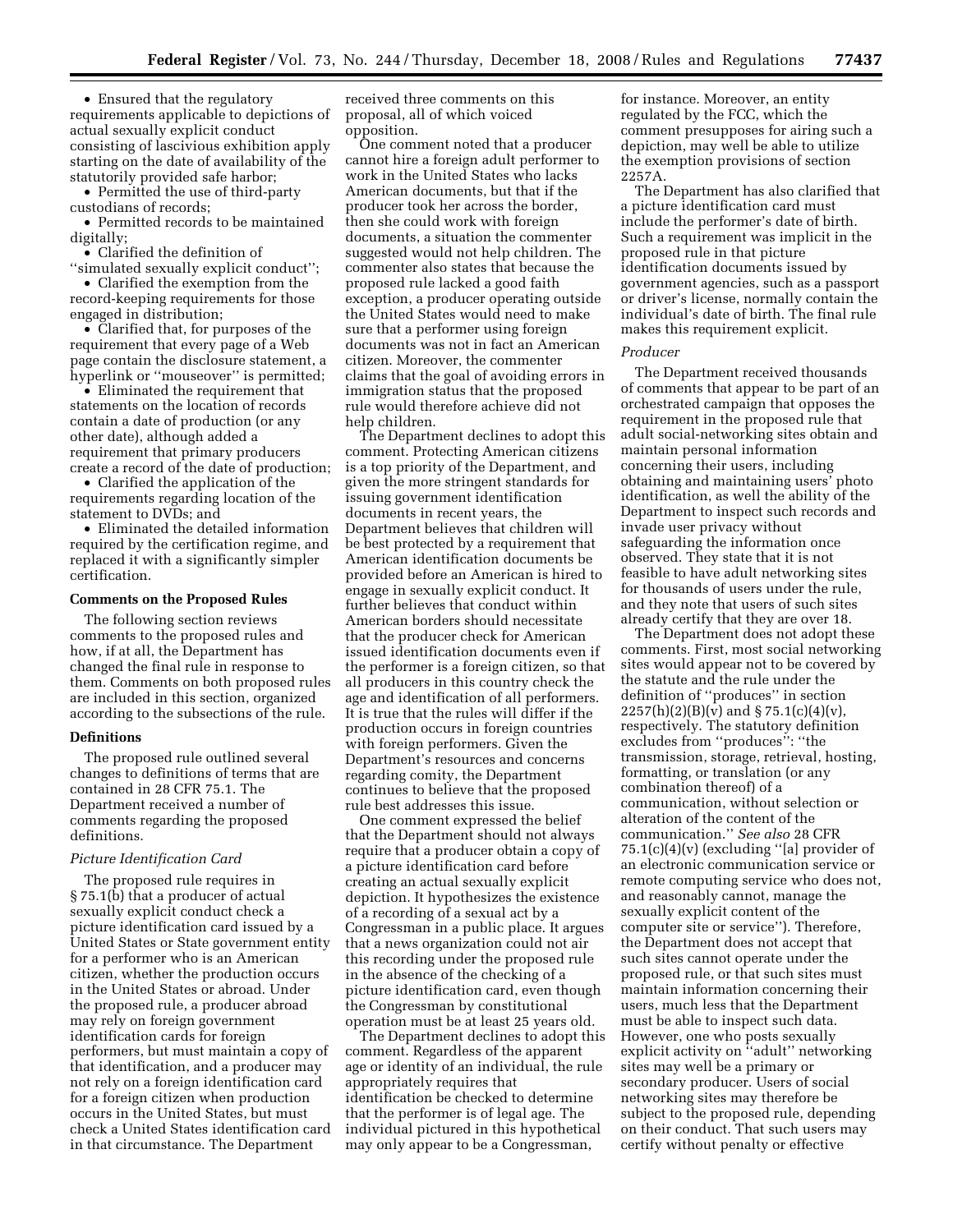monitoring that they are over 18 is irrelevant to compliance with the proposed rule, since they may not in fact be above 18. Moreover, depictions such users put on the sites may feature not only themselves but other people who have not even made the unverifiable certification required by a social networking site.

One comment states that the Department must clarify the distinction between secondary producers and distributors. The comment notes that the Act amended the statutory definition of ''produces'' to broaden the distribution exclusion from ''mere distribution'' to ''distribution.'' *See* 18 U.S.C.  $2257(h)(2)(B)(ii)$ . The comment states that this means ''distribution'' is not meant to be narrowly construed, and that the Department should thus state that ''unless an entity that disseminates a depiction of sexually explicit conduct is responsible for creating or materially altering its content, or for its physical construction, the entity is engaged in 'distribution' and is exempt from the statute and rules.'' The comment goes on to note that ''non-material alteration'' should include removing or pixilating depictions of sexually explicit conduct.

The Department adopts this comment in part. The Department cannot adopt the comment in toto because doing so would conflict with the statute in that sections  $2257(h)(2)(A)(ii)$  and (iii) include several activities under the definition of ''produces,'' such as digitizing an image, inserting an image on a computer site or service, or managing the sexually explicit content of a computer site or service, that would fall under the comment's proposed definition of ''distribution.'' The Department, however, states in the final rule that, unless activities are described in section  $2257(h)(2)(A)$ , an entity whose activities are limited to the dissemination of a depiction of sexually explicit conduct without having created it or altered its content is excluded from the definition of ''producer.''

The Department cannot adopt the suggestion as to ''non-material alteration'' of depictions for two reasons: First, pixilating an image would appear to constitute ''creating a digitally- or computer-manipulated image of an actual human being,'' and thus would fall under the definition of " $produces$ " in section  $2257(h)(2)(A)(i);$ second, to the extent images are posted on Web sites, alteration (and subsequent posting on a Web site) of an image would appear to constitute ''inserting \* \* \* [such image] on a computer site \* \* \* or otherwise managing the

sexually explicit content'' of such a site. While the comment correctly states that

the proposed exclusion is analogous to the exclusion for transmission, which permits a transmitter to delete material that it considers ''obscene \* \* \* or otherwise objectionable'' without being considered to have selected or altered the content of the communication, see 18 U.S.C. 2257(h)(2)(B)(v) (citing 47 U.S.C. 230(c)), Congress did not provide similar language modifying the exclusion for distribution of the image, and thus the Department is limited by the statutory text.

In addition, as described in more detail below, in certain circumstances a pixilated depiction can still constitute lascivious exhibition. *United States* v. *Knox*, 32 F.3d 733 (3d Cir. 1994). A categorical exemption for persons who pixilated or otherwise obscured depictions would risk creating a loophole for the production of material that is in fact covered by the definition of sexually explicit conduct.

Several commenters ask the Department to exclude news and documentary programming from the definition of ''producer.'' The comments claim that producers of that programming use footage provided by others under the fair use doctrine. The comments posit that if a producer includes news and documentary producers, then such producers either will lose the ability to obtain footage depicting any adult sexual conduct, or will be forced to make payments to the original producer notwithstanding the fair use doctrine.

The Department declines to adopt this comment. The First Amendment does not permit even a bona fide reporter to trade in child pornography in order to create a work of journalism, see *United States* v. *Matthews*, 209 F.3d 338 (4th Cir. 2000), not to mention the possibility that someone might purport to be a news or documentary producer to evade the statute. Accordingly, it is consistent with the law for the final rule to cover journalistic and similar works.

One comment inquires whether a secondary producer is required by the proposed rule's change to § 75.2(a)(1) to  $\mathbf{``example]}$  \* \* \* a picture identification card prior to production of the depiction,'' or whether this obligation is limited to the primary producer. The commenter asks that the Department allow an entity that obtains a domestic or foreign-made film or program for American distribution but has no role in the production of that film or program to be considered a ''distributor'' rather than a ''secondary producer'' of such material, and therefore to be exempt from the requirements. The comment would allow secondary producers to

disseminate a work in the United States even when a primary producer failed to obtain the required records prior to the date of original production.

The Department declines to adopt this comment. The comment would effectively turn all secondary producers into distributors, exempting them from section 2257's requirements, contrary to the Act's making section 2257 applicable to that activity. A significant goal of the legislation was to eliminate commercial markets for noncommercially produced child pornography. Although the rule does not require secondary producers to check identification themselves, secondary producers should be aware that they incur a significant risk if they do not avail themselves of the identification documents that primary producers have created. Secondary producers who do not check records run the risk that they are distributing child pornography if the performers depicted in fact were not of legal age. Furthermore, to the extent that such foreign-produced material includes only lascivious exhibition, a U.S. secondary producer could avail itself of the provisions of the certification.

One comment notes the proposed rule's elimination of ''mere'' from the term ''mere distribution'' that is contained in the current regulation and requests that the Department add ''or gratuitous transfer'' after the word 'distribution" in the definition of ''producer'' in § 75.1(c)(4)(ii). The comment suggests that adding ''or gratuitous transfer'' would avoid a potential problem in the meaning of the word ''distribution'' when read in connection with the term's restriction to commercial contexts in § 75.1(d) of the current regulations. The comment believes that the latter provision correctly suggests that the regulations' record-keeping requirements are restricted to commercial production operations. And it requests that the Department to elaborate whether or which transfers should require disclosure statements.

The Department declines to adopt this comment. The definitions in the proposed rule are (with minor grammatical changes to conform to the structure of the regulation) exactly those in the statute, and the Department sees no need for further clarification, particularly with respect to a particular term that itself would have to be defined.

One comment asks the Department to remove the term ''assembles'' from the definition of ''producer'' in § 75.1(c)(2). The Department declines to adopt this comment. As noted above, the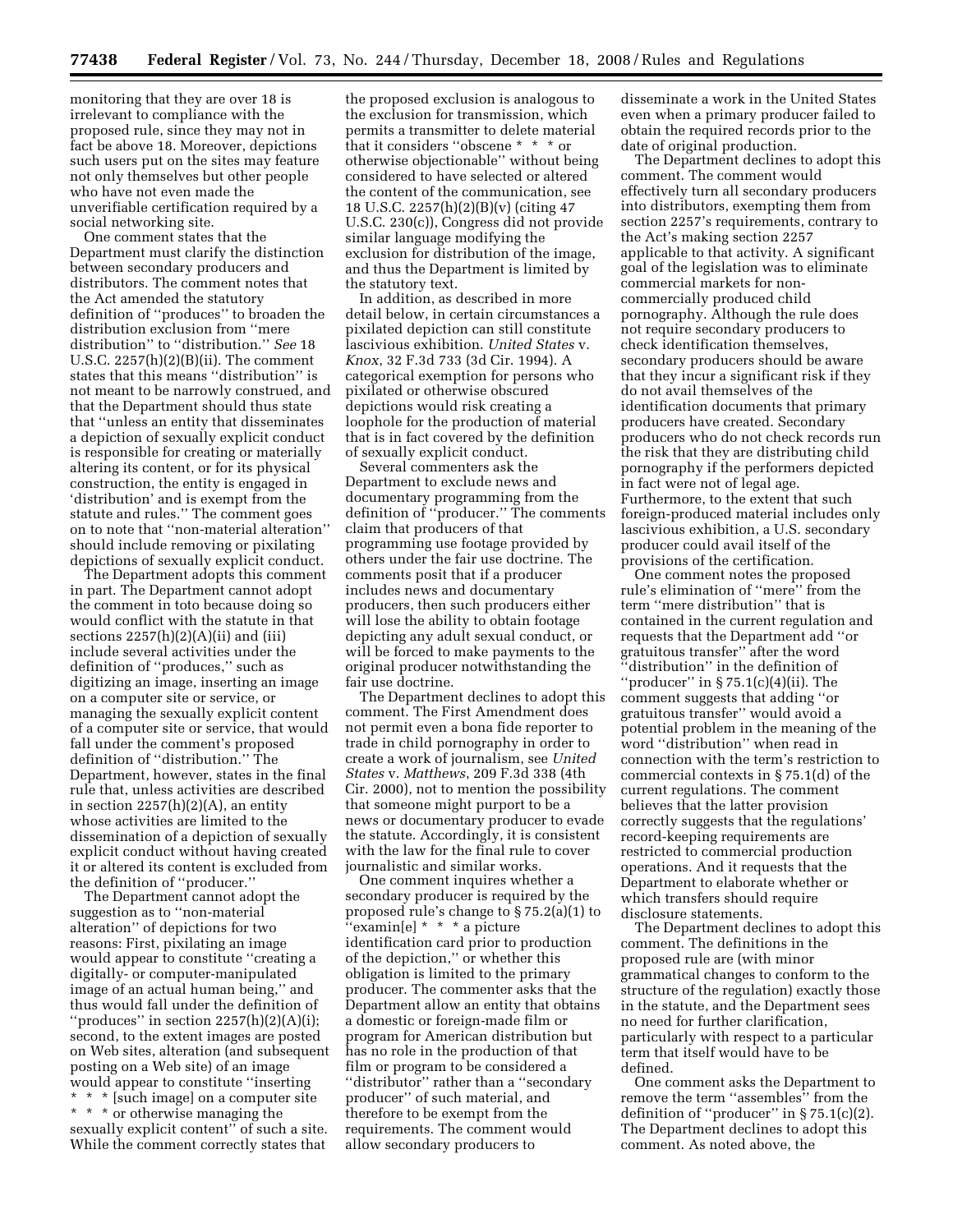definitions in the regulations are those contained in the statute, and the statutory definition of ''produces'' includes ''assembling \* \* \* a book, magazine, periodical, film, videotape, digital image, or picture, or other matter intended for commercial distribution, that contains a visual depiction of sexually explicit conduct.'' 18 U.S.C.  $2257(h)(2)(A)(ii)$ .

One comment notes that many depictions will have more than one primary producer, as a depiction can be photographed, then digitized, or be generated by computer from a depiction of an actual person. Various entities could be involved in creating a particular depiction. Each entity or person who performed even one of these tasks would be a primary producer. Moreover, since only secondary producers can rely on copies of documents, the comment requests that the Department provide that only one primary producer should be designated and required to maintain records.

Another comment states that the rules are unclear concerning how many or which producers must be named if there is more than one primary or secondary producer. It notes that parents and subsidiaries may not have the same address. The Department adopts this comment in part by stating that the final rule provides that where a primary producer is a corporate entity, only one primary producer associated with that entity will exist. For purposes of efficiency in inspection, where the corporate parent entity is the primary producer, that is the entity that should be named in the disclosure statement as the keeper of the records.

The Department adopts these comments in part. In response to a similar comment, the final rule published in 2005 stated, ''The Department does not believe that logic, practicability of record-keeping or inspections, or the statue dictates that there be one and only one primary producer for any individual sexually explicit depiction. Any of the persons defined as primary producer has easy access to the performers and their identification documents and should therefore each have responsibility individually and separately of maintaining the records of those documents.'' However, upon reconsideration, the Department has decided to clarify that if multiple individuals are all employed by the same entity, the entity constitutes the ''primary producer'' for purposes of record-keeping, not the individuals.

Similarly, one comment notes that a single reproduction can create numerous secondary producers. Under

§ 75.1(c)(2), a preexisting photograph can be digitized by one person, inserted on a computer site by another, which is managed by a third, and if each of these is employed by a corporation, then there are now seven secondary producers arising out of a single reproduction, each of whom must now seek and obtain from the primary producer information concerning every depicted performer. The commenter considers this scenario to be unlikely, threatening availability of the depiction.

As with the similar comment regarding multiple primary producers, the Department adopts this comment in part. The Department has clarified that if multiple individuals are all employed by the same entity, the entity constitutes the ''secondary producer'' for purposes of record-keeping, not the individuals. However, there may be multiple secondary producers who are separate entities engaged in separate commercial enterprises—e.g., one company purchases a depiction from the primary producers and publishes it on a Web site and another purchases and publishes the same depiction in a magazine several years later—and who must each maintain the records associated with the depiction.

One comment questions whether  $\S 75.1(c)(4)(v)$ , which allows a Web site such as YouTube to post depictions without having to keep records, allows someone to display a YouTube video on their own Web site and still fall within the exemption because YouTube would not have the records itself and the person downloading from YouTube would not have access to the records. As described in the comment, it would appear that the individual who downloads a depiction of actual sexually explicit material from a another site onto a site that he or she controls is a producer because he or she has ''reproduc[ed]'' or ''insert[ed] on a computer site or service a digital image of, or otherwise manage[ed] the sexually explicit content of a computer site or service that contains a visual depiction of an actual human being engaged in actual sexually explicit conduct'' within the meaning of the definition of ''secondary producer'' in § 75.1(c)(2). Whether or not the source for the person is a site such as YouTube, which may not be required to maintain records as a secondary producer, since the original individual producer who posts a depiction on that site is required to affix a disclosure notice to each page of the sexually explicit depiction, a secondary producer who downloads that depiction onto another site should be able to obtain the requisite information for

compliance with its own record-keeping and disclosure requirements.

#### *Date of Original Production*

The proposed rule defined ''date of original production'' to mean the date that the primary producer actually created the image of actual sexually explicit conduct. One comment requests that the Department define this term in this fashion for primary producers, but, in the case of secondary producers, that the date of original production should also be permitted, at the discretion of the secondary producer, to be the date of the secondary producer's relevant conduct.

The Department adopts this comment. Obtaining the date of the original production from the primary producer should not pose a problem for a secondary producer, since the secondary producer obtains the records of the production from the producer. As explained more fully below, the Department in the final rule has eliminated the requirement that the statement of location of records required by § 75.6 contain a date of original production (or any other date, as in the regulation currently in force). Hence, a secondary producer is not responsible for including that information in a statement that it affixes to material it secondarily produces. However, primary producers, as explained below, will henceforth be required to create and maintain a record of the date of original production, such record being transferred to the secondary producer along with all other records required by part 75.

To the extent that this is a new requirement for both primary and secondary producers that did not exist previous to the proposed rule, the Department clarifies that it applies only prospectively from the date of the publication of this final rule.

Also, in response to a comment, the Department has clarified that if a depiction is made over the course of multiple dates, the date of original production consists of the earliest of those dates. There is no requirement in the rule that any depicted performer be 18 on the date of original production so long as that performer is 18 as of the date that a depiction of that individual is created. Producers who keep records demonstrating that performers are 18 as of the date of original production conform to the requirements of the rule. The final rule has been changed to reflect that in the case of a performer who was under 18 at the time that production began, but became of legal age before he or she was depicted, an alternative date of original production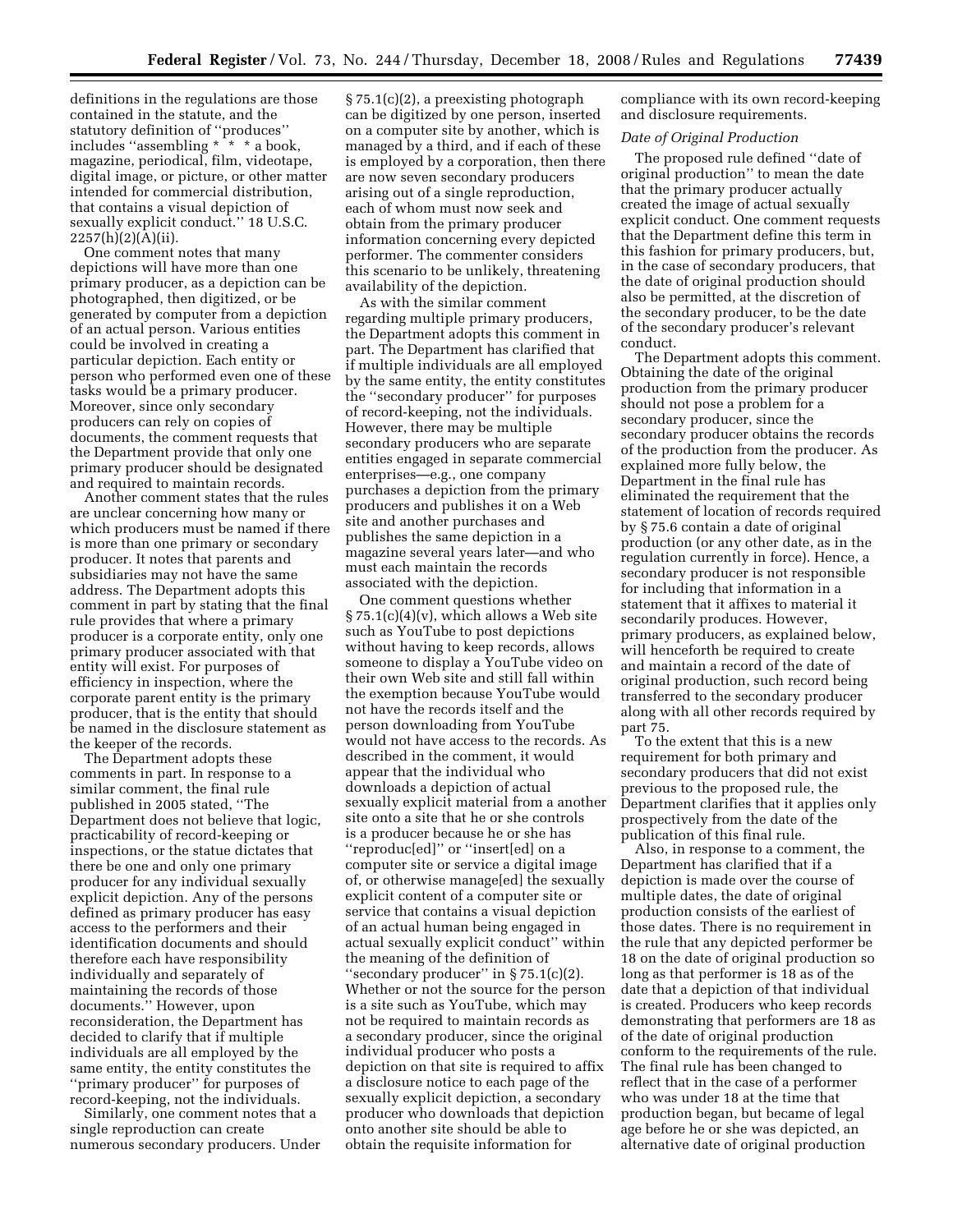with respect to that performer is the first date that that performer was actually filmed for the production at issue.

The Department has also clarified the meaning of ''*date of original production*'' with respect to matter that is a secondarily produced compilation of one or more separate, primarily produced depictions. The final rule provides that with respect to such a compilation, the date of original production of the matter is the earliest date after July 3, 1995, on which any individual depiction therein was produced. In the event a performer in any of the individual depictions was under 18 on that date, the alternative date of original production with respect to that performer is the first date that any scene depicting that performer was actually recorded.

#### *Employed by*

One comment states that the Department erred in defining ''employed'' in the 2257A proposed rule because the Department cannot make the term broader than it is normally understood by simply defining it broadly. The comment goes on to state that ''[w]e do not think that it is a rare case at all that a producer creates images covered by sections 2257 or 2257A which depict non-employees—as properly understood—in sexual roles. But defining 'employe[e]' more broadly than usual defeats the obvious sense of the safe harbor provision which Congress has promulgated.''

The Department declines to adopt this comment. The definition of ''employed'' used in the proposed rule is consistent with the commonly understood definition, which does not necessarily require that an employee be paid by an employer. One common definition of ''employ'' is ''to use or engage the services of,'' while another is ''to provide with a job that pays wages or a salary.'' *Merriam-Webster Collegiate Dictionary* 408 (11th ed. 2003). Although the commenter seeks to characterize the Department's definition of the term as somehow broader than normal, the Department's definition is wholly consistent with the dictionary definition of the term in that it covers not only a producer providing a person with a job that pays wages but also a producer using or engaging the services of a person. The Department thus does not believe that the proposed rule's definition of ''employed'' is inconsistent with the text of the statute.

#### *Sexually Explicit Conduct*

Many comments argue that the *Dost*  factors are vague and not readily transferable to an adult,

notwithstanding the Department's statements concerning the proposed rule. These comments asserted that inquiring whether setting, pose, and visual depictions are appropriate, natural, or suggestive for a child are nonsensical for adults because such conduct is not improper for adults. One comment maintained that the *Dost*  factors represent in this context an inappropriate burden shift from presumed constitutional expression to a presumption of child pornography, and another suggested that an image not otherwise lascivious could be inappropriately found to be lascivious based on its proximity to adult lascivious images.

The Department does not adopt these comments. The Department does not consider application of the *Dost* test to adults to be nonsensical. The point of the factors is to determine whether a particular depiction is of actual sexually explicit conduct for purposes of determining whether compliance with various legal requirements is necessary. The age of the person depicted is irrelevant to whether the image depicts actual sexually explicit conduct, except for one *Dost* factor that is age-dependent and which the proposed rule identified as not being relevant to the depiction's status as actual sexually explicit conduct. If the acts depicted would fall within any of the remaining *Dost* factors if they were performed by a minor, one who produces actual sexually explicit conduct must take the requisite steps necessary to ensure that the individual performing these acts is of legal age. The proposed rule creates no presumption of or against the existence of child pornography. The rule's applicability depends on the image as it is without reliance on any presumptions. The *Dost*  factors themselves do not erect any presumption. Nor is the lasciviousness determination made with regard to anything but the depiction that is produced.

One comment, relying on a Court of Appeals decision that accepted the relevance of the *Dost* factors, *United States* v. *Knox*, 32 F.3d 733 (3d Cir. 1994), maintains that their applicability here would mean that millions of images on Myspace or Youtube or Facebook may require section 2257 compliance even though they do not involve nudity or sexual activity. The comment states that the rule must define exhibition of the genitals to consist only of nude exhibition. Otherwise, it maintains, every photo of male water polo players or other competitive swimmers would be potentially subject to section 2257 record-keeping, as would other

depictions of persons in tight clothing suggestive of genitalia.

The Department does not adopt this comment. The comment takes an overly broad reading of the law of child pornography and applies that reading to produce a nonsensical result. The *Knox*  case does not stand for the proposition claimed by the comment. It is not the case that pictures of boys' water polo teams constitute child pornography. The images at issue in *Knox* were lasciviously displayed. Although the genitals were clothed in that case, they were covered by thin, opaque clothing with an obvious purpose to draw attention to them, were displayed by models who spread or extended their legs to make the pubic and genital region entirely visible to the viewer, and were displayed by models who danced or gyrated in a way indicative of adult sexual relations. 32 F.3d at 746–47. None of these attributes remotely applies to standard swim team photographs or underwear or other mainstream advertising. Therefore, very few images posted on Myspace or Youtube of clothed individuals would require section 2257 compliance, and the description in this rule of the kinds of images that do so provides clear guidance to the narrow situations in which clothed images would trigger section 2257 compliance.

One comment suggests, as an alternative to the *Dost* factors, that the rule define ''lascivious exhibition of the genitals'' to mean images that display an individual's naked genital area.

The Department declines to adopt this comment. As discussion of the depictions at issue in the *Knox* case shows, there are instances when covered genitals can amount to child pornography. When such images are created, if the performers are under 18, what is being produced is child pornography. The obligations of the proposed rule must apply to producers who create depictions that could constitute lascivious exhibition, so as to reduce the possibility of child exploitation. One comment asks whether the depiction of scantily clad women in a strip club or bedroom would be subject to the regulations and criminal penalties. The comment maintains that the need to pose such a question means that producers would not know what materials trigger the record-keeping requirements, which would cause a chilling effect. The comment claims that creators of widely shown films and television programs who make a mistake in this respect risk prosecution.

The Department does not adopt this comment. The proposed rule rejected a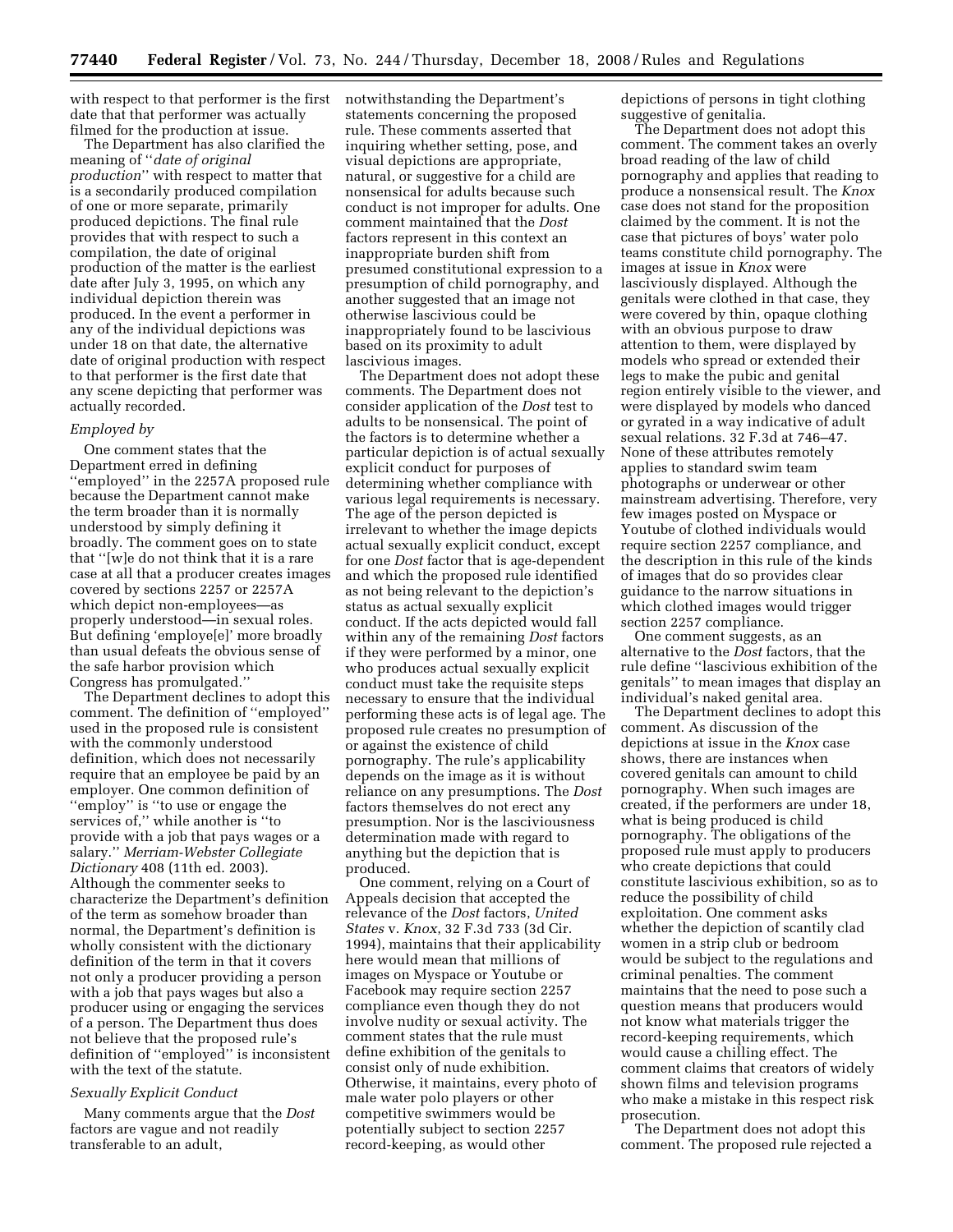categorical approach that would state whether every possible depiction was one that fell within a definition. Rather, it adopted the *Dost* factors, which rely on context as well as content. A depiction of scantily clad women in a strip club or bedroom can appear in limitless permutations, and the Department cannot state that all or none would constitute lascivious exhibition of the genitals without consideration of the *Dost* factors. Those factors provide the context that producers and the Department will rely on to determine whether an image depicts actual sexually explicit conduct so as to minimize any chilling effect. Film and television producers are particularly unlikely to risk prosecution for displaying scantily clad performers because of the certification option.

One comment suggested that because of the vagueness of the *Dost* test, a producer may not know that he must obtain identification before production. If the producer does not do so, the comment asks what options are then available to the secondary producer who determines that the *Dost* test applies. The comment maintains that as a result, some producers may not be able to acquire and disseminate a wide range of movies and television programs, especially foreign productions.

The Department does not adopt this comment. Prosecutions for production of child pornography have been upheld by many courts applying the *Dost* test to determine whether a depiction is one that lasciviously exhibits the genitals. *See, e.g., United States* v. *Horn*, 187 F.3d 781 (8th Cir. 1999); *United States*  v. *Villard*, 885 F.2d 117, 122 (3d Cir. 1989). That they have done so contradicts the argument that the test amounts to unconstitutional vagueness in defining ''lascivious exhibition.'' A secondary producer who is concerned that a primary producer may have violated the requirements of the statute and the regulation has the options of requesting that the primary producer revisit the issue and examine picture identification cards and compile age records. Furthermore, secondary producers of qualifying material may be able to avail themselves of the certification in section 2257A and its implementing regulation.

One comment disputed the Act's extension of section 2257 to cover lascivious exhibition as closing a previous loophole in that statute. The comment asserts that the prior version reflected a desire to limit the law to depictions that involve actual sexually explicit activity and avoid overbreadth through inapplicability of its provisions to fully clothed adults.

The Department does not adopt this comment. The characterization of the Act is not an operative part of the regulation that requires a response.

One comment requests that the Department distinguish between actual and simulated masturbation in defining actual sexually explicit conduct. The Department declines to adopt this comment. To the extent that this is merely a subset of a larger question as to the distinction between ''actual'' and ''simulated'' conduct, the meaning of "actual" conduct with respect to all the conduct covered by the statute and the regulation is clear on its face. To the extent that ''simulated'' was not clear on its face, this final rule regulation contains a definition.

One comment requests that the Department define ''sadistic or masochistic abuse'' because some people believe that safe and consensual bondage is not abuse, and requests that the Department distinguish between actual and simulated sadistic or masochistic abuse. The Department declines to adopt this comment. That term is not a subject of this rulemaking. Moreover, actual sexually explicit conduct depends on the content of what is being displayed, not on whether the content is subjectively considered to be abusive. If belief as to abuse were to control, a producer who determined that nothing was abusive would be able to avoid compliance with the regulations in their entirety, creating massive opportunity for child exploitation.

One comment contends that the definition of ''sexual'' varies among communities and that the final rule should contain more guidance as to the meaning of the term. It asks whether nude photos of a single person's erect penis is sexual, or whether a hand over the pubic area is sexual.

The Department declines to adopt this comment. It believes that the definition of actual sexually explicit conduct contained in the final rule is clear. The Department does not believe that a producer would have any difficulty in determining whether hypothetical depictions of the kind posed by the commenter would constitute actual sexually explicit conduct within the meaning of the rule.

#### *Simulated Sexually Explicit Conduct*

In the proposed rule to implement section 2257A, the Department started its analysis of the proper definition of the term for regulatory purposes with the term's plain meaning. The term "simulated" is generally defined as ''made to look genuine.'' *Merriam-Webster's Collegiate Dictionary* 1162 (11th ed. 2003). The Department

believed that an objective standard that is, one defined in terms of a reasonable person viewing the depiction—is appropriate to add to this basic definition. The proposed rule's definition of ''simulated sexually explicit conduct'' thus read as follows: ''[S]imulated sexually explicit conduct means conduct engaged in by performers in a visual depiction that is intended to appear as if the performers are engaged in actual sexually explicit conduct, and does so appear to a reasonable viewer.''

Three comments state that the final rule should incorporate the definition of ''simulated sexual intercourse'' provided by the Supreme Court in *United States* v. *Williams*, 128 S. Ct. 1830, 1840–41 (2008). One comment further recommends that the definition should explicitly incorporate by reference the definition in *Williams*. That definition reads, in pertinent part:

''simulated'' sexual intercourse is not sexual intercourse that is merely suggested, but rather sexual intercourse that is explicitly portrayed, even though (through camera tricks or otherwise) it may not actually have occurred. The portrayal must cause a reasonable viewer to believe that the actors actually engaged in that conduct on camera.

Id. While the *Williams* definition refers to ''simulated sexual intercourse,'' not ''simulated sexually explicit conduct,'' the Department understands the comments to recommend that the final rule use the *Williams* definition as appropriately amended to refer to ''simulated sexually explicit conduct,'' not ''simulated sexual intercourse.''

The Department believes that the *Williams* definition conceptually is not dissimilar to that outlined in the proposed rule, and adopts both comments. The final rule thus incorporates a revised definition of ''simulated sexually explicit conduct.''

One comment recommends that the proposed rule's definition of ''sexually explicit conduct'' should refer to 18 U.S.C. 2256(2)(B), not 18 U.S.C. 2256(2)(A). The comment states that the narrower definition at section 2256(2)(B), which would require depictions to be graphic or lascivious, would be more consistent with the state laws the Department rejected in determining how to define ''simulated sexually explicit conduct.''

The Department declines to adopt this comment. The definition at section 2256(2)(B) is limited, by its own terms, to images described in section 2256(8)(B)—images that are ''a digital image, computer image, or computergenerated image that is, or is indistinguishable from, that of a minor engaging in sexually explicit conduct.''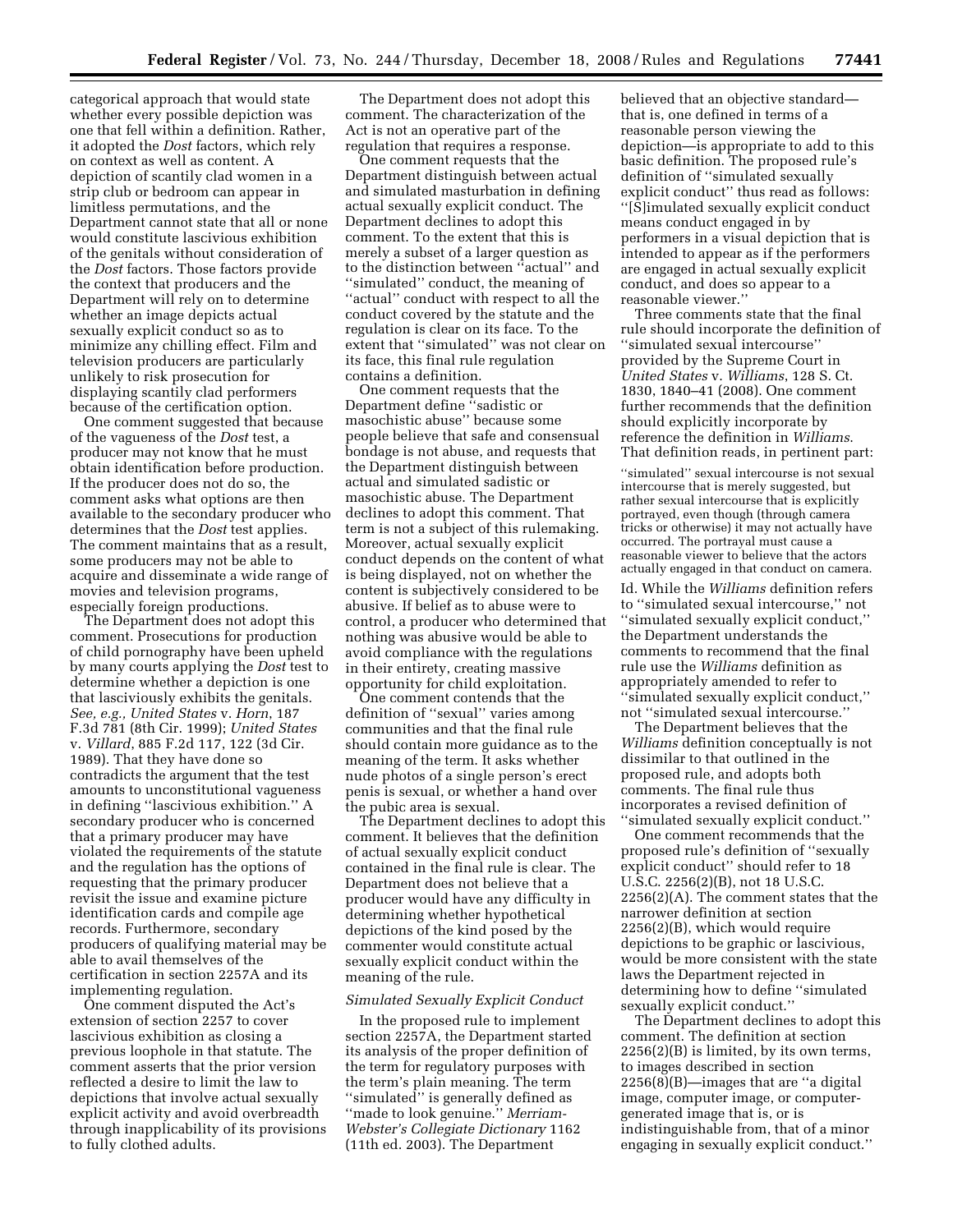In other words, section 2256(2)(B) has no relevance to a regulation that concerns actual persons as opposed to virtual persons.

#### *All Performers, Including Minor Performers*

One comment states that the proposed rule is unclear as to whether the recordkeeping requirements apply to all performers in a depiction, or to primary performers, and recommends that the Department should clarify that these requirements apply only to primary performers and not to any background performers in the depiction.

The Department declines to adopt this comment. The commenter did not attempt to define ''primary'' or ''background'' in this context, and the Department has difficulty in doing so. As a practical matter, in many cases it would be difficult to determine whether a performer in a visual depiction of lascivious exhibition or simulated sexually explicit conduct is a ''primary'' or a ''background'' performer. For example, in a lascivious exhibition depiction of a person on a bed, a person depicted in that same image as standing nearby, wearing lingerie, and watching the person on the bed could well be a ''primary'' performer—however that term were to be defined—depending on the level of interaction between that person and the person depicted on the bed. On the other hand, conceivably a fully clothed person could be considered a ''background'' performer even if located on the same bed, again depending on the level of interaction between the performers. Similar confusion would apply in the context of depictions of simulated sexually explicit conduct. In order to avoid such confusion, the Department believes that it is appropriate to require, as stated in the proposed rule, that all performers in depictions of lascivious exhibition or simulated sexually explicit conduct be covered.

#### **Maintenance of Records**

#### *Date of Original Production*

One comment characterizes the proposed rule as faulty because it does not specifically require that a record be made of the date of original production, although the proposed rule will require that this date be stated in the disclosure statement.

The Department adopts the comment's view that it was an oversight that the proposed rule did not require that a record otherwise be made of the date of production. As noted above, the Department, after careful consideration, has amended the record-keeping

requirement to include that a primary producer record the date of original production at the time it examines the picture identification card of the first performer in the depiction. Again, to the extent that this is a new requirement for primary producers, the Department clarifies that it applies only prospectively from the date of the publication of this final rule.

Several comments note that in § 75.2(a)(1) of the proposed rule, producers are required to create and maintain records of the name and date of birth of each performer obtained by the producer's examination of a picture identification card prior to the date of production of the depiction. They point out that the Act made no change to section 2257(b), which is the source of this requirement. The comments ask the Department to state that only the ''examination'' of the picture identification card that must take place prior to the production of sexually explicit images, and not necessarily the creation of a record based on the examination of the picture identification that must occur before production.

The Department declines to adopt these comments. As noted above, the Department believes that in order to fully implement the purpose of the statute, the record must be made at the time of examination of the document and has clarified that in this final rule. Furthermore, the Department requires in the final rule that a primary producer make a record of the date of original production. This record will then flow to secondary producers and enable them to affix the date to the disclosure statement. However, in order to simplify the requirement, the Department has clarified that if a depiction is made over the course of multiple dates, the date of original production consists of the single and earliest of those dates.

One comment states that the original production date is not often available, particularly because it was never a requirement of section 2257. The comment cautions that were the final rule to require keeping this information, hosts of most Web sites will be immediately out of compliance. Another comment notes that the Department stated in its proposed rule that secondary producers need comply only with the rules for material that was produced after the Act's 2006 effective date, and § 75.2(c) states that producers of visual depictions made after 1995 and before 2005 may rely on identification that was valid under the record-keeping and labeling regulations that were in force on the date of original production.

As noted above, the Department adopts the comment seeking prospective

application of the record-keeping requirements documenting that identification was checked prior to the occurrence of production. The comment noting that producers may rely on identification rules and record-keeping requirements that applied on the date of original production of the depiction is correct, and demonstrates that Web site owners will not have to conform their existing records to the new requirements, contrary to the statement contained in the comment noted above.

Two comments request that the record-keeping requirements with respect to viewing identification documents prior to production apply only to primary producers. According to the comments, only primary producers have an opportunity to examine picture identification cards prior to the production. At most, the comments ask, secondary producers should be required to examine what they receive from the primary producer that relates to depictions from the primary producer. One of the comments believes that without such an alternative, there will be an effective prohibition on disseminating numerous widely disseminated productions. And even then, it claims, foreign films would not have such documentation because even if a secondary producer could obtain and inspect the required records retroactively, it may be unable to do so because of difficulties in locating performers or because of data protection laws.

The Department adopts these comments in part. It rejects some of the concerns as reflecting a misunderstanding of the requirements of the final rule. A secondary producer is not required under the rule to check identification documents. That is a responsibility only of the primary producer. A secondary producer may risk child pornography offenses, however, if he does not take steps to assure himself that the performer is actually of legal age. Nonetheless, the secondary producer is required by the final rule only to retain records. Those records enable the Department to identify who the primary producer was for any depiction and to verify that the depicted performers were of legal age. The Department believes that to avoid a commercial market in child pornography through the witting or unwitting actions of secondary producers, secondary producers must keep records that each depiction occurred only after the primary producer checked valid identification documents. Were secondary producers to be exempted from this requirement, a real risk of commercial marketing of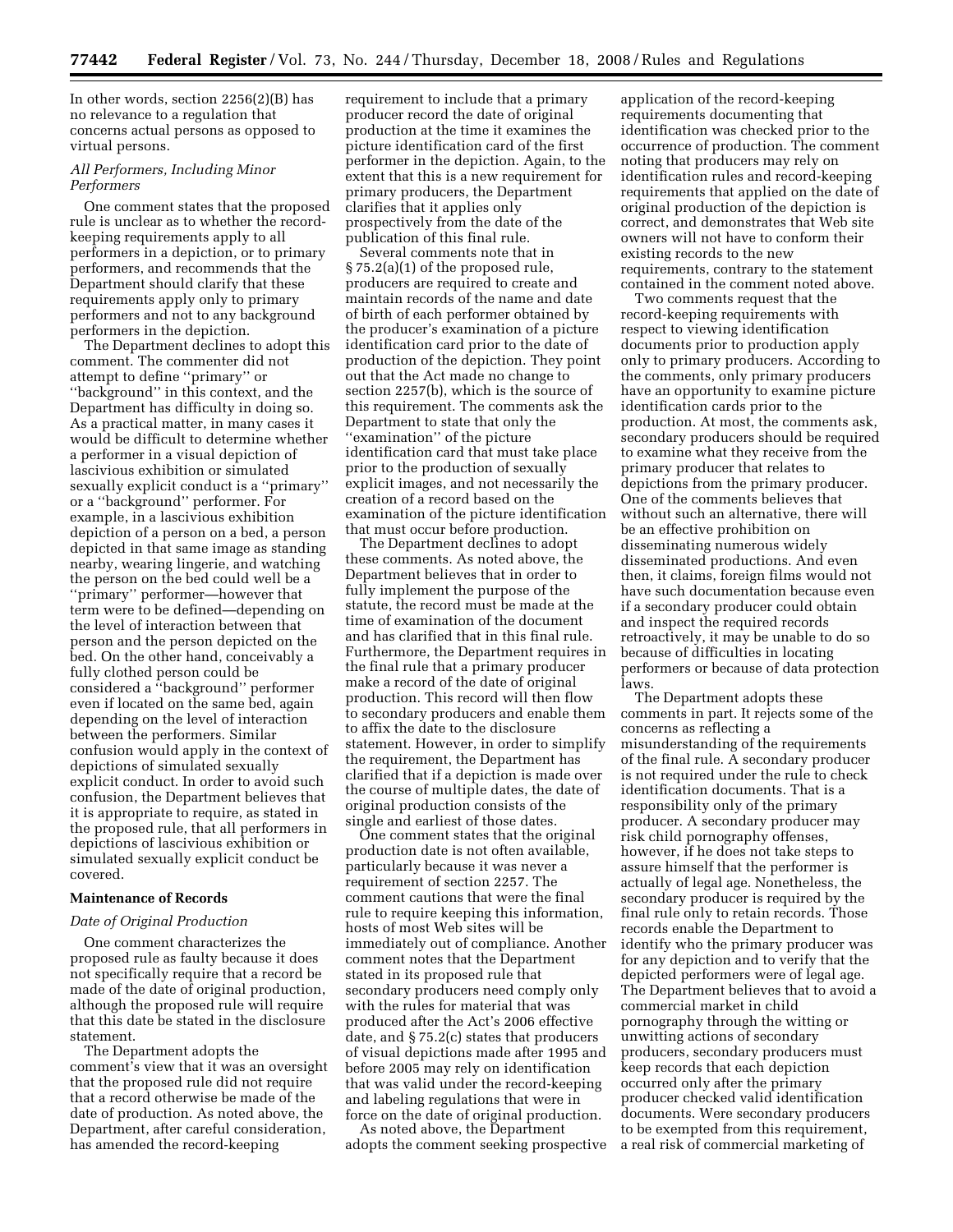illegal product would develop. The comments are mistaken in postulating that the final rule imposes a duty on a secondary producer to locate foreign performers after the fact. What the secondary producer must do, even for foreign productions, is to ensure that it has copies of the records that show that the primary producer checked the legal age of performers prior to the date of original production.

#### *Requirement of Hard Copies*

The proposed rule amends § 75.2(a) concerning requirements for maintenance of records. The proposed rule requires that the copy of the identification documents be retained in hard copy form. The Department received four comments regarding the proposed rule's requirements for maintaining copies of identification card records in hard copy form.

Two comments state that nothing in the Act or proposed rule requires that records be kept in hard copy format. It contends that there is no justification with contemporary technology for requiring hard copies. The comment also notes that the proposed rule represents a departure from § 75.2(f), which permits records to be kept in digital form if they include scanned copies of identification documents. Another comment reiterates that point, and adds that electronic copies would permit the passage of records along the chain of distribution as the rules contemplate. Otherwise, records could be divided when shared, which could create losses or errors and put the producer in danger of violating rules by having incomplete or improperly maintained records. This comment asks that the Department return § 75.(2)(a)(1) to its current form by deleting the word ''hard,'' or consider the new requirement for a hard copy of the picture identification document to be satisfied by scanning the identification card or a hard copy of it, and/or by electronic versions that can be printed out to create hard copies at the time of inspection.

The Department adopts these comments. Nothing in section 2257 requires that records be kept in hard copy format, and, indeed, existing § 75.2(f) permits copies of identification documents to be scanned and stored electronically if they can be authenticated by a custodian. The proposed rule did not seek to amend § 75.2(f). The proposed rule's changes to § 75.2(a) that mandate the retention of all copies of identification documents and pictures in hard copy format would create a conflict with the terms of § 75.2(f). The final rule, therefore,

amends proposed § 75.2(a)(1) to add ''or digitally scanned or other electronic copy of a hard copy.'' Note, however, that in the event a regulated entity or individual decides to retain records in electronic format, nothing in the Act or the regulations provides that technical difficulties would excuse failure to make the records available at reasonable times for inspection.

One comment notes that in the proposed rule the Department stated that a producer need not keep a copy of a URL hosting a depiction that the producer produced ''but over which he exercises no control.'' The commenter asks that the Department modify this statement to read ''but over which he exercises no corporate control'' or other such language that clarifies that the producer is not responsible for Web sites not owned by the producer.

The Department declines to adopt this comment. Were the Department to state that the producer is not responsible for Web sites the producer does not own, the final rule would not apply to a producer who influenced or directed what happened to the depiction, even if he did not own the Web site. If a producer exercises control over a depiction, whether as an individual or as a corporate entity, and regardless of whether the producer owns the Web site on which the depiction is displayed, then the producer must retain the copy of the URL hosting a depiction that the producer produced. The only exception to this requirement, as noted above, is where an individual who would be a primary producer under the final rule's definition is an employee of a corporate primary producer. Under such circumstances, that individual will not be considered a primary producer.

#### *Redaction*

One comment states that the viewer of the identification document need not know the Social Security number or exact birth date of a performer.

The Department does not adopt this comment. The proposed rule quite clearly allows a producer to redact the performer's Social Security number. An exact birth date sometimes may be redacted so long as the year is not obscured. However, if a performer is 18 on the date of original production, the month or even the day of the month must not be redacted if a question would exist whether he was of legal age at the time of the original production.

#### *Compliance Date*

In accordance with current law, the final rule retains July 3, 1995, as the effective date of the rule's requirements for secondary producers related to

depictions of actual sexually explicit conduct. (The current regulations, published in 2005, adopted July 3, 1995, as the effective date of enforcement of section 2257 based on the court's order in *American Library Association* v. *Reno,* No. 91–0394 (SS) (D.D.C. July 28, 1995).)

In response to a comment stating that the proposed rule created potential confusion by omitting language from the 2007 proposed rule implementing the Adam Walsh Act's changes to section 2257, the Department clarifies, as stated in the preamble to the 2007 proposed rule, *see* 72 FR at 38036, that the one exception is that this final rule would not penalize secondary producers for failing to maintain required records in connection with those acts of production that occurred prior to the effective date of the Adam Walsh Act. The proposed rule also stated that producers of visual depictions of actual sexually explicit conduct made after July 3, 1995, the effective date of the regulations published in 1992, and before June 23, 2005, the effective date of the current regulations published in 2005, may rely on picture identification cards issued by private entities such as schools or private employers that were valid forms of required identification documentation under the provisions of part 75 in effect on the original production date. Finally, the proposed rule stated that the effective date concerning depictions of simulated sexually explicit conduct will be 90 days after it is published in the **Federal Register** as a final rule.

Two comments address the disparity between the statutory effective date of section 2257's coverage of depictions of lascivious exhibition (July 27, 2006) and the statutory effective date of section 2257A (90 days after publication of this final rule implementing section 2257A), which includes the safe harbor provision exempting producers who certify from section 2257's provisions concerning depictions of lascivious exhibition. One comment recommends that the Department make the safe harbor provision retroactive to the July 27, 2006, effective date of section 2257 concerning depictions of lascivious exhibition. The other comment states that the Department should make the effective date of part 75 with respect to depictions of lascivious exhibition the same date as the statutory effective date of section 2257A. This comment further states that setting the same effective date for rules regulating depictions of lascivious exhibition and simulated sexually explicit conduct would ''avoid[ ] potentially fatal vagueness problems under the First Amendment.''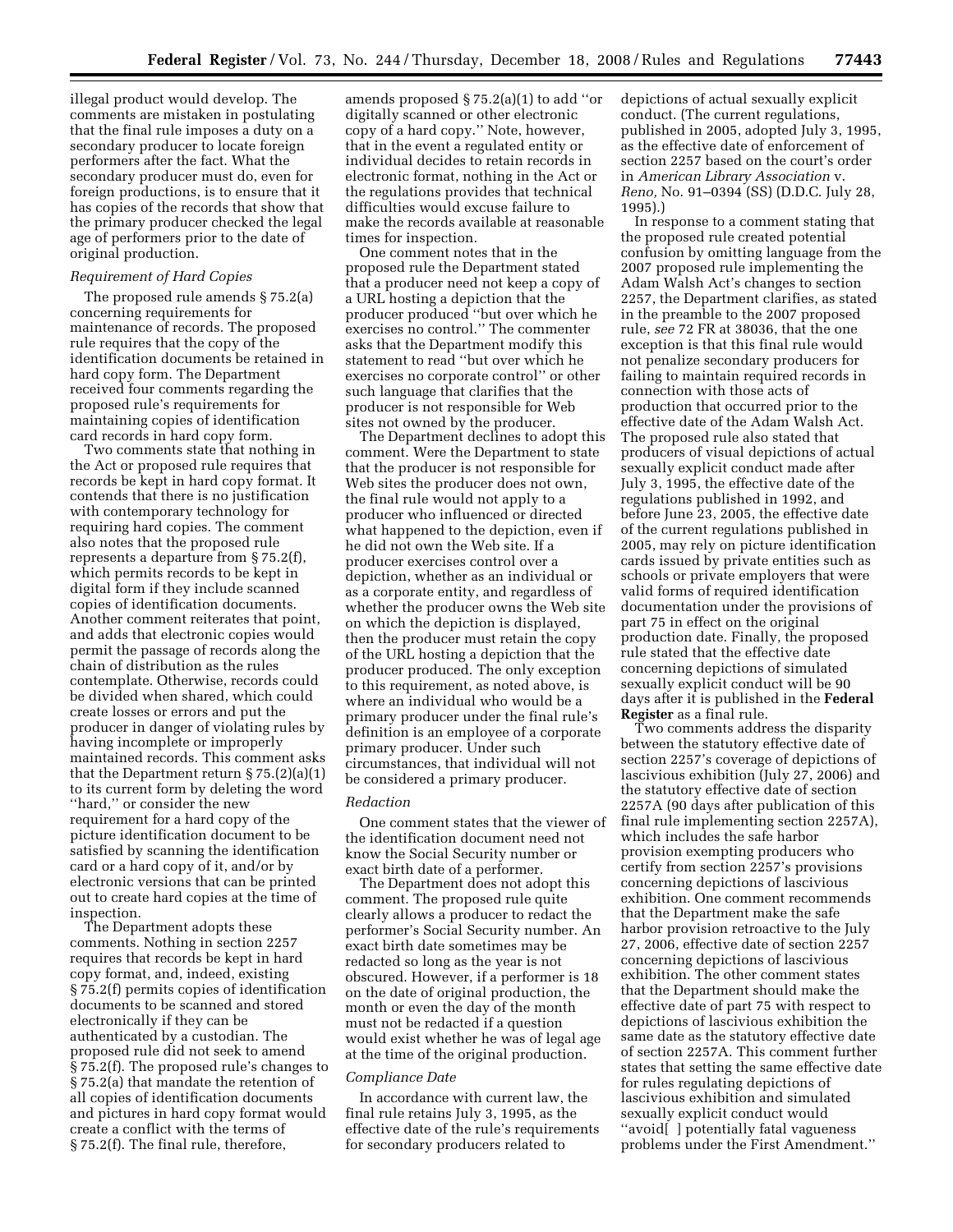Under either suggestion, the effective date of the safe harbor provision and the regulatory requirements concerning depictions of lascivious exhibition would be the same.

The Department adopts these comments in part. The final rule provides that the regulatory requirements applicable to depictions of lascivious exhibition apply starting 90 days after the publication of this final rule.

Two comments argue that the proposed rule creates First Amendment vagueness and ex post facto problems because individuals did not create records as of the effective date of the proposed rule which they did not think would be necessary. The Department does not accept the comment that the proposed rule created any First Amendment vagueness problem, *see American Library Ass'n, supra,* but does accept the comment insofar as the proposed rule would operate retroactively and, as stated above, modifies the compliance date accordingly.

Two comments state that to avoid retroactivity, the final rule should not apply to material that is actually sexually explicit only because it displays lascivious exhibition of the genitals and that was acquired by a secondary producer prior to the compliance date of the regulation. One of these comments requests the Department, if it adopts a different standard, to define ''acts of production,'' so that a secondary producer would know based on an acquisition date or other standard what content required record-keeping and what did not.

The Department declines to adopt this comment. Although the Department is sympathetic to the concerns expressed in the comment, and wishes to avoid retroactivity, it does not agree that the date that a secondary producer obtained the image displaying lascivious exhibition of the genitals should determine whether the regulation applies. There is no requirement in the existing or proposed rules that secondary producers document the date they obtained particular depictions. Were the Department to adopt the comment, unscrupulous secondary producers could claim that they acquired any depiction created before the final rule's compliance date prior to that date. Secondary producers who wished to demonstrate in good faith that their collections contained depictions that were obtained only after the compliance date of the final rule would be obliged to mark every such depiction currently in their possession to prove that they possessed it as of that date.

Moreover, the Department would have no way of proving that the producer acquired the depiction prior to the compliance date of the final rule. The Department seeks to ensure that prohibited depictions were not created on or after the compliance date as herein modified. This concern derives from the statutory language, which turns on the date of production. The date that the secondary producer acquired the image is of no relevance. A secondary producer will be able to comply with the final regulation on an exclusively prospective basis by determining that appropriate procedures were followed for such depictions that were originally produced after the compliance date of the final rule.

Another comment requests that, even if the Department were to adopt a prospective compliance date, the final rule not apply to images (as opposed to depictions) created before the compliance date, i.e., a digitization of a previously existing depiction. The comment points out that a digital image made after the compliance date could be based on an initial depiction that could be older. The producer of the digital image could not use that earlier depiction, even if it were eighty years old, because it could not reconstruct the records. Therefore, the comment concludes that the final rule should be limited to images first created before the compliance date. The comment also states that the Department must accept that it cannot address preexisting content.

The Department declines to adopt this comment. The Department does agree that because the final rule will apply prospectively, it cannot address preexisting depictions that constitute actual sexually explicit material only because they display lascivious exhibition of the genitals. However, the Department can address digitized or other modified versions of preexisting content where the modifications occur after the final rule's compliance date. In light of the changed compliance date of the rule, any preexisting depiction of lascivious exhibition of the genitals that is not now digitized can be digitized before the rule takes effect. That will avoid the problem stated by the comment. Any secondary producer after that date who digitizes a depiction without obtaining records showing that the depiction was in accordance with the final rule will either need to obtain another digitized version of the depiction that does so or track down the primary producer of either the original or another digitized version of the depiction to create the records.

One comment notes that the statutory language on this point is broader than the language of the proposed rule. The statute says that section 2257 does not apply to ''any depiction of actual sexually explicit conduct'' involving lascivious exhibition of the genitals that was produced ''in whole or in part'' prior to the compliance date. The comment states that the final rule should track that language.

The Department declines to adopt this comment. The comment implies that under the statutory language, any depiction of lascivious exhibition of the genitals that was produced after the compliance date of the final rule is not covered by section 2257 if any other part of the image was produced before the compliance date. The Department does not so read the statute. There are five situations in which the statutory language discussed could apply, and the Department believes that it is important to set forth the applicability of the statutory language to each.

First, prior to the compliance date of the final rule, a depiction could have been created of lascivious exhibition of the genitals and no other form of actual sexually explicit conduct as that term is defined after the compliance date of the final rule. Prior to the final rule, this was not a depiction of actual sexually explicit conduct. If the depiction were modified or another depiction connected to it that did not contain lascivious exhibition or another form of actual sexually explicit conduct, then the final rule would not apply because the lascivious exhibition of the genitals was produced before the compliance date of the final rule.

Second, a depiction produced before the compliance date could have contained neither actual sexually explicit conduct as that term was then defined nor lascivious exhibition of the genitals. If a producer then altered or added to the depiction, or to a connected depiction, a depiction of lascivious exhibition of the genitals after the compliance date, this comment implies, the depiction would be one of lascivious exhibition of the genitals that was ''in part'' created after the compliance date of the final rule, and the final rule would not apply. The Department disagrees. No depiction of lascivious exhibition of the genitals was contained in this image before the compliance date of the regulation. All such material appeared only after the compliance date of the regulation, and, therefore, such material is covered by the final rule.

Third, a depiction of actual sexually explicit material as it was then defined, but which did not depict lascivious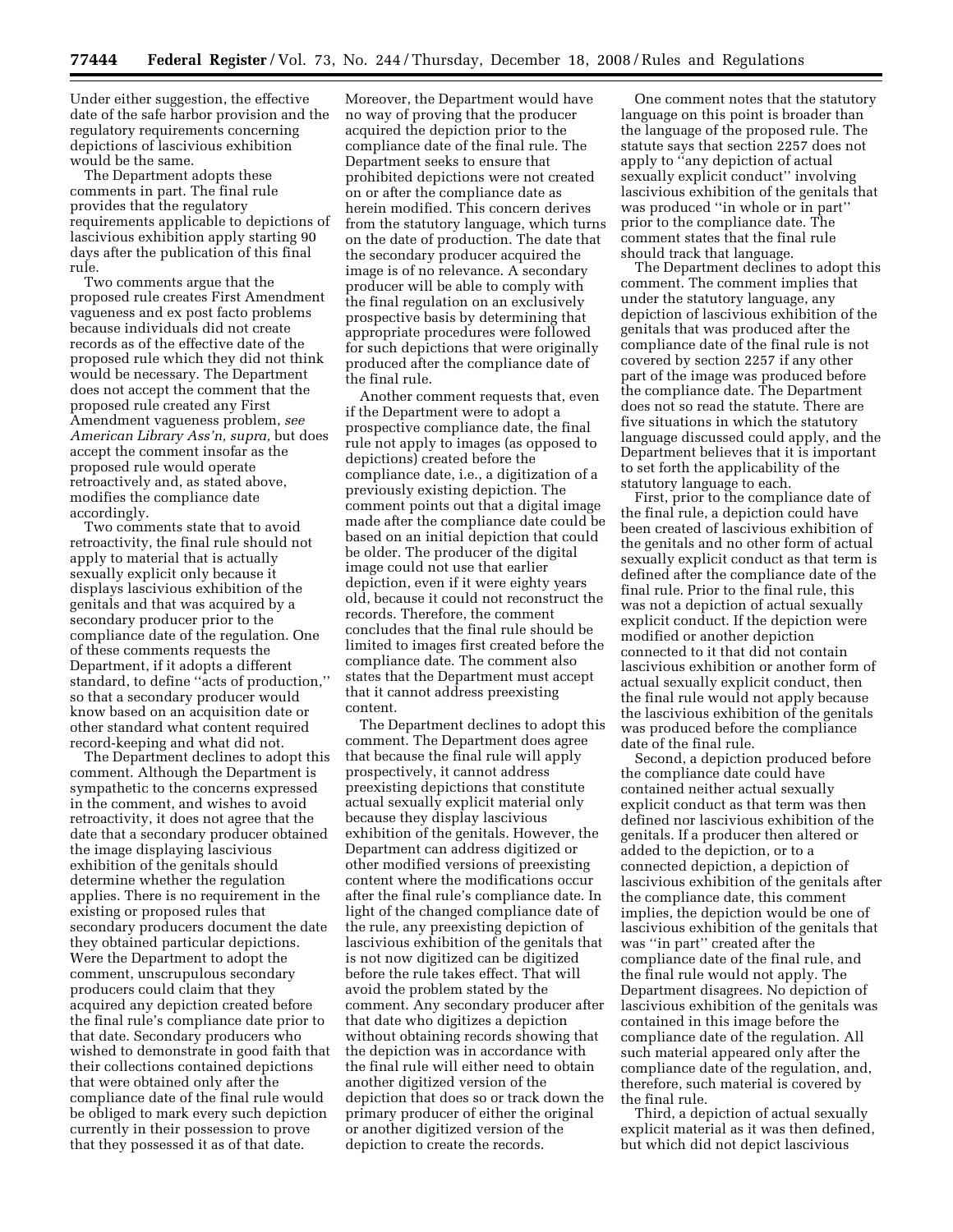exhibition of the genitals, could have been produced before the compliance date of the final rule. After that date, a producer might then add lascivious exhibition of the genitals to the depiction itself or to a connected depiction. According to the implication of the comment, section 2257 could not apply to the depiction that contains lascivious exhibition of the genitals because it was produced in part prior to the compliance date of the final rule. In fact, the image was already covered by the statute because it displayed actual sexually explicit content as that term was defined prior to the compliance date of the final rule. Nothing in the Act made material that was previously subject to section 2257 lose that status. No depiction of actual sexually explicit conduct involving lascivious depiction of the genitals was produced in whole or in part prior to the compliance date. Notwithstanding that the depiction of lascivious exhibition was added after the compliance date, the depiction nonetheless is subject to section 2257. Otherwise, any depiction of actual child pornography could be taken out of the scope of section 2257 by modifying or connecting to such an image a depiction of lascivious exhibition of the genitals that was produced prior to the compliance date of the final rule. A statute passed to enhance prosecution of child pornography cannot reasonably be read so as to prevent the prosecution of all child pornography offenses through such a simple subterfuge.

Fourth, a depiction could have been produced prior to the compliance date of the final rule that depicted lascivious exhibition of the genitals and no other form of actual sexually explicit conduct. Suppose that after the compliance date of the final rule, another depiction of lascivious exhibition of the genitals were then added, whether or not it also displayed any other example of actual sexually explicit conduct. The implication of the comment is that the depiction contains lascivious exhibition of the genitals that was produced ''in part'' before the compliance date of the final rule, and therefore is beyond the reach of the final rule. Under this theory, even if the after-added actual sexually explicit conduct were in fact child pornography, section 2257 could not apply because the earlier image contained a depiction of lascivious exhibition of the genitals that was produced prior to the compliance date of the regulation. The Department disagrees. It will treat each such image separately. The depiction of lascivious exhibition of the genitals that was produced before the compliance date of

the final rule will not be governed by the final rule although some of the image was produced after its compliance date. This is the case because part of the depiction was produced before the compliance date. The connected depiction of actual sexual sexually explicit conduct in this example was produced after the compliance date of the rule, and must conform to its strictures.

Fifth, a depiction could have been produced before the compliance date of the rule that contained both lascivious exhibition of the genitals and actual sexually explicit conduct as it was defined before passage of the Adam Walsh Act. Then, following the compliance date of the final rule, the depiction could have had appended to it any form of actual sexually explicit conduct, including actual child pornography. Under the implication of the comment, the depiction would contain, in part, lascivious exhibition of the genitals that was produced before the compliance date of the Act, and, therefore, none of the material would be subject to the final rule. Under this approach, even the material that was actual sexually explicit conduct under its pre-Act definition would no longer be covered by section 2257. The Department disagrees. There is no indication that Congress intended to accomplish that result. Under this approach, every example of child pornography—even those that have been subject to section 2257—could never yield a prosecution if it were appended to a depiction of lascivious exhibition of the genitals that was produced before the compliance date of the final rule. No such result is required. In this circumstance, each depiction would be treated separately. The part of the depiction that involved only lascivious exhibition of the genitals and was produced prior to the compliance date of the final rule would not be subject to the final rule. The other parts of the depiction would be subject to the final rule, either because they were examples of actual sexually explicit conduct as that term was defined before the compliance date of the final rule or they were produced after the compliance date of the final rule and met the definition of the term as it existed upon that compliance date.

#### **Inspections**

Although the proposed rule made no changes to the inspection requirements contained in § 75.5, the Department received a number of comments on the existing regulations.

One comment proposes that the amount of time for which business

premises be open for inspections should not be 20 hours per week as per § 75.5(c). The comment says that there is a need to address inspection timing where a producer has an entirely separate full-time job elsewhere. Two comments, including this one, contend that this problem would be eliminated by using third-party record-keepers. Four comments state that small businesses in this field work out of their homes, and cannot staff their operation for 20 hours per week while performing outside employment. These comments also expressed concern about inspections occurring in their homes.

The same question was raised in the context of the rulemaking on the prior version of the regulations, and the Department declined to accept the comment. *See* Inspection of Records Relating to Depiction of Sexually Explicit Performances, 70 FR 29607, 29614 (May 24, 2005). At the time, the Department believed that permitting third-party custodianship would unnecessary complicate the inspection process and undermine its effectiveness.

Upon reconsideration, the Department adopts this comment in part. The Department now believes that it can still accomplish the purposes of the statute in particular, effective inspections even allowing for third-party custodianship of the records. Hence, although it will not modify § 75.5(c), the Department will permit records required under part 75 to be held by third parties. By allowing third-party custodians to maintain the records, the burden on small businesses is reduced, including any fears arising from posting home addresses, where many of these small businesses are reported to operate, and any concerns of record-keeping inspections of those same premises. In the text of the regulation, such a third party is referred to a ''non-employee custodian of records'' to distinguish it from the producer and any person he may directly employ to maintain the records.

In addition to this change, in response to one comment, the Department has eliminated the requirement that the name of an individual be listed on the disclosure statement and has permitted only the title to be listed.

One comment states that section 2257 allows the Attorney General to inspect records, and that, therefore, the obligation of the producer is to make records available only to ''the Attorney General.'' Section 75.5(a) allows inspectors other than the Attorney General, and the comment claims that the statute does not permit such individuals to inspect. The comment further notes that the rule should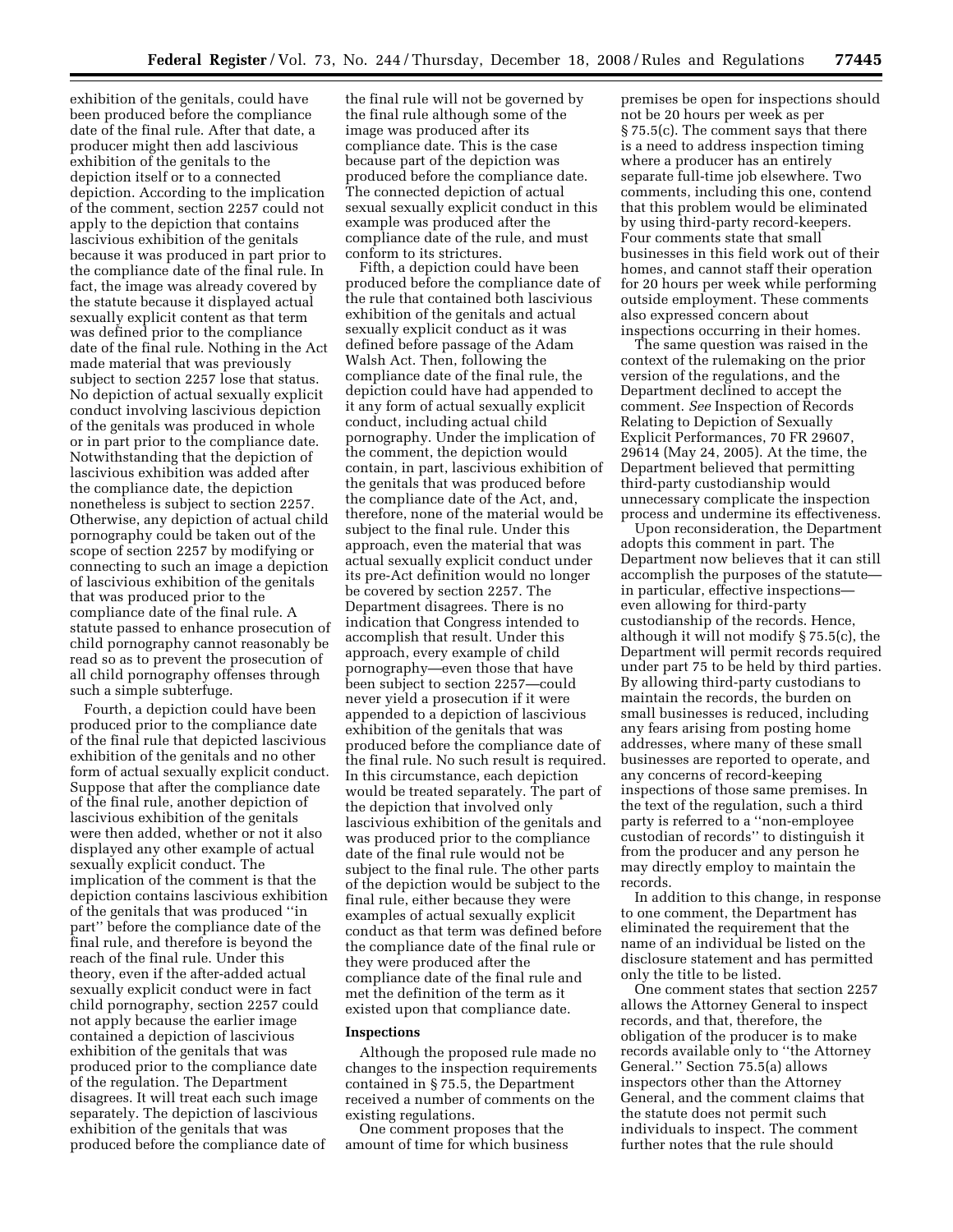identify the class of persons who are investigators, lest the custodian be uncertain concerning which people he should allow to inspect the premises. The comment maintains that there is a need for the Department to demonstrate to those subject to inspections that the inspection authority will not be abused.

The Department declines to adopt this comment. Under general principles of delegation, the Attorney General may delegate to subordinate officials the performance of the Attorney General's duties. The commenter's fear that under the language of the proposed rule, unaccountable or unknown individuals could conduct the record searches is therefore unwarranted.

The Department received thousands of similar comments that note that § 75.5(b) provides for inspections without advance notice and request that it should instead require such notice. Some commenters say producers will not destroy any records if given notice because they would then face liability for a missing record. If notice is used to put into order records that have not been organized, then the comment believes that no legitimate purpose of the record-keeping requirement would be harmed by providing notice. The commenters further ask the Department to specify the consequences at the premises if no one is present when the investigator arrives, such as whether the inspector will knock down the door. Two other comments request that the Department eliminate no-notice inspections.

*The Department declines to adopt these comments. As it stated previously:* 

Advanced notice would provide the opportunity to falsify records in order to pass inspection. Lack of specific case-by-case notice prior to inspection will promote compliance with the statute and encourage producers to maintain the records in proper order at all times, as is contemplated by the statute. The rule will specify that inspections are to occur during the producer's normal business hours. The inspection process clearly does not contemplate warrantless forced entry solely because no one is present when the investigator arrives.

#### 70 FR at 29619.

The Department received thousands of similar comments that argue that nonroutine inspections should always require probable cause and a search warrant. The Department declines to adopt these comments. These inspections are administrative in nature, and, under well-established legal principles, no search warrant is required. *See id.* 

One comment states that a single owner of a home-based Web site would be captive in his own home for 20 hours per week. The Department responds to this comment by noting that it is permitting required records under Part 75 to be held by third parties.

One comment maintains that the ''reasonable times'' provision of § 75.5(c)(1) could mean that an inspection could be made at 2:30 a.m. if a live Webstream or production work is being conducted then, and that such an inspection would interrupt production. Moreover, according to the comment, production could be done during the day in Europe while it is 2:30 a.m. in the United States, even though it would not yet be clear which images will be published and there will not have been time to cross-reference. The comment argues that if there is probable cause to believe that an underage performer is actually working in an offhours production, the courts can issue warrants without the need for any latenight records inspection at all.

The Department declines to adopt this comment. The ''reasonable times'' provision will be applied according to its plain meaning. Moreover, the comment misunderstands the nature of the statutory requirement which the rule implements. The goal of the recordkeeping regime is not to intervene to stop crimes involving underage performers that have already occurred. Rather, the point of the record-keeping is to prevent victimization in the future. The inspection requirement is designed to ensure that the prophylactic identification- and age-verification measures are complied with.

One comment concerning the fourmonth interval for inspections states that although some large entities or a custodian arrangement may warrant inspections as often as every four months, the many small production operations with small numbers and static images do not. It claims that inspections of such entities that occurred with such frequency would simply mean that inspectors would review the same images, which it contends is an invitation to harassment. The Department responds to this comment by noting that while inspections may take place as often as every four months, they are not required to occur so frequently. Moreover, the regulation requires that inspections ''be conducted so as not to unreasonably disrupt the operations of the establishment.''

One comment notes that § 75.5(c)(4) specifies what the investigator may say at the end of an inspection, and what the producer is permitted to say. The comment expresses that the regulations should also include a statement that the authority to search does not include the authority to require that any questions be answered. The comment also maintains that the regulation should say that everyone on the premises is free to leave before or during a records inspection. If everyone is not free to leave, the comment believes that the rule should say so and include the constitutional safeguards appropriate for custodial investigation situations.

The Department declines to adopt this comment. Administrative inspections are not custodial investigations that would require advisories concerning the right to counsel or to avoid selfincrimination.

One comment states that the Department should consider ''legislation'' forbidding anyone other than a custodian or a Department investigator from moving, disturbing, or interfering with the required records in any way. It contends that the integrity of the records, including their crossreferencing, otherwise could be disturbed. The comment also asks that this notice clarify that the seizure or theft of some or all of the records does not require the cessation of any ongoing or planned ''expression.'' If the seizure did have this effect, according to the comment, then the records would have to be returned within 24 hours so that "expression" could promptly resume.

The Department declines to adopt this comment. The Department has no evidence that unauthorized individuals have interfered with records or that there is a serious risk of such interference occurring in the future. (The Department also notes that it lacks the authority to enact laws, and that its authority is limited to executing laws, including through the publication of implementing regulations such as this one.)

One comment posits that searches under section 2257 have not identified any underage performers, so their purpose cannot be to catch and prosecute people who arrange for such performances. It claims that no producer knowingly uses underage performers, and that section 2257 is an after-the-fact tool, not one that advances prevention.

The Department does not adopt this comment. It does not agree that no producer knowingly uses underage performers. On the contrary, the Department's successful prosecution of child pornography cases every year proves that some producers do knowingly or recklessly use underage performers. Further, as discussed above, the Department believes that section 2257 is in fact preventive because it ensures that before any production occurs, the producer undertakes steps to ensure that the performers are of legal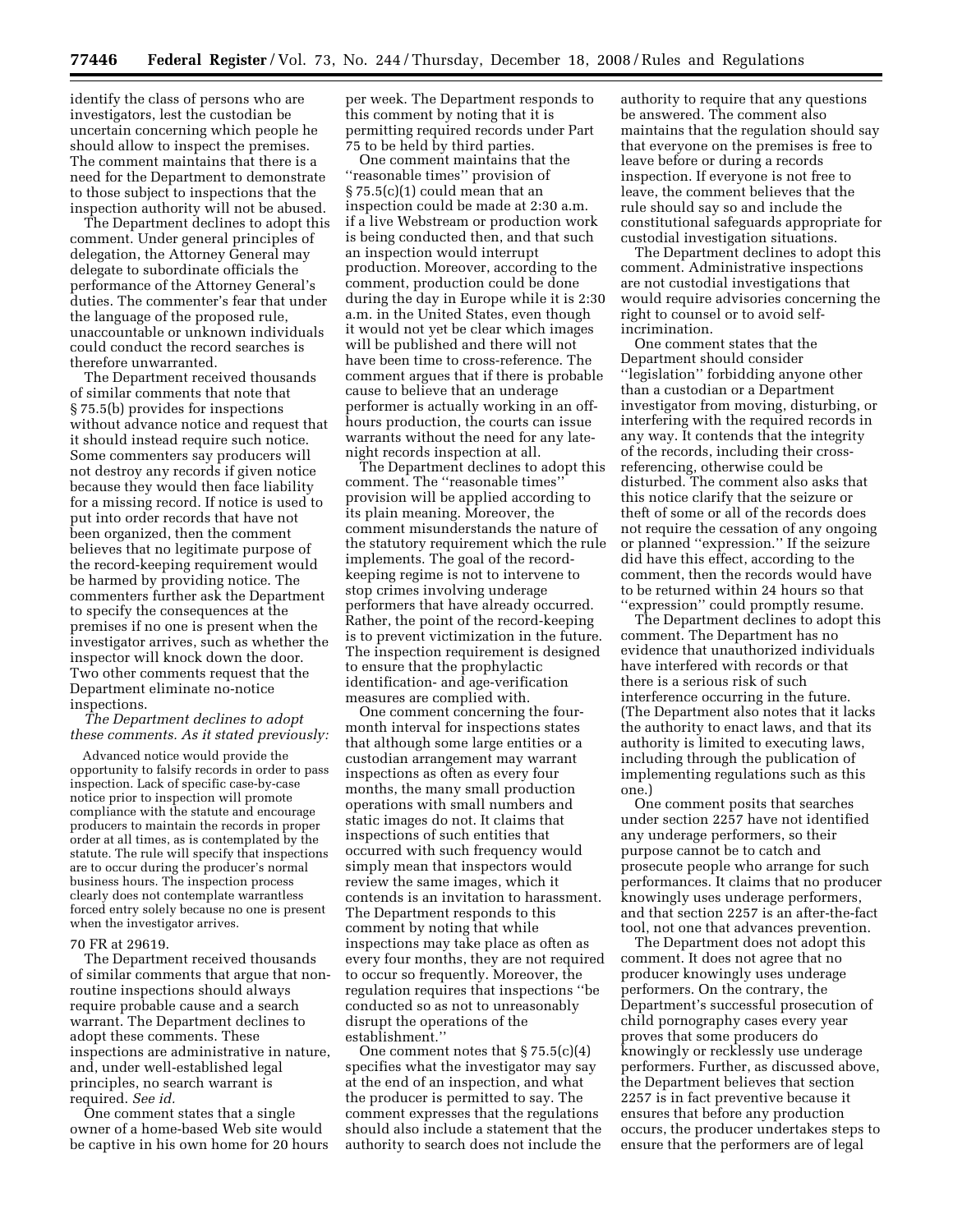age. Finally, the purpose of the regulation in large part is to prevent unknowing use of underage performers.

#### **Location of Records**

#### *Statement of Location of Books and Records*

The proposed rule changes the requirement under § 75.6(a) that producers place on every ''copy'' of a depiction of sexually explicit conduct a statement that indicates the location of books and records. Under the current regulation, that statement could be contained in a label or a hyperlink. The proposed rule would require that the definition of ''copy'' mean that the producer must attach a ''statement describing the location of records \* \* \* [that is to] be affixed to every page of a Web site (controlled by the producer) on which visual depictions of sexually explicit conduct appear.''

One comment argues that an exemption statement is not required if a depiction is produced by foreign producers who did not intend at the time of production for the depiction to enter the United States market.

The Department does not adopt this comment. Determining when the producers of the foreign production intended to distribute the depiction in the United States would be essentially impossible, leaving producers free to claim that they had no such intention on the date of original production. If the depiction is made available in the United States, then the disclosure statement is required, regardless of the intent at the time of production.

Eleven comments claim that the proposed rule's change to including the statement on every page could lead to harassment of Web page operators who operate their sexually explicit businesses out of their homes, potentially resulting in physical injury, stalking, burglary, or identity theft. They say that placing a link on the Web page constitutes affixing the copy to a Web page but avoids harassment risk because the exposure of the custodian's name will be limited to people who are seriously seeking the records information. Two commenters raise their concerns that sharing this information with secondary producers could result in the same harms and ask that secondary producers not keep this information. Nine comments raise similar harms as potentially occurring to performers if the location of the records were placed on every page. One comment expresses concern that the primary producer's sharing with others of the addresses and other contact information could make it liable for how

the information might be used by others, including crimes against the performers. Two comments request that the secondary producer's home address not appear on the disclosure statement, while another comment recommends that the secondary producer's street address be included but not the street address of the primary producer, which would keep the secondary producer's statements of locations of records from being unmanageably long due to the inclusion of other producers' locations. One comment states that the proposed rule will greatly increase exposure of identification of producers, chill protected speech, and serve the rule's purpose no better than a link would.

One comment reported that Web sites based on static pages would have to manually update every page if changes must be made to the compliance notice, such as the publication date, business address, producer name, and custodian name. Each update would cause the potential for error, and each honest mistake could result in prosecution. Although dynamic sites could more easily update the compliance notice, extra processing by the Web site server would be necessary, which is costly. There would be a considerable extra load on the server for individual page compliance, according to the comment, and dynamic pages will face technical challenges if operators of such Web sites are to comply.

The Department adopts these comments in part. The Act requires that the location of the records must appear on each ''copy'' of a depiction of sexually explicit conduct, meaning every Web page for Internet sites. The Department believes that its final rule allowing producers to place records in the care of third-party custodians will obviate any harms to performers that might otherwise occur due to disclosure of the address where the records are kept. It also will amend the final rule to permit the posting of a link or ''mouseover'' on each Web page to satisfy the requirement that every page of a Web site provide the location where the required records are stored.

Five comments say that a hyperlink text to a full statement that can be updated as needed would fulfill the purpose of the proposed rule. The hyperlink would appear on each page. One of these comments notes that the Act requires that a notice appear on every page on which a depiction appears, but that notice could still appear in a dedicated link. It claims that although the Act required that the notice appear on every page, the Act did not alter the manner in which the notice is presented. One comment says that the Web site could use an appropriately labeled link that opens to several pages of disclosure statements or an elaborate table of disclosure statements. Producers could use a series of links to keep individual disclosure statements close to the galleries to which they relate. One comment believes that one notice linked to every page of a site provides everything the Department needs to enforce the statute by identifying the responsible record and the place where the records are located.

Four comments claim that the requirement that a notice appear on every page would ruin the aesthetics of the Web site. Attention of viewers is measured in seconds, according to these comments, and clutter will harm gaining attention. One comment thought that a solution to the aesthetics problem would be to avoid having the disclosure statement appear on the face of the image, so as not to increase the size of the image files or to harm the integrity of the image itself. If the disclosure statement appeared in a comment field within the digital file, at a defined location, then both the producer and the Department would know where it could be found, the comment concluded.

The Department adopts these comments in part. Without accepting as valid every fear that the comments raise, the Department does believe that the language in the proposed rule, and even its comments at 72 FR at 38035, allow it to require a less-burdensome disclosure statement than commenters anticipated by eliminating language in the current regulation that permitted a home page statement or hyperlink on that page. Although the current regulations that allow such a statement to be placed only on the home page cannot be squared with the statutory changes, the Department does believe that the Act would permit the required statement that appears on each page to be a hyperlink that contained all the statutorily required record-keeping compliance information. By adopting this change, the Department believes that it will respond to essentially every concern that a comment raised regarding privacy, threats, aesthetics, or computer technology.

Seven comments state that moving the disclosure statement from the main page to every page is unnecessary and a nuisance. One comment says that each printed page is necessary for records and books, but an explanation is needed for applying this mandate to electronic media. Another comment thought that the disclosure statement could be affixed to a magazine or other printed matter in the same fashion as a shoplifting tag, not printed on the copy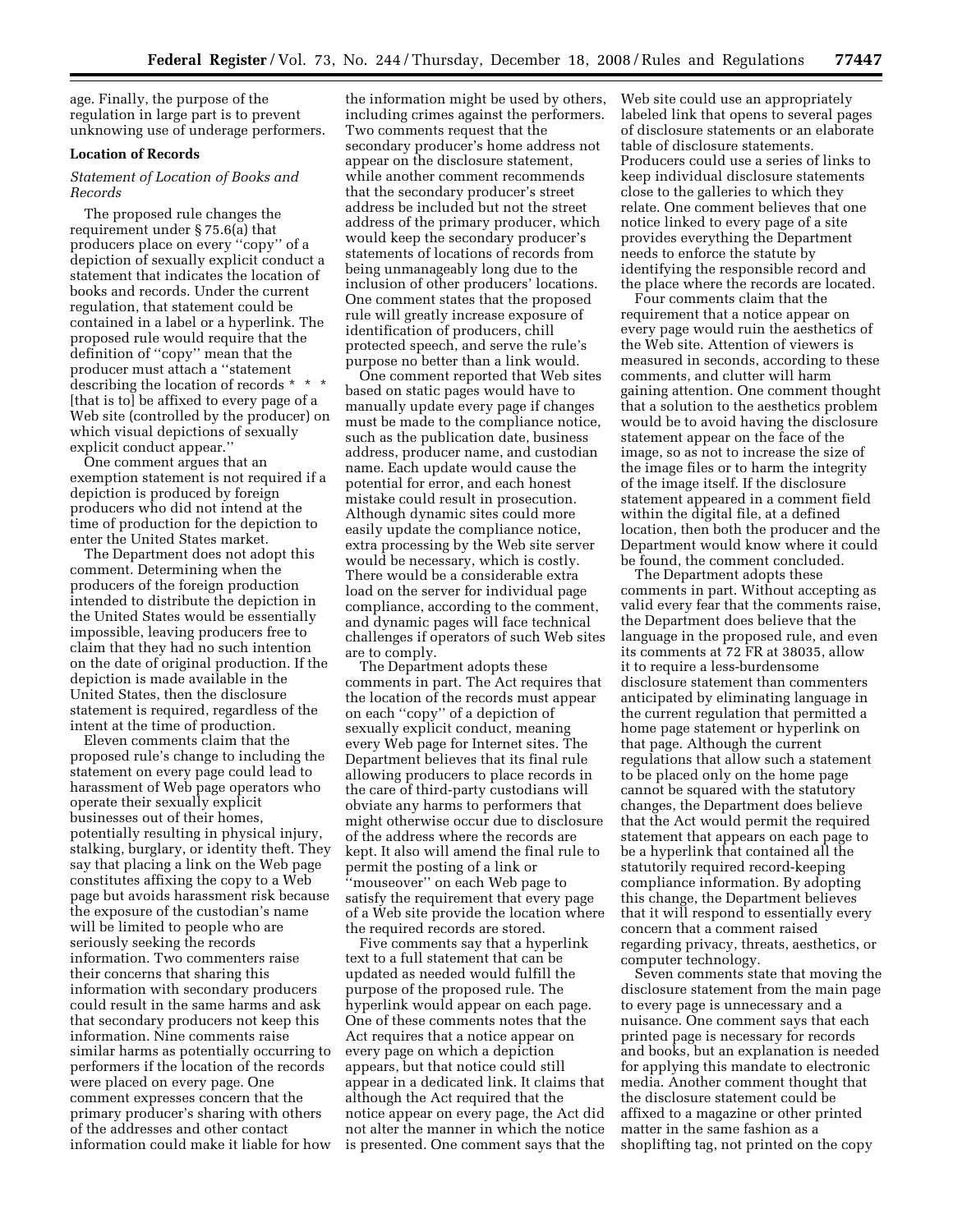itself, and that only movies would actually require appearance of the statement on the work itself. Two comments state that the existing requirement of a disclosure statement on the homepage or principal URL of a Web site has worked well and that there is no need for it to appear on each and every Web page where the triggering content appears.

Two comments state that it is impossible to apply the requirement that the disclosure statement appear on every Web page to live Web casts. Another contends that it is unrealistic to expect a separate disclosure statement or a separate line in a disclosure statement for every separate work that is placed on each and every Web page. One comment notes that for composite works, there are thousands of images often organized into separate galleries. A Web page could have an index page with 100 images that were produced on different dates, according to the comment, and that more generality should be allowed in the statement.

The Department declines to adopt these statements. Section 2257A(e)(1) requires that a statement describing where the records are located ''shall cause to be affixed to every copy,'' and provides specifically that ''the term 'copy' includes every page of a Web site on which matter describes in subsection (a) appears.'' The Department must issue regulations implementing the statute, and it is prevented from adopting those comments asking that each page not be required to contain the disclosure notice, or stating that such notices are unnecessary, that notices should be able to appear on a separate tag, or that it is unrealistic to expect that each Web page will contain a disclosure notice. And because the statutory requirement applies to ''[a]ny person to whom subsection (a) applies," the Department may exempt neither primary producers, secondary producers, nor producers of live Web casts. As noted in the proposed rule, and finalized in this rule at § 75.2(a)(1), however, producers of live Web casts may satisfy the requirement by ''includ[ing] a copy of the depiction with running-time sufficient to identify the performer in the depiction and to associate the performer with the records needed to confirm his or her age.''

One comment states that the records should require not the name and address of the individual, but a title, since the name of the relevant individual changes over time. The comment believes that such a change would avoid an invasion of privacy if the person maintaining the records is a performer. The comment believes that

this is the same privacy interest that led the Department in the proposed rule to redact non-essential information from copies of performers' identification cards before providing secondary producers with copies of records. The Department believes that its allowance of the keeping of the records by thirdparty custodians eliminates any possibility of invasions of privacy of this type. The Department also accepts the comment's view that the title of the custodian could be provided rather than the name of a specific individual, since the responsible person could change over time, otherwise requiring that each existing disclosure statement be changed.

One comment expressed the view that the disclosure statement should provide information concerning the date of photography and the name, address, and title of a person who produced it, including its insertion into a Web page, and state the name of the person responsible for maintaining the records. The Department declines to adopt this comment, because the Department does not believe it is necessary for the disclosure statement to contain all of this information. Instead, the Department believes that the objectives of the statute are advanced through the rule's record-keeping requirements, which will ensure that the necessary information is available, while at the same time reducing the burdens on entities compared to those that would be imposed by additional requirements concerning the disclosure statement.

One comment recommends that the existing regulations on the appearance of the disclosure statement contained at § 75.6(e) should be changed. It contends that the typeface requirements are inadequate because point size is an objective criterion. It would prefer that the regulation specify how large the type should be but not how large it is compared to other printing. It also argues that a point-measured minimum size is irrelevant on a computer site because the appearance of the text will depend on the settings of each monitor displaying it.

The Department has declined to adopt this comment. Precisely because typeface appearance can vary, the Department believes that it is important to require that disclosure-statement typeface be a certain size compared to other printing. Because the size of computer screens and their settings tend to vary little among the general public, the Department concludes that specifications governing the size of type should be retained.

One comment asks which entity bears the obligation of providing a disclosure

statement when one Web site frames content originating from, and wholly contained on, the servers of another producer, where the content is selected and changed in the originator's sole and exclusive discretion. The Department states that where a Web site operator operates as a producer, even as a secondary producer, it must comply with the disclosure statement requirements of the final rule. Where a Web site operator is a distributor, it need not comply with those requirements.

#### *Date of Original Production*

The proposed rule also would require that the date of original production be among the records that are required to be contained in the statement describing the location of books and records. One comment argues that it is sensible to use the date of first production because this is the date that matters for the production of child pornography, to which the records relate, and which would determine when the recordkeeping obligations expire. However, this comment states that the date of original production should not appear on the disclosure statement because it is important only once the performers' dates of birth are known. Since that information is not a part of the disclosure statement, the comment states that inclusion of the production date makes no sense. The commenter suggests requiring that the records referred to in the disclosure statement themselves detail the relevant production dates: The earliest date that the primary producer created any sexual image depicted of each performer.

As noted above, the Department adopts this comment.

#### *Location of the Statement*

One comment requests that the Department describe how the rules requiring a statement apply to simulated sexually explicit material on digital video discs (DVDs) that are divided into different segments, such as bonus material. The regulations at § 75.8, the comment notes, tell what should be done where end credits exist, but often such bonus material has no end credits. The comment advocates that § 75.8(e) should apply in this circumstance rather than §§ 75.8(b) and (c). The comment also asks the Department to conclude that the statement can appear at the end of each item of bonus material available, or if identical for all materials, in a separate dedicated menu option that opens the statement.

The Department adopts this comment and has clarified in the final rule that for purpose of § 75.8, a DVD containing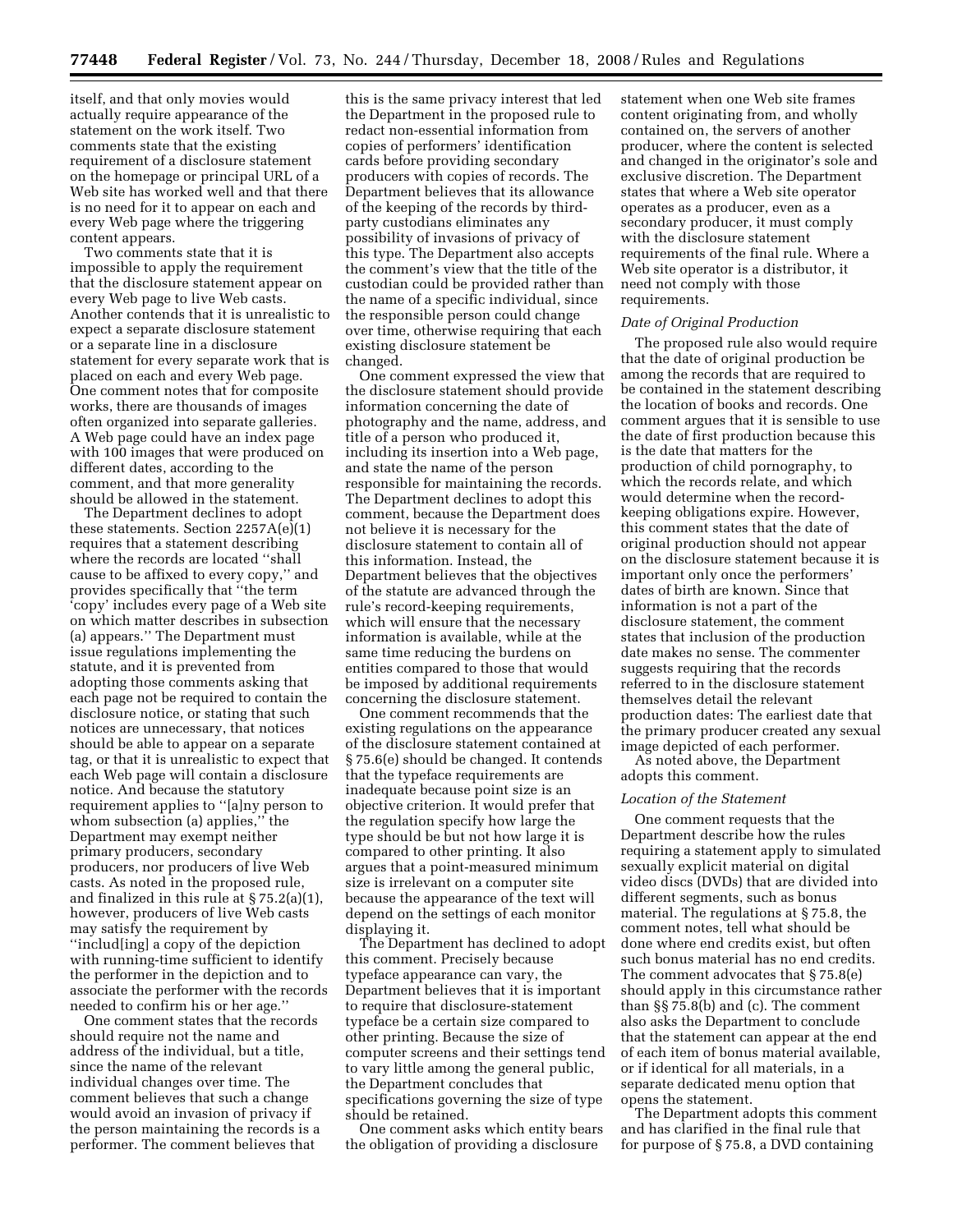multiple depictions is a single matter for which the statement may be located in a single place covering all depictions on the DVD. This is analogous to a magazine containing multiple depictions, per § 75.8(a), locating the statement on a single page.

Two comments state that some Web sites contain thousands of pages of constitutionally protected visual depictions and other content. They question whether producers would be required to display thousands of disclosure statements, especially when so many different depictions can appear on one site. They contend that affixing disclosure statements to thousands of depictions would create a stigma based on an ambiguous definition of lascivious exhibition in one picture out of thousands.

The Department does not adopt these comments. If any entity operates a Web site that contains thousands of pages of depictions of sexually explicit conduct, then those entities are required by law to display thousands of disclosure statements. As noted, the Department in this final rule is permitting those statements to appear as hyperlinks. The number of depictions on a site is not the relevant issue, but whether on a particular Web page there appears one or more such depictions. If the owner of a Web site chooses to display thousands of depictions on one Web page and one of those is a depiction of lascivious exhibition, then that Web page must contain a disclosure statement. The comments offer no evidence to support a view that such a statement would create a stigma, nor does the Department believe that ''lascivious exhibition'' is defined ambiguously. Any person who believes that only one depiction among thousands is of lascivious exhibition can display that depiction on a Web page unto itself. Moreover, a studio or any other entity that conforms to section 2257A's certification safe harbor will not face the situation that these comments hypothesize.

These comments also ask the Department to delay the compliance date of the disclosure statement until the Department issues its regulations effectuating the safe harbor of section 2257A, which may apply to the entities referenced in the comments. The Department believes that Congress intended that the safe harbor was to be available to entities who qualified for its operation in a manner that would preclude the need for such entities to conform to the disclosure and recordkeeping requirements. Therefore, as noted earlier, the Department adopts this portion of the comments.

One comment specifically requests that the current language of § 75.8(d) that permits a hyperlink on the homepage of a URL be retained. The Department declines to adopt this comment. The Act requires a disclosure statement on each page of a Web site. As noted above, however, the Department will allow that statement to appear as a hyperlink that is displayed on each page that depicts sexually explicit conduct.

One comment asks that if the Department allows a hyperlink on the index page, that it make clear where the disclosure hyperlink should appear since the first page may not contain any covered depiction. Because the Department does not adopt the view that the Act permits the appearance of a hyperlink only on an index page, it does not adopt this comment.

Two comments ask whether the disclosure statement that the Act requires for each page depicting actual sexually explicit conduct applies to every page of such Web site, or only the pages that contain actual sexually explicit conduct. The Department responds to this comment by referencing that the plain language of section 2257A(e)(1) of the Act provides that a disclosure statement must appear on ''every page of a Web site on which matter described in subsection (a) appears.''

One comment asks what the word ''matter'' means, and the Department again references the plain language of the Act in subsection (a), which refers to depictions of sexually explicit conduct. Another comment asks whether a Web site is a ''matter'' subject to regulation and, if so, whether each of its elements is an individually ''matter'' for such a purpose. It also inquires whether a Web site as a whole is a ''matter'' or whether it is simply an amalgamation of many matters, and whether the Department is requiring many different disclosure statements because a Web site has many different pages.

The Department answers this comment by stating that it requires many different disclosure statements only when a Web site displays many different depictions of sexual explicit conduct. The Act requires that when any page of any Web site depicts any sexually explicit conduct—''matter'' as contained in subsection (a)—then the page must contain a disclosure statement. Hence, it is not the Web site or its pages that is a ''matter,'' but the depiction itself.

One comment related that neither the statute nor regulations define a ''Web page.'' The comment says that the term could mean a screen that appears on a

computer, an HTML document on the Internet, or anything covered by a single URL. The comment suggests that a definition is needed to avoid vagueness and provides a list of 28 definitions of the term.

The Department declines to adopt this comment. The use of the term ''Web page'' in the regulation predates the amendment of the statute in the Act, and the lack of a definition of ''Web page'' was not previously raised in the comments in the rulemaking for the 2005 version of the regulation. That is the case even though the definition of ''URL'' was commented upon, and responded to by the Department. See 70 FR and 29610. This confirms the Department's belief that a definition of the term is not needed for compliance with the regulation.

The same comment contends that it would be impractical and unnecessary to require the disclosure statement to appear on the screen during the playing of a video clip that depicts actual sexually explicit conduct. The Department does not accept this comment. It refers the commenter to the terms of existing § 75.8(b), which describes where the disclosure statement must appear for a motion picture or videotape.

#### **Exemption Statement**

One comment states that there should not be an exemption statement under § 75.7. Even in the presence of such a statement, the comment contends that the government must still prove all the elements of an offense. It says that many depictions are not required to contain a disclosure statement—not just ones produced before the compliance date, but also later depictions for which the record-keeping period has expired. The comment also maintains that no such exemption statement is required if a depiction is foreign-produced by producers who did not intend at the time of production for the depiction to enter the United States market, or by married couples who produce videotaped images of themselves for their own personal use.

The Department declines to adopt these comments. It does not agree that foreign-produced materials will not require disclosure statements if they were not intended to be made available in the United States at the time of production. Determining when the producers of the foreign production intended to distribute the depiction in the United States would be essentially impossible, and even if it were possible to do so, producers would simply claim that on the date of original production, no such intent had manifested itself. If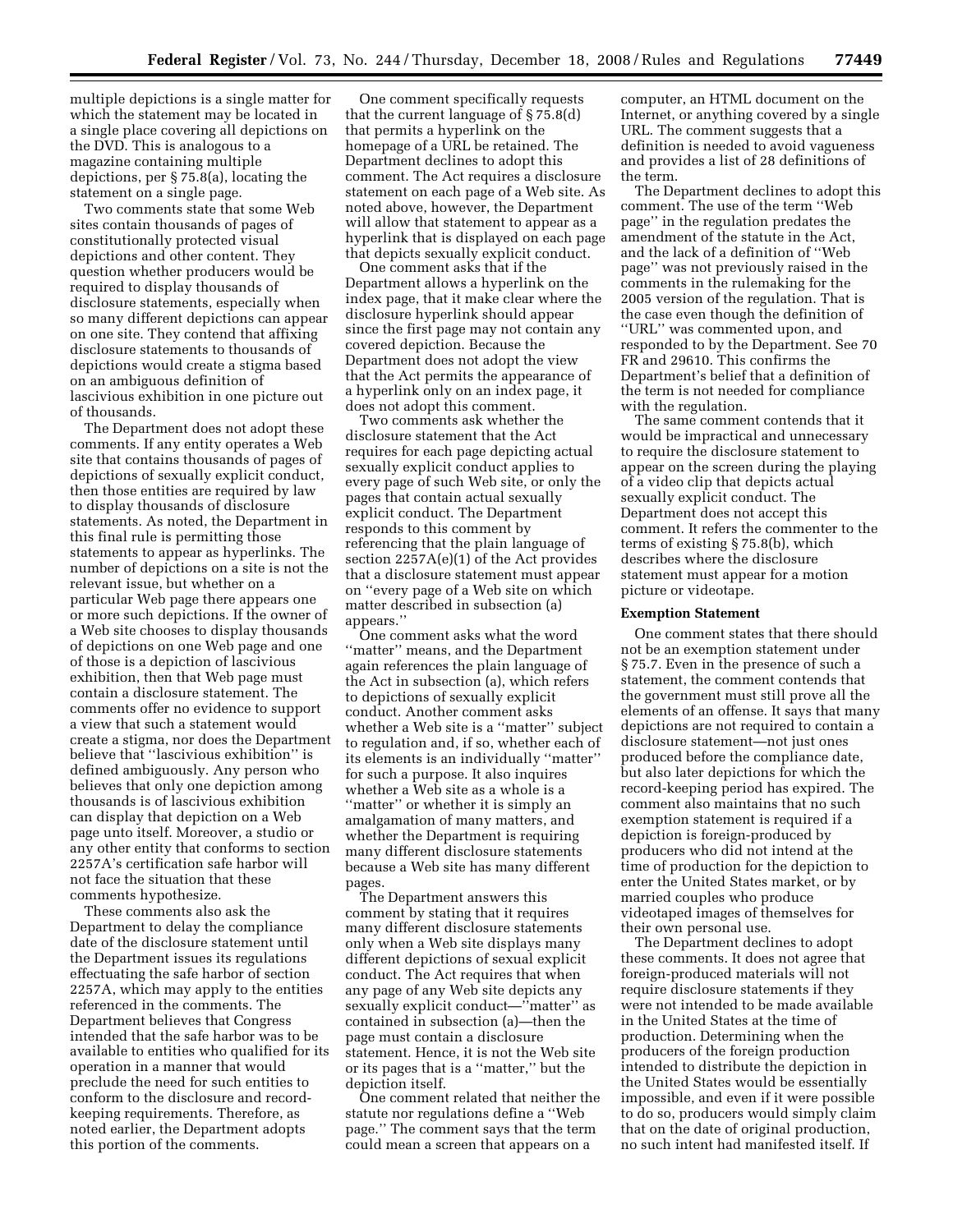the depiction is made available in the United States, then the disclosure statement is required, regardless of the intent at the time of production. With respect to personal use, the Department does not construe section 2257 and part 75 to encompass an adult couple's recording of its intimate activity for the couple's private use in the home.

#### **Exemption From Statutory Requirements With Respect to Visual Depictions of Lascivious Exhibition and of Simulated Sexually Explicit Conduct In Certain Circumstances and Associated Certification Regime**

As outlined above, Congress in the Act filled two gaps left by the original section 2257 by amending section 2257 to cover lascivious exhibition and by enacting section 2257A to cover simulated sexually explicit conduct. In enacting section 2257A, Congress determined it would be appropriate, in certain circumstances, to exempt producers of visual depictions of lascivious exhibition (for which records must be kept under section 2257, as amended by the Act) and producers of visual depictions of simulated sexually explicit conduct (for which records must be kept under section 2257A) from statutory requirements otherwise applicable to such visual depictions. See 18 U.S.C. 2257A(h).

The safe harbor provision in the statute in essence permits certain producers of visual depictions of lascivious exhibition or of simulated sexually explicit conduct to certify that in the normal course of business they collect and maintain records to confirm that performers in those depictions are not minors, although the records may not necessarily be collected and maintained in the format required by part 75. Where a producer makes the required certification, matter containing such visual depictions is not subject to the labeling requirements of the statute.

In the proposed rule, the Department crafted a certification regime (described in detail below) that would have implemented the safe harbor in such as way as to permit such producers, in accordance with the statute, to be subject to lesser record-keeping burdens than those in part 75, while still protecting children from sexual exploitation. Four comments recommend several major changes to the certification provision. These comments are described below.

#### *Who May Certify*

Any entity that meets the statutory requirements for eligibility, which are incorporated verbatim in the proposed rule, may certify that it meets the

requirements of section 2257A(h). In addition, an entity may certify for itself and all sub-entities that it owns or controls. The names of all sub-entities covered must be listed in such certification, however, and must be cross-referenced to the matter for which the sub-entity served as the producer.

Both United States and foreign entities may certify. In the case of a certification by a foreign entity, the foreign entity, which may be unlikely to collect and maintain information in accordance with United States federal and state tax and other laws, may certify that it maintains the required information in accordance with their foreign equivalents. The Department considers the statute's use of a broad description of laws and other documentation that would satisfy the certification to provide authority for this permission to foreign entities.

The proposed rule would have required that the certification be signed by the chief executive officer of the entity making the certification, or in the event an entity does not have a chief executive officer, the senior manager responsible for overseeing the entity's activities.

One comment recommends that due to chief executive officers' demanding schedules, other executive officers should be able to sign the certification. The Department adopts this comment.

One comment urges the Department to confirm that if an entity produces both materials that are and are not covered by the certification regime, the entity is not disqualified from using the certification regime for covered materials. The Department adopts this comment.

The certification regime in the proposed rule was similar for producers of lascivious exhibition and producers of simulated sexually explicit conduct, but differed in some material respects, as described below.

#### *Time Period for Certification*

The proposed rule would have required the certification to be filed every two years. The Department could have chosen a shorter period for certification, a longer period, or a permanent certification. The Department believed, however, that two years is a reasonable period, as it would ensure that certifications remained upto-date without imposing overly onerous burdens on regulated entities.

One comment recommends the elimination of proposed § 75.9(e), which would require certifications every two years. The comment points out that if the requirement to list the titles of works covered by the certification and

other related information were deleted, it would not be necessary to require producers to submit certifications every two years. Instead, the Department could simply require re-certification if there are material changes in the information the producer certified under  $\S 75.9(c)(1)$  and (2) concerning how the producer collects and maintains information concerning its employees who perform in its works covered by the certification regime.

The Department adopts this comment. As explained below, as the Department adopts various comments concerning the information to be provided in the certification under § 75.9, it is not necessary to require producers to recertify every two years. It is, however, still necessary to establish certifications on the record as soon as possible. Accordingly, the Department will require an initial certification due 180 days after the publication of this proposed rule as a final rule. This will provide sufficient time for entities to determine if they wish to certify and to come into compliance with the certification requirements. Initial certifications of producers who begin production after the publication of this proposed rule but before the expiration of the 180-day period following its publication as a final rule are due on the last day of the 180-day period. Initial certifications of producers who begin production after the expiration of the 180-day period are due within 60 days of the start of production. In any case where a due date or last day of a time period falls on a Saturday, Sunday, or federal holiday, the due date or last day of a time period is considered to be the next day that is not a Saturday, Sunday, or federal holiday.

#### *Enforcement of the Certification*

All of the statements in the certification are subject to investigation. The proposed rule stated that ''a false certification will result in a violation of section 2257A and potentially other criminal statutes.'' *See* 72 FR at 32266.

One comment asks the Department to clarify that a ''false certification'' is one that is knowingly and willfully false, and to specify the criminal statutes that may be violated by such a false certification.

The Department adopts this comment. The federal statute criminalizing a false certification is 18 U.S.C. 1001, which requires that a statement be knowingly and willfully false. Depending on the facts of a particular case, however, a person submitting a false certification could violate other federal statutes. The Department notes that a false certification would necessarily result in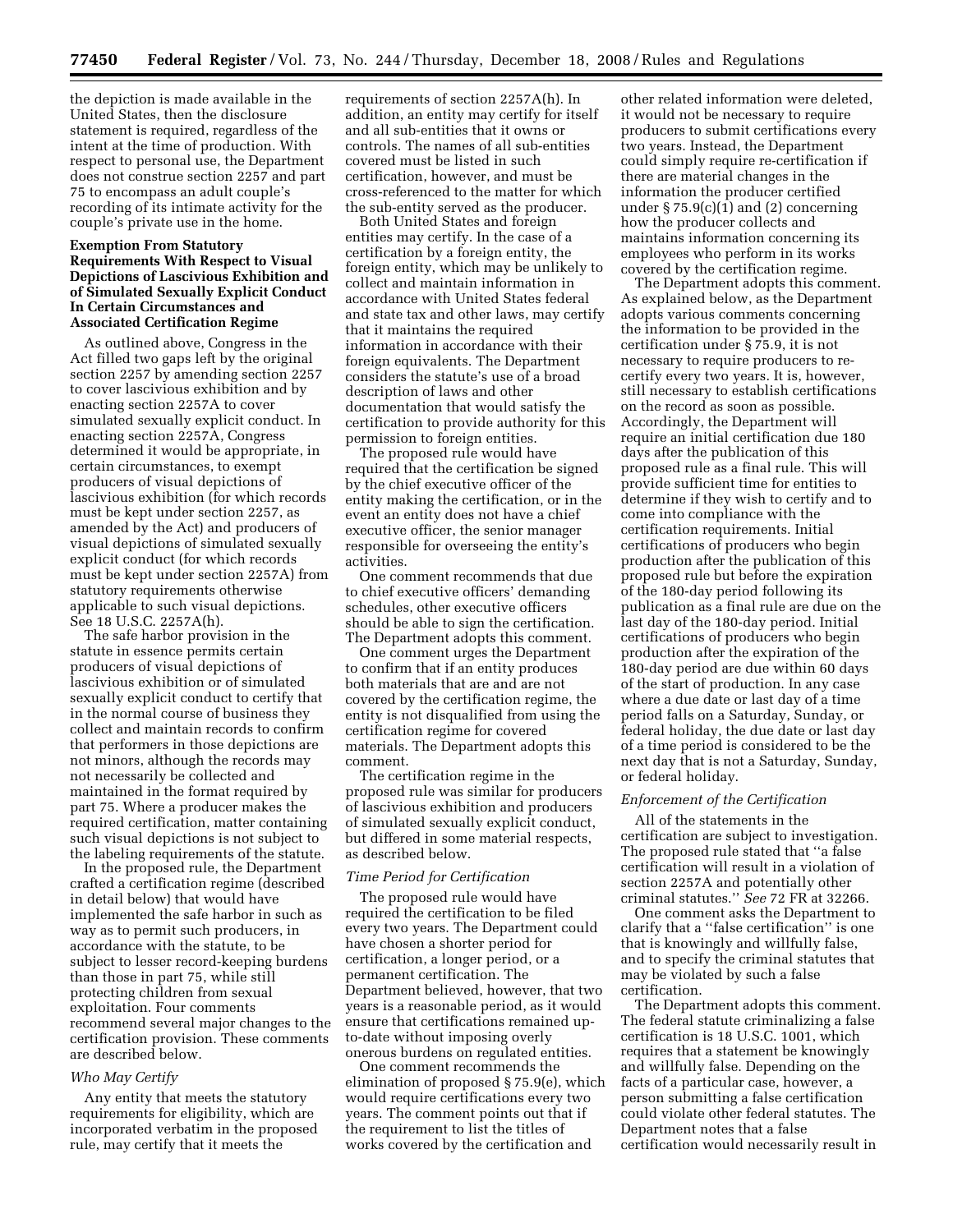a violation of sections 2257 or 2257A if a producer submitting that false certification did not comply with the record-keeping provisions of the relevant statute.

#### *Form and Content of the Certification*

The certification regime in the proposed rule requires that a producer provide a letter to the Attorney General that:

(1) Sets out the statutory basis under which it and any relevant sub-entities are permitted to avail themselves of the safe harbor;

(2) Certifies that regularly and in the normal course of business, the producer, and any relevant sub-entities collect and maintain individually identifiable information regarding all performers employed by the producer who appear in visual depictions of simulated sexually explicit conduct or of lascivious exhibition;

(3) Lists the titles, names, or other identifying information of visual depictions (or matter containing them) that include non-employee performers;

(4) Lists the titles, names, or other identifying information of visual depictions (or matter containing them) produced since the last certification;

(5) Certifies that any foreign producers of visual depictions acquired by the certifying entity either maintain the records required by section 2257A or have themselves provided a certification to the Attorney General, and the producer making the certification has copies of those records or certification; or, for visual depictions of simulated sexually explicit conduct only, has taken reasonable steps to confirm that the performers are not minors;

(6) Lists the titles, names, or other identifying information of the foreignproduced visual depictions (or matter containing them) that include performers for whom no information is available but for whom the U.S. entity has taken reasonable steps to confirm that the performers are not minors; and

(7) Certifies that U.S. primary producers of visual depictions acquired by the certifying entity either maintain the records required by section 2257A or certify themselves under the statute's safe harbor, and that the producer making the certification has copies of those records or certification(s). *See* 28 CFR 75.1(c)(1).

The Department received several comments on the certification provisions of the proposed rule. These comments are discussed below in turn.

One comment states that the Department should prepare a form for the certification instead of requiring producers to submit a letter.

The Department declines to adopt this comment. As outlined below, the Department has simplified the requirements for the certification in response to comments received. Accordingly, the short letter that would be required would not be significantly more burdensome on producers, if at all, than requiring producers to fill out a form.

#### *Statutory Basis for the Certification*

The first requirement is straightforward—the entity providing the certification must state why it is entitled to certify under the terms of the statute. This will include citation to the specific subsections of the statute under which it is making the certification and to basic evidence justifying that citation. Specifically, the letter should either: (i) Cite 18 U.S.C. 2257A(h)(1)(A) and 28 CFR § 75.9 and state that the visual depictions listed in the letter are ''intended for commercial distribution,'' ''created as a part of a commercial enterprise'' that meets the requirements of 18 U.S.C. 2257A(h)(1)(A)(ii), and are ''not produced, marketed or made available \* \* \* in circumstances such tha[t] an ordinary person would conclude that  $* \cdot * \cdot$  [they] contain a visual depiction that is child pornography as defined in section 2256(8)''; or (ii) cite 18 U.S.C. 2257A(h)(1)(B) and 28 CFR § 75.9 and state that the visual depictions listed in the letter are ''subject to regulation by the Federal Communications Commission acting in its capacity to enforce 18 U.S.C. 1464 regarding the broadcast of obscene, indecent or profane programming'' and are ''created as a part of a commercial enterprise'' that meets the requirements of 18 U.S.C. 2257A(h)(1)(B)(ii).

No comments were received on this provision.

#### *Certification of Collection and Maintenance of Records*

The second requirement is the certification under either subsection  $2257A(h)(1)(A)(ii)$  or  $(B)(ii)$ . Under either subsection, the certifier must demonstrate its compliance with five elements: that the entity (1) ''regularly and in the normal course of business collects and maintains'' (2) ''individually identifiable information'' (3) ''regarding all performers, including minor performers employed by'' the entity (4) ''pursuant to Federal and State tax, labor, and other laws, labor agreements, or otherwise pursuant to industry standards'' (5) ''where such information includes the name, address,

and date of birth of the performer.'' The Department will consider any entity's procedures that include these basic elements to be in compliance with the certification.

One comment states that the proposed rule's certification statement is inconsistent with the statutory safe harbor provision because it requires the producer to certify that it maintains records concerning all performers employed by the producer who appear in depictions of simulated sexually explicit conduct or lascivious exhibition, whereas the statute permits a blanket certification as to all performers employed by the producer. The comment then states that requiring the producer to certify only as to performers who appear in visual depictions of simulated sexually explicit conduct or lascivious exhibition would first require the producer to determine which depictions may contain simulated sexually explicit conduct or lascivious exhibition, which would be difficult and time-consuming (another comment also notes the ''troubling'' nature of requiring producers to determine what materials depict lascivious exhibition or simulated sexually explicit conduct ''given the vagueness of the definitions for these terms''). Moreover, the comment states that the proposed rule would be inconsistent with Congressional intent because it would deny producers the ability to make the blanket certification contemplated by the statute. The comment also states that a blanket certification will better serve the Department's goals than a tailored certification. The comment thus recommends that the certification language at  $\S 75.9(c)(2)$  be revised to end at ''all performers employed by [name of entity],'' deleting ''who appear in visual depictions of simulated sexually explicit conduct or of lascivious exhibition of the genitals or pubic area.'' The comment makes a conforming recommendation that the definitions of ''regularly and in the normal course of business collects and maintains'' and ''all performers, including minor performers'' at § 75.1(p) and (r), respectively, be amended to clarify that the certification applies to all performers a producer employs, not just those appearing in depictions of lascivious exhibition or simulated sexually explicit conduct.

The Department adopts this comment. Section 75.9(c)(2) in the final rule thus has been amended to end at ''all performers employed by [name of entity].'' Sections 75.1(p) and (r) in the final rule have also been amended pursuant to the comment.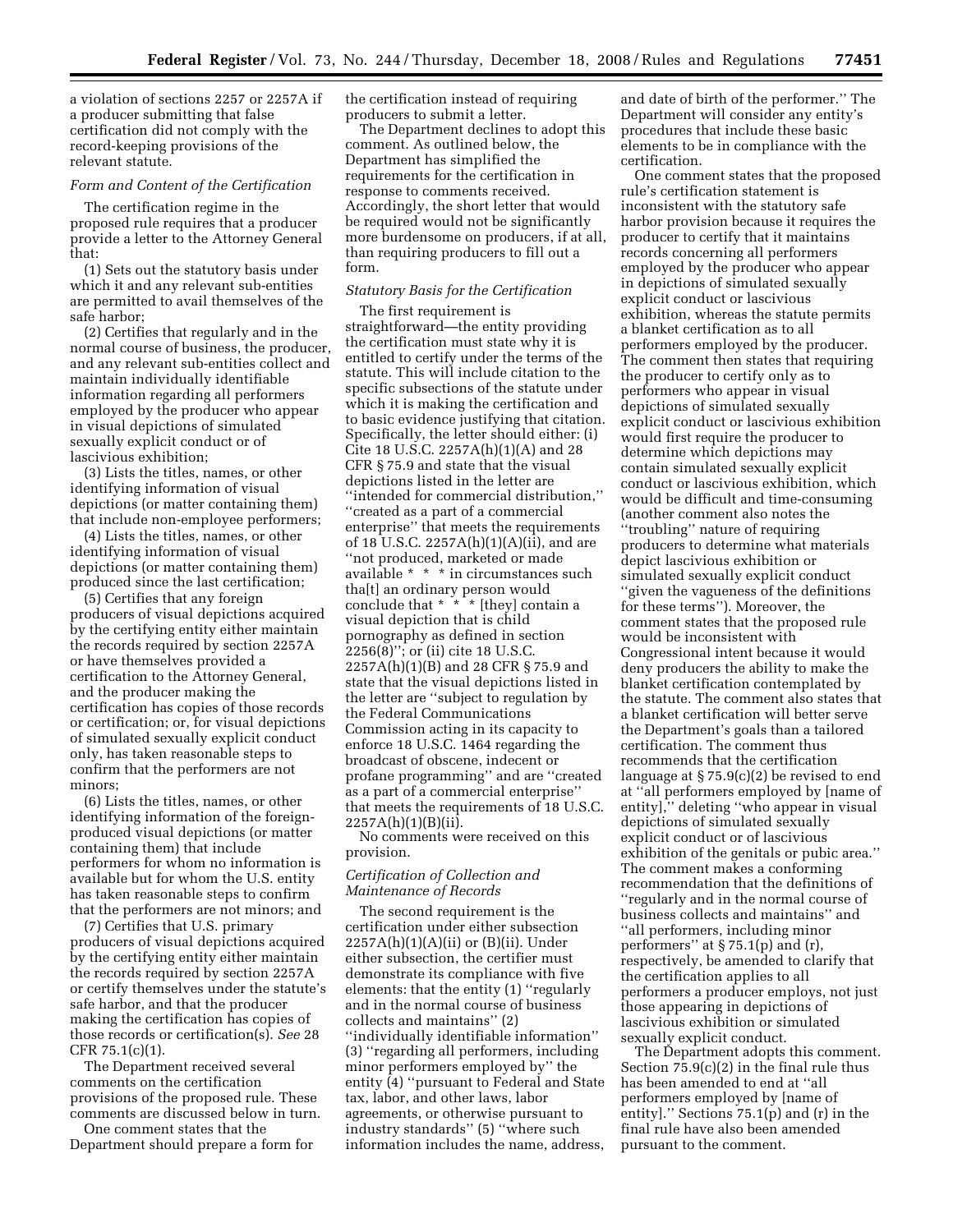#### *List of the Titles, Names, or Other Identifying Information of Visual Depictions That Include Non-Employee Performers*

As an extra precaution against evasion, the proposed rule's third requirement would have been a list of all visual depictions or matter containing visual depictions in which non-employees have engaged in sexually explicit conduct. This would have provided the Department with notice and a record that such visual depictions by the producers exist and, if necessary, would have enabled the Department to investigate the bona fides of the certifying entity. The Department believed the list would not be so burdensome as to have defeated the purpose of the certification regime namely, reducing the burden of the record-keeping requirements otherwise imposed in part 75. Rather than maintaining age-verification records, copies of each performance, etc., the certifying entities would have needed only to provide a list of their productions that include depictions of lascivious exhibition or simulated sexually explicit conduct by nonemployee performers.

Four comments state that this provision, § 75.9(c)(3) of the proposed rule, is overly burdensome, not contemplated by the statute, and should be stricken. Four comments also state that  $\S 75.9(c)(4)$  and (6) should be stricken, while three comments state that  $\S 75.9(c)(5)$  and  $(7)$  should be stricken. Because these comments generally apply to § 75.9(c)(3) through (7) of the proposed rule, the Department will summarize and respond to them all here rather than repetitively throughout the preamble.

These comments make various claims, described below, in seeking the deletion of these provisions. First, these provisions go beyond the statutory requirements for the certification by requiring the producer to determine whether materials depict lascivious exhibition or simulated sexually explicit conduct. Second, these provisions are inconsistent with the statutory requirements for the certification by requiring the producers to make lists, whereas the statute does not mention lists at all. Third, the list requirements would likely be found unconstitutional because they would result in eviscerating the statutory safe harbor: By limiting the safe harbor to producers who go through the burdensome process of identifying which materials depict lascivious exhibition or simulated sexually explicit conduct, the proposed rule would impose substantial content-

based restrictions on protected speech, with the result that the government would interfere with protected speech in the name of targeting unprotected speech. Fourth, unlike other provisions of the relevant statutes, which expressly permit the Department to specify the records that must be kept and how they must be maintained, section 2257A(h) does not provide the Department any flexibility as to what a producer must certify to be eligible for the safe harbor. Fifth, the list provisions are inconsistent with Congressional intent that once a producer makes the certification required by statute, it should ''not be subject to the more burdensome requirements of this statute.'' Sixth, much ''back office'' work will be required to enable producers to have a reasonable basis for the expansive certifications required. Seventh, while the certification process as outlined in the proposed rule may be less burdensome than full record-keeping under part 75, the difference is only a matter of degree, as the amount of information required to complete a certification under the proposed rule would be significant.

The Department adopts these comments in part, and will strike § 75.9(c)(3), (4), (6), and (7) from the final rule. As explained below, the Department will amend § 75.9(c)(5) in the final rule rather than striking it entirely.

#### *List of the Titles, Names, or Other Identifying Information of Visual Depictions Produced Since the Last Certification*

The fourth requirement in the proposed rule would have provided the Department with both a notice and a record regarding which depictions or matters are subject to the certification. In drafting the proposed rule, the Department considered simply allowing entities to make a blanket assertion that they maintain the required records on all employees who perform in all matter they produce. The Department initially determined, however, that depictionspecific information would enable investigators more easily to determine whether a visual depiction is covered by the section 2257A certification regime. The list submitted by a certifying entity would have included the titles, names, or other identifying information of visual depictions acquired by the certifying entity from foreign or U.S. primary producers.

As noted above, the Department is adopting comments to strike this provision from the final rule.

#### *Certification for Entities Acquiring Foreign-Produced Matter*

The fifth requirement in the proposed rule was a subsidiary certification for entities acquiring matter subject to the record-keeping requirements from foreign producers. The Department understands that many producers in the United States acquire films and other matter that may contain visual depictions of lascivious exhibition or simulated sexually explicit conduct from producers abroad. In order to produce that matter for the U.S. market and comply with the law, the U.S. entity acquiring the matter must certify either that the foreign producer in the first instance maintained the records required by the statute and that the U.S. entity has copies of those records, or that the foreign entity has certified on its own that it (the foreign producer) maintains foreign-equivalent records in the normal course of business, and that the U.S. entity has a copy of that certification. The Department believes it is appropriate for the exemption to apply based on certifications that foreign producers maintain foreignequivalent records because foreign countries generally have tax and employment laws requiring identification of employees that are substantially similar to requirements under U.S. law.

There may be cases where a U.S. entity acquires foreign-produced matter and cannot certify the information above. In such a case, the U.S. entity would not be able to produce the matter in the United States. Denying the market in the United States access to a large amount of foreign-produced matter, however, could be construed as a burden on American citizens' First Amendment rights to free expression. At the same time, the Department cannot risk permitting either foreign children to be exploited in the visual depictions produced for the U.S. market or evasion of the statute by unscrupulous U.S. producers.

Therefore, U.S. entities making the certification may certify that, to the extent that they have acquired visual depictions or matter containing visual depictions of simulated sexually explicit conduct from foreign entities, and, to the extent that the primary foreign producer does not either maintain the records required by the statute or provide a certification to the Attorney General itself, the entity making the certification has made reasonable efforts to ensure that no performer in any such foreign visual depiction is a minor.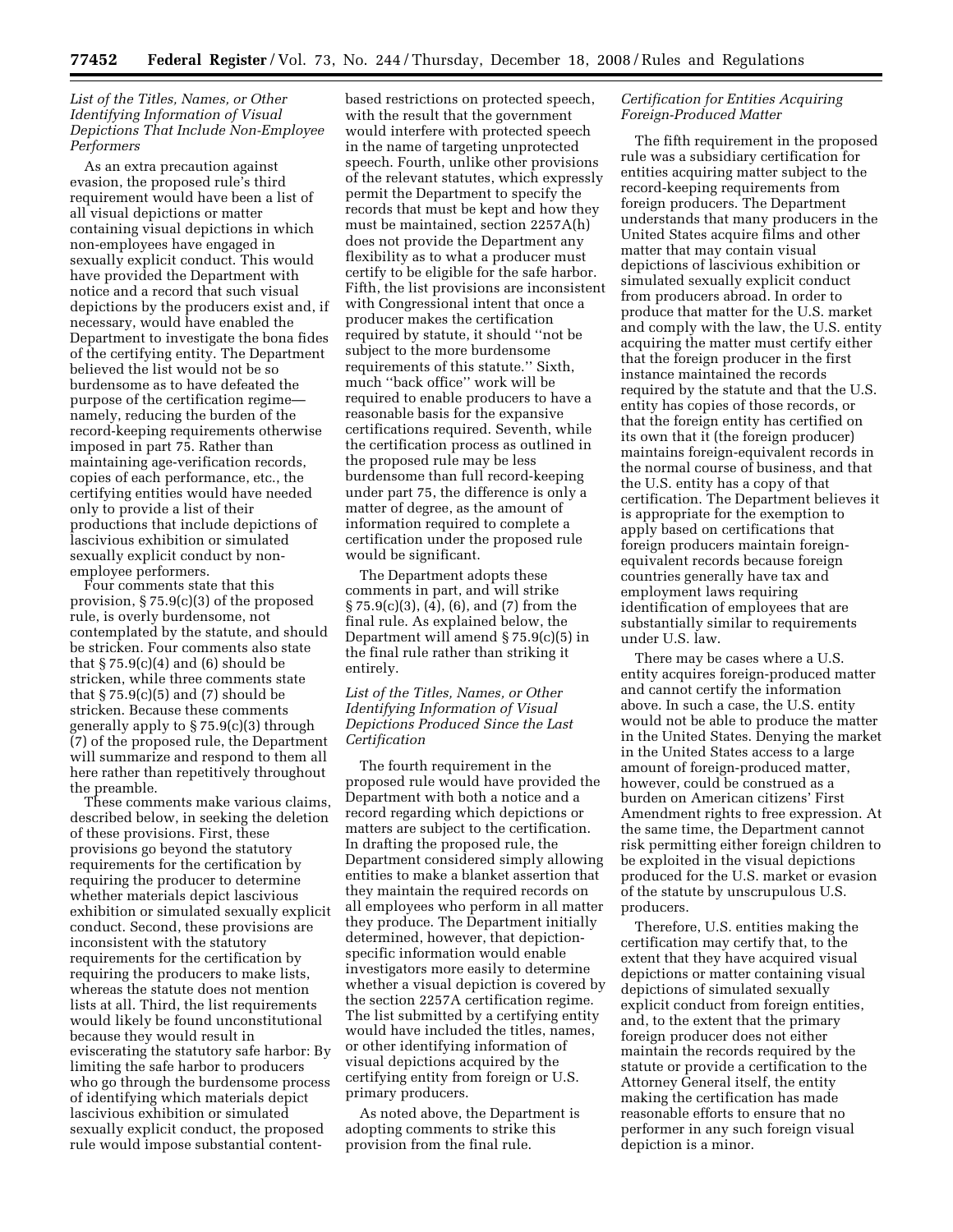One comment describes as vague and unreasonably burdensome the proposed rule's certification at § 75.9(c)(5) that U.S. secondary producers take ''reasonable steps to confirm'' that performers in foreign works are not minors. The comment states that the Department should either impose a lesser standard, such as a good faith belief that the foreign work does not depict minors, or specify what is meant by ''reasonable steps.'' The comment suggests that ''reasonable steps'' could include reliance on representations and warranties from a foreign producer. Another comment makes the same points, stating that if the proposed rule's § 75.9(c)(5) is not stricken, the section should be amended to specify what constitutes ''reasonable steps'' and that such steps should not impose a duty to investigate but rather should permit reliance on a review of the work itself and/or reliance on a representation or warranty of the foreign producer. This comment also notes that the certification as to the age of the performers should explicitly state that the performer was not a minor at the time the visual depiction was produced.

The Department adopts these comments to the extent they recommend clarification of ''reasonable steps,'' with the caveat that any review of the materials or reliance on the representations made by a foreign producer must itself be in good faith. The Department also adopts these comments to the extent they recommend the certification be revised to state the performer's age at the time the visual depiction was originally produced. Accordingly, the corresponding section in the final rule (designated as  $\S 75.9(c)(3)$  due to the deletion of the proposed rule's  $\S 75.9(c)(3)$  and (4)) will explain that reasonable steps may include, but are not limited to, a good-faith review of the material itself or good-faith reliance on representations and warranties from a foreign producer, and the certification will be revised to state that the performers were not minors at the time the visual depiction was originally produced.

One comment states that the proposed rule's § 75.9(c)(5) would require a producer to take affirmative steps where a foreign producer either did not make a certification itself to the Attorney General or does not collect and maintain the requisite records, which would be an additional burden. Another comment vigorously opposes any suggestion that foreign producers must comply with any provision of section 2256 or 2257A in order for their material to be eligible into the United States, and

acknowledged that the Department itself recognized that any such suggestion could be construed as a burden on First Amendment rights. A third comment also notes the Department's recognition of this constitutional concern, stating that ''permitting a secondary producer to make an alternative certification [the ''reasonable steps'' certification under the proposed rule's  $\S 75.9(c)(5)$  for such [foreign-produced] materials is consistent with the purpose of the Act and constitutional principles.'' This commenter believes that the alternative certification ''is a reasonable accommodation to ensure that American citizens are not deprived of access to a substantial amount of foreign material.''

The Department of course recognizes that the ''reasonable steps'' certification would require a U.S. producer to take additional steps concerning foreignproduced material if the foreign producer neither has made a certification to the Attorney General nor collects and maintains foreignequivalent records. For the reasons outlined above, however, a certification that provided no assurance or indication whatsoever that the performers in foreign-produced works are not minors could lead to the possibility that U.S. producers could inadvertently introduce foreign material depicting minors engaged in simulated sexually explicit conduct into the United States market. The Department believes that the alternate certification for foreignproduced material in the final rule, which is significantly less burdensome than that originally proposed (because it does not require the production of any list of covered material and specifies that a U.S. producer may rely on the representations and warranties of the foreign producer), strikes an appropriate balance.

The proposed rule would not have permitted the same certification process for visual depictions of lascivious exhibition acquired from foreign entities. The Department considered that the risks of exploitation of children in such visual depictions and the risk of evasion of the record-keeping requirements would be too great to permit the accommodation for visual depictions of simulated sexually explicit conduct outlined above. The Department was further concerned that providing a method for weaker enforcement of section 2257 with regard to lascivious exhibition would undermine the existing section 2257 requirements. The Department did note, however, that Congress clearly considered non-compliance with record-keeping requirements concerning visual depictions of simulated sexually

explicit conduct (under section 2257A) to be a less-serious crime than noncompliance with analogous requirements for visual depictions of actual sexually explicit conduct (under section 2257), as exemplified by the misdemeanor penalty for violation of the former section versus the felony penalty for violation of the latter section.

Three comments state that the alternative certification outlined above concerning foreign-produced material depicting simulated sexually explicit conduct should also be available for foreign material depicting lascivious exhibition. One of these comments provided the following proposed text for this certification: ''I hereby certify that with respect to foreign primary producers who do not either collect and maintain the records required by sections 2257 and 2257A of title 18 of the U.S. Code, or certify to the Attorney General that they collect and maintain individually identifiable information regarding all performers, including minor performers, whom they employ pursuant to tax, labor, and other laws, labor agreements, or otherwise pursuant to industry standards, where such information includes the names, addresses, and dates of birth of the performers, in accordance with 28 CFR part 75, [name of entity] has taken reasonable steps to confirm that the performers in any depictions that may potentially constitute \* \* \* [simulated sexually explicit conduct] or \* \* \* [lascivious exhibition] are not minors.'' This comment further notes that ''[d]ue to the comparably small number of foreign films at issue, the burdens associated with making such reasonable efforts would be minimal when compared with the burdens of reviewing all domestically-produced matter to identify scenes containing'' simulated sexually explicit conduct or lascivious exhibition.

One comment explained that the Department was wrong to suggest, by providing an alternate certification for materials depicting simulated sexually explicit conduct but not for materials depicting lascivious exhibition, that ''posing a minor for simulated sexual conduct is necessarily less abusive than depicting a minor in the lascivious display of genitals or pubic area'' and that the Department should treat both kinds of material similarly to minimize constitutional concerns. The comment also notes that expanding the alternate certification to cover lascivious exhibition materials will not place foreign children at risk of being victimized through the production of child pornography because ''the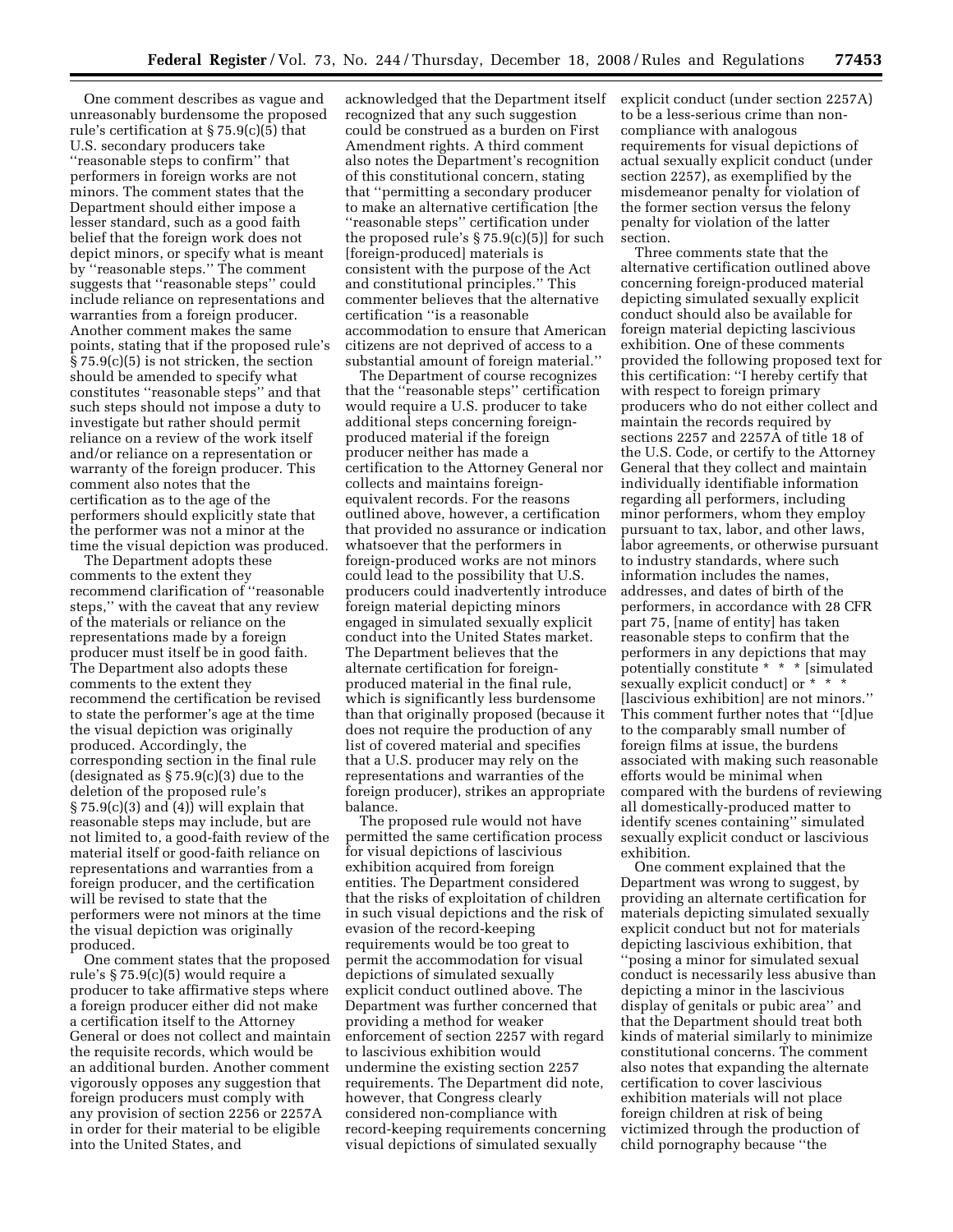importation and even the mere possession of child pornography remains seriously criminal in all of the United States, even if all of the children depicted are other than U.S. nationals.'' Another comment states that it was inexplicable for the Department to permit an alternative certification for materials depicting simulated sexually explicit conduct but not for materials depicting lascivious exhibition.

The Department adopts these comments. Accordingly, in the final rule § 75.9(c)(3) (renumbered from the proposed rule's § 75.9(c)(5)) will use the text proposed by the comment above.

#### *List of All Foreign-Acquired Matter for Which Records of Performers Are Not Available*

The sixth requirement in the proposed rule would have required that the entity making the certification include a list of the visual depictions or matter, including those visual depictions for which no records exist but for which the certifying entity had made reasonable efforts to ensure that no performer in any visual depiction is a minor. As with the case of nonemployee performers, this list would have provided the Department with notice and a record that such visual depictions existed and, if necessary, would have enabled investigation of such matter. At the same time, the requirement of the list and a certification of reasonable efforts by the secondary producer in the United States would have provided as much protection as possible without unduly infringing on constitutional rights. The Department considered that the risk of evasion would have been mitigated by the severe criminal penalties for production of child pornography that would apply to any matter covered by the record-keeping requirements.

As noted above, the Department is adopting comments to strike this provision from the final rule.

#### *Certification of Record-Keeping by Primary Producers*

The seventh requirement in the proposed rule would have been that, as with foreign primary producers, an entity acquiring visual depictions must certify either that the primary producer in the first instance maintained the records required by the statute and that the certifying entity has copies of those records, or that the primary producer has certified on its own that it (the primary producer) has made a certification and that the entity has a copy of that certification.

As noted above, the Department is adopting comments to strike this

provision from the final rule. A key consideration in the Department's determination to adopt these comments is that this provision necessarily would have only applied to material produced in the United States. As the U.S. primary producers of that material would either be required to comply with the record-keeping provisions of sections 2257 or 2257A or to have themselves provided with the certification to the Attorney General required by § 75.9, it appears that the Act's goals would be met without requiring the secondary producers to provide another certification.

#### **Application to Secondary Producers**

The Department has received many comments on the application of the proposed rule to secondary producers. Two comments note that the proposed rule applies to secondary producers as of July 3, 1995, except that no penalties would be imposed against secondary producers who failed to maintain records for acts of production that occurred prior to the 2006 effective date of the Adam Walsh Act. The comments argue that this would allow criminal prosecutions of secondary producers to be based on materials that were not covered at the time of their creation. The Department believes that application of its regulations to secondary producers has reflected the statutory language since 1995 and that the Act reinforces this applicability. Nonetheless, the Department, recognizing that some secondary producers might not have believed that they were required to adhere to the requirements of part 75, agreed in the proposed rule to apply the penalties against secondary producers only for depictions with dates of production after the 2006 effective date of the Act. However, the statutory language is clear that secondary producers are subject to the Act, and, therefore, it is not the case that any prosecution of any secondary producer for failure to adhere to part 75 for depictions originally produced prior to the Act's 2006 effective date would subject anyone to criminal sanctions based on materials that were not covered at the time of their creation.

One comment states that the regulations should not apply to a secondary producer who obtained the materials before the compliance date without reproduction rights. According to the commenter, the republication rights would be worthless since it is impossible to go back to the primary producer to obtain those records, particularly if the contract at the time did not permit providing the records.

The Department does not adopt this comment. As stated above, once the Adam Walsh Act took effect, all secondary producers were clearly on notice that part 75 applied to all depictions that were originally produced after the compliance date. However difficult obtaining the necessary records may now be, the secondary producer could have done so at the time in accordance with its statutory obligation. Failure to have done so will not excuse noncompliance. However, as elaborated more fully below, the Department in response to comments has changed the compliance date of the final rule for entities who can claim the exemption from part 75 obligations that is contained in section 2257A. Thus, although secondary producers who are governed by part 75 must comply with its provisions with respect to depictions of actual sexually explicit conduct originally produced after the Act's compliance date, secondary producers who can claim the exemption in section 2257A will not need to comply with part 75 in the interim.

Two comments argue that secondary producers will not be able to comply with the terms of the proposed rule because primary producers have not made information available to secondary producers in all cases due to privacy concerns. Two other comments remark that even if the primary producer provides the records to the secondary producer, requiring the secondary producer to keep the records harms the performers' privacy.

The Department does not adopt these comments. The Act applies to secondary producers, and, therefore, the final rule does so as well. Moreover, privacy concerns may not always be the reason why a primary producer chooses not to provide such identification records. The possibility exists that the primary producer declines to provide the records because the models are not of legal age. Congress applied section 2257 to secondary producers, and reaffirmed that applicability in the Act, so that child pornography would not be able to gain a market among secondary producers. Eliminating that market is critical to the suppression of child pornography. Given the Department's willingness to allow redaction of personal information to the extent possible to protect privacy while at the same time confirming legal age, it believes that there will be no unwarranted invasion of the performers' privacy as a result of the proposed rule.

Four comments objected to applicability of the proposed rule to secondary producers on the ground that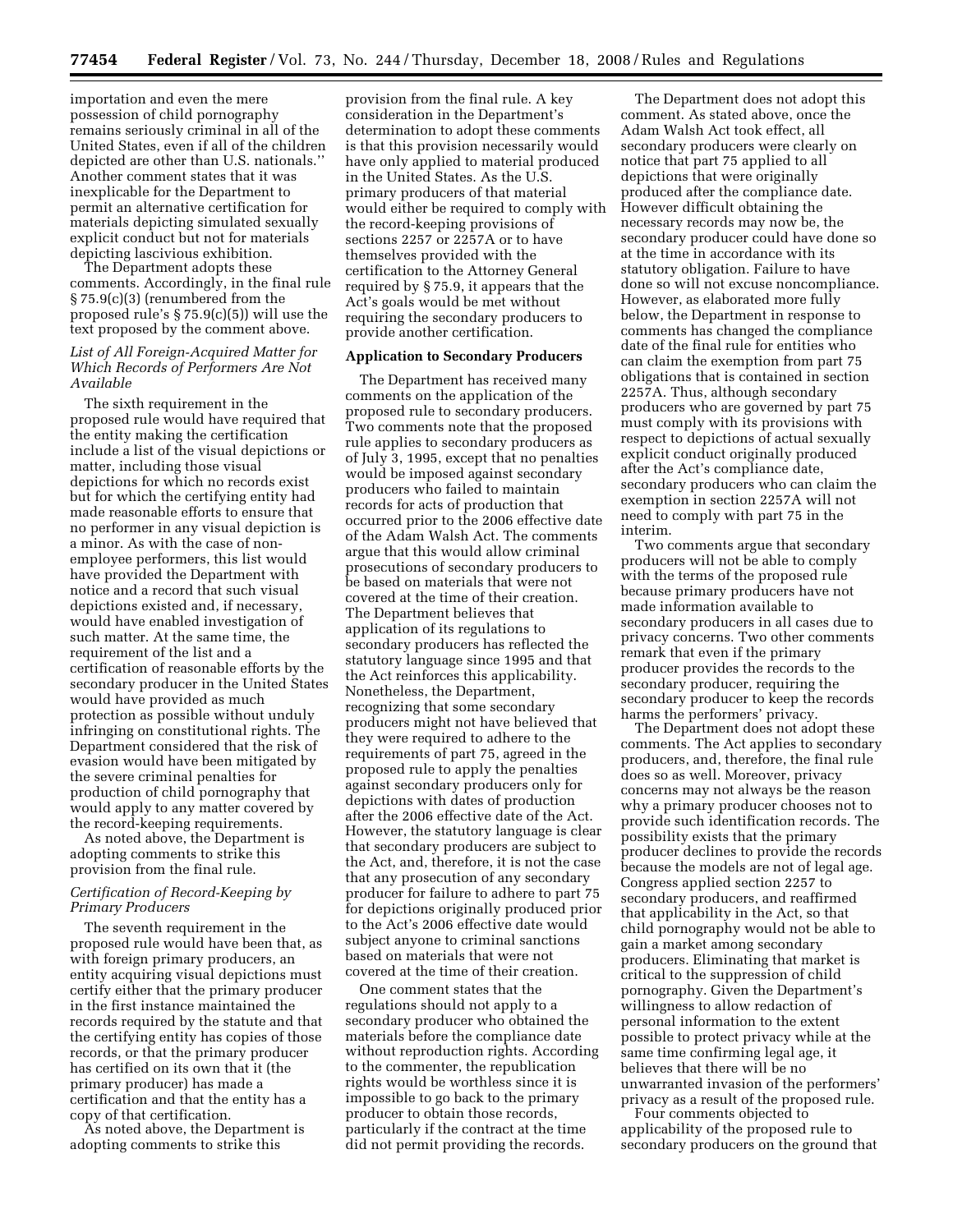secondary producers rarely come into contact with performers. These commenters claim that it is impossible for secondary producers to inspect the original identification of the performers, and that secondary producers cannot comply with this requirement.

The Department declines to adopt these comments. As stated, Congress intended to prevent secondary producers from creating a commercial market for child pornography by relying on their lack of knowledge of the age of performers used by primary producers. The Department believes that it is inaccurate to state that secondary producers cannot comply with the proposed rule. No aspect of the rule is such that secondary producers will find it ''impossible'' in any sense to comply with them. Moreover, the legal duty that the final rule imposes on secondary producers relates to record-keeping only. The comments' claim that the secondary producer must inspect the original identification documents of the performers is incorrect, although secondary producers should take steps to ensure that they do not violate criminal prohibitions relating to child pornography.

Another comment states that secondary producers cannot know whether the information that the primary producers possess is accurate. It notes that a secondary producer can be non-compliant despite taking all possible compliance measures. The Department agrees that both primary and secondary producers who keep the required records may lack full certainty that the information that they have is accurate. However, the rule does not require that producers be completely certain of accuracy. Primary producers must check documents and keep records based on those documents, with the entitlement to see driver's license or passport numbers to ensure that the identification validly identifies that the named performer is of legal age. A secondary producer is not required to examine documents, and if it chooses to do so, will not face liability simply because the documents are not accurate.

Two comments contend that the proposed rule should not extend to secondary producers because concerns relating to those entities' document availability can be addressed by referencing the name and address of the primary producer's records custodian, without requiring a duplicate and separate set of regulatory documents by the secondary producer. A third comment makes a similar point, noting that such a reference is permitted under the current § 75.2(b) of the regulations. The comment asks that only primary

producers—not secondary producers be required to personally discharge the record-keeping requirements.

The Department does not adopt these comments. Under the suggested approach, the secondary producer will not have demonstrated that he has actually received copies of the records from the primary producer. If secondary producers were exempted from an obligation to keep records, then the Department could never determine the identity of the primary producer. Failing to have the rule apply to secondary producers would also thwart the language of the Act that makes section 2257 applicable to secondary producers, increasing the chances that a commercial market would exist for child pornography and thus for child exploitation.

One related comment notes that under the proposed rule and section 2257(f)(4), each republisher must include the producer's disclosure statement on every republished copy. According to the comment, an investigator would therefore know where to find the primary producer, and it would be easier for an investigator to locate the primary producer rather than to inspect the secondary producer's records. Two other comments state that secondary producers should not be inspected because they use content provided by primary producers; they argue that inspection of primary producers' records would be easier than inspecting thousands of secondary producer sites.

The Department declines to adopt these comments. The Act imposed a requirement for secondary producers to maintain records that governs the Department's final regulation.

One comment posits that when original footage is created by a foreign primary producer, but an American secondary producer seeks to use the footage in news or a documentary, the foreign producer is beyond the reach of section 2257 and may not have any documents. The secondary producer in this circumstance will be unable to obtain the necessary records, and will have to forgo the footage or risk criminal penalties. According to the comment, this would result in a ban on certain programming, raising major First Amendment concerns.

The Department does not adopt this comment. In such a circumstance, the U.S. producer would be able to rely on the certification.

#### **General Comments**

Numerous comments address the proposed rules in general ways that do not require individual responses. For example, many comments argue that the

rule is an unconstitutional burden on free speech, a violation of the Equal Protection Clause of the Constitution, a violation of the Fourth Amendment, or a violation of privacy rights. Other comments argue that the rule legislates morality, targets a legal industry for harassment, impedes citizen access to the Internet, or establishes government surveillance of citizens' Internet activities. Some comments recommend that rather than the government publishing this rule, the government should encourage better parenting, enforce laws prohibiting and punishing child pornography more vigorously, or establish an alternative age verification program, such as a database of all performers. A number of comments claim that the rule unfairly burdens small businesses run by women. Some comments misunderstand the scope of the rule to apply to consumers of pornography and therefore suggest that consumers be subject to age verifications procedures. Three comments raised the possibility that producers might experience stress over the fear that they might go to jail for inadvertently misfiling or misplacing records, another commenter is concerned that a person could face liability for inadvertently posting a depiction of sexually explicit conduct, and other commenters fear that producers are liable to suit for disclosing information about performers or that a Web site operator could be liable to suit for disclosing information about those who post depictions on their Web sites. Other commenters request exemptions for certain types of media or Web site operations that are not provided for in the statute. One comment recommends ending all record-keeping requirements prior to this rule and starting anew.

The Department notes that these comments essentially took issue with the underlying statute and its requirements. The Department responds with three points. First, many of the comments either misunderstand or overstate the effect of the regulation. Second, courts have upheld existing section 2257 and its implementing regulation as a valid exercise of power by Congress and the Executive Branch, and the Department believes that the Adam Walsh Act and the final regulations are as well. Third, the Department is under a statutory obligation to publish the rule and cannot ignore its duty or change the statutory requirements through its rulemaking. To the extent these comments raise issues relating to the regulations themselves, the Department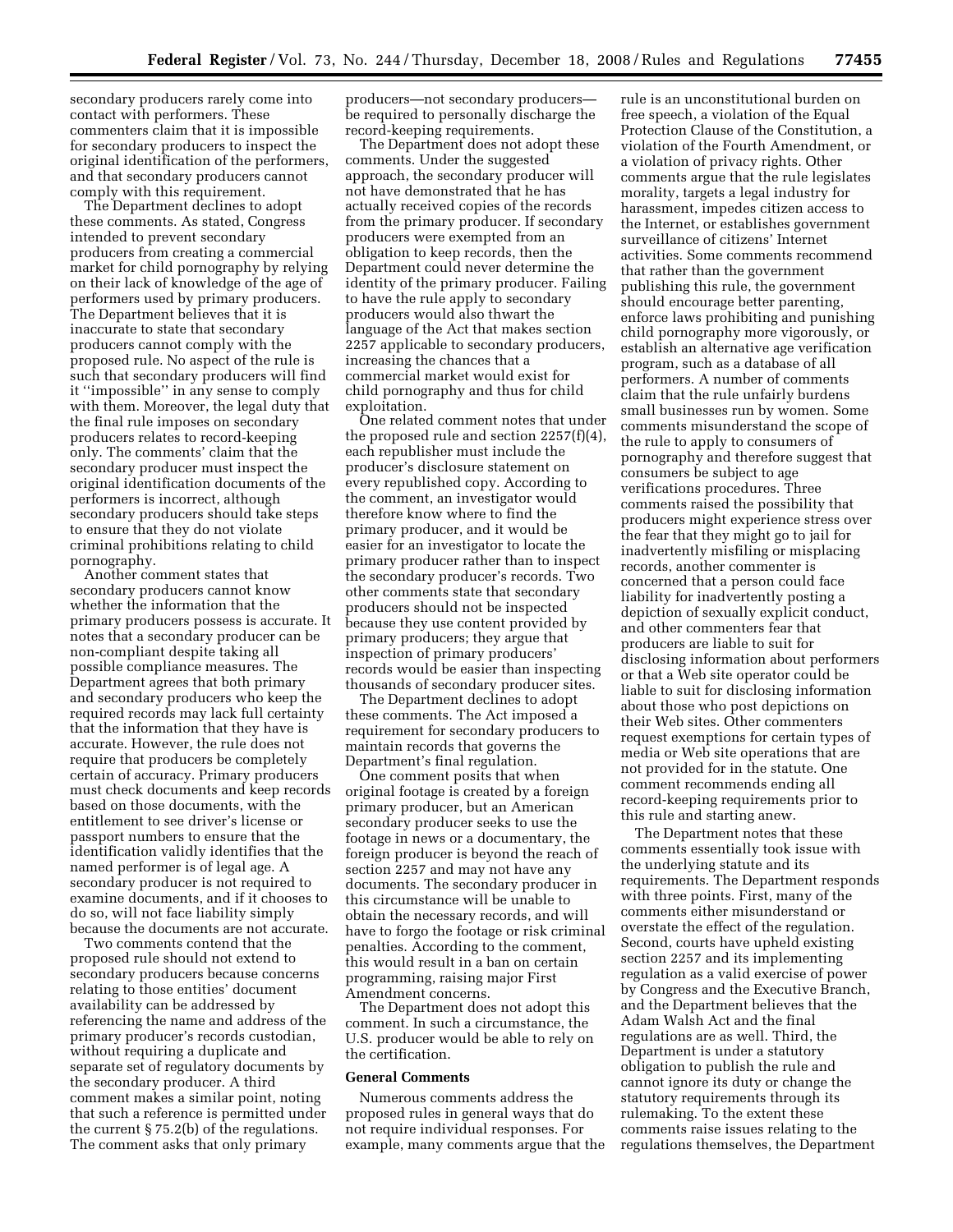also relies on the discussion in other parts of the supplementary information in support of the rule.

Finally, the Department responds to three other comments regarding the regulation's applicability to noncommercial activities. One comment states that the definition of ''sell, distribute, redistribute, and re-release,'' in § 75.1(d) suggests that the entire record-keeping obligation of producers is limited to commercial production operations. One comment stated that age-verification requirements should apply only to producers who pay performers, not individuals who post photos of themselves, and another comment maintains that an exemption statement should not be required if a depiction is produced by married couples who produce videotaped images of themselves for their own personal use.

The Department adopts these comments in part and rejects them in part. The statute is not clearly limited to producers who pay performers. However, it is limited to pornography intended for sale or trade. Section 2257 speaks in terms of participants in the professional pornography industry: The persons exhibited are ''sexual performers'' who must provide their ''alias, nickname, stage, or professional name,'' 18 U.S.C. 2257(b)(2), and the producer's relationship with the ''performer'' is described as ''hiring, contracting for, managing and otherwise arranging for the depiction of'' the individual to be shown in the images, *id*. 2257(h)(2)(B)(iii). Similarly, records must be kept for ''every performer portrayed'' (suggesting multiple ''performers''); a disclosure statement is to be affixed to ''every copy'' of covered sexually explicit material (suggesting multiple copies); and producers working with images already in existence by definition produce materials ''intended for commercial distribution.'' *Id*. 2257(a), (e)(1), (h)(2)(A)(ii). Further, age records must be maintained at the producer's ''business premises'' and made available for administrative inspection. *Id*. 2257(c). Likewise, under the implementing regulations, age records must be cross-indexed by performer and by title of the explicit work, 28 CFR 75.2, and maintained ''at the producer's place of business,'' *id*. § 75.4. Finally, records inspections may be carried out at ''any establishment of a producer,'' and ''during the producer's normal business hours.'' *Id*. § 75.5. The legislative history of section 2257 further underscores Congress's intent to regulate images produced by the pornography industry: The ageverification system was proposed by the 1986 Pornography Commission, which described the recommended legislation as reaching anyone ''engaged in the sale or trade of sexually explicit material'' so that minors could be protected ''through every level of the pornography industry.'' Atty Gen. Comm'n on Pornography, *Final Report* at 619 (1986).

#### **Regulatory Procedures**

#### *Regulatory Flexibility Act—Final Regulatory Flexibility Analysis*

The Department of Justice drafted this rule in a way to minimize its impact on small businesses in accordance with the Regulatory Flexibility Act, 5 U.S.C. 601– 612, while meeting its intended objectives. Because the Department, based on the preliminary information available to it through past investigations and enforcement actions involving the affected industry, was unable to state with certainty that the proposed rule, if promulgated as a final rule, would not have any effect on small businesses of the type described in 5 U.S.C. 601(3), the Department prepared preliminary Regulatory Flexibility Analyses in accordance with 5 U.S.C. 604. Based on this same information, the Department concluded that there were likely to be a number of small businesses that are producers of sexually explicit conduct as defined in the statute, as amended by the Act. In the proposed rules, the Department specifically requested information from affected entities. This information was requested, in part, to assist us in determining the nature and extent of the impact the final rule will have on affected entities. Although the Department received some comments, the information we received was not sufficiently detailed to allow us to state with certainty that this rule, if promulgated, will not have the effect on small businesses of the type described in 5 U.S.C. 605. Accordingly, the Department has prepared the following final Regulatory Flexibility Act analysis in accordance with 5 U.S.C. 603.

#### A. Need for and Objectives of the Rules

As described in detail in the ''Background'' section above, the objectives of the rules were to reduce the chances that minors are depicted in actual or simulated sexually explicit conduct by requiring that producers ensure that all performers are in fact of legal age, so as to reduce harm to children at the time of production and in subsequent years.

B. Summary of Significant Issues Raised by Public Comments in Response to the IRFA

The Department received 35 comments on its preliminary Regulatory Flexibility Analysis with regard to the proposed rule implementing revised section 2257. No commenters on the proposed rule to implement section 2257A commented specifically on that proposed rule's Regulatory Flexibility Analysis; comments as to the cost of that proposed rule are addressed below in the sections on the Small Business Regulatory Enforcement Fairness Act of 1996 and Paperwork Reduction Act.

Many of these provided general comments about expenses that small businesses would incur without comparing such costs to their total revenues. One comment states that individual women who put depictions of lascivious exhibition on the Web make between \$15,000 and \$50,000 and do not have the money to buy office space. Three comments noted that producers who work from home will have to rent office space if they want to keep their home address private, or they will be required to pay for day care. One comment states that the proposed rule would create significant bureaucratic challenges to content producers by implementing a requirement to provide production-date information in more locations.

The significant issues raised by the public comments in response to the initial regulatory flexibility analysis are as follows: One comment estimated that costs of compliance for an ''adult business'' would be \$250,000, about 25% of the business' net revenues.

For example, one comment remarked that his business would need to hire three full-time staff to manage and collect information concerning 205,000 profile holders on a personal posting Web site and compile the required age documents. The comment estimated that the cost of the three base salaries would be \$150,000 per year, which exceeded the business' current revenue, and that his home (office space) lacked room for three additional staff. The comment also notes that it could not pass these costs on because the business did not charge a membership fee, and that making copies of records on 205,000 users would mean that it would have to purchase 136 three-drawer filing cabinets. It contends that the space required for this many cabinets would mean that it would have to rent external storage units for \$67,200 per year, that the cost of the filing cabinets would be \$68,000, and that the total compliance cost for the business would be \$345,800.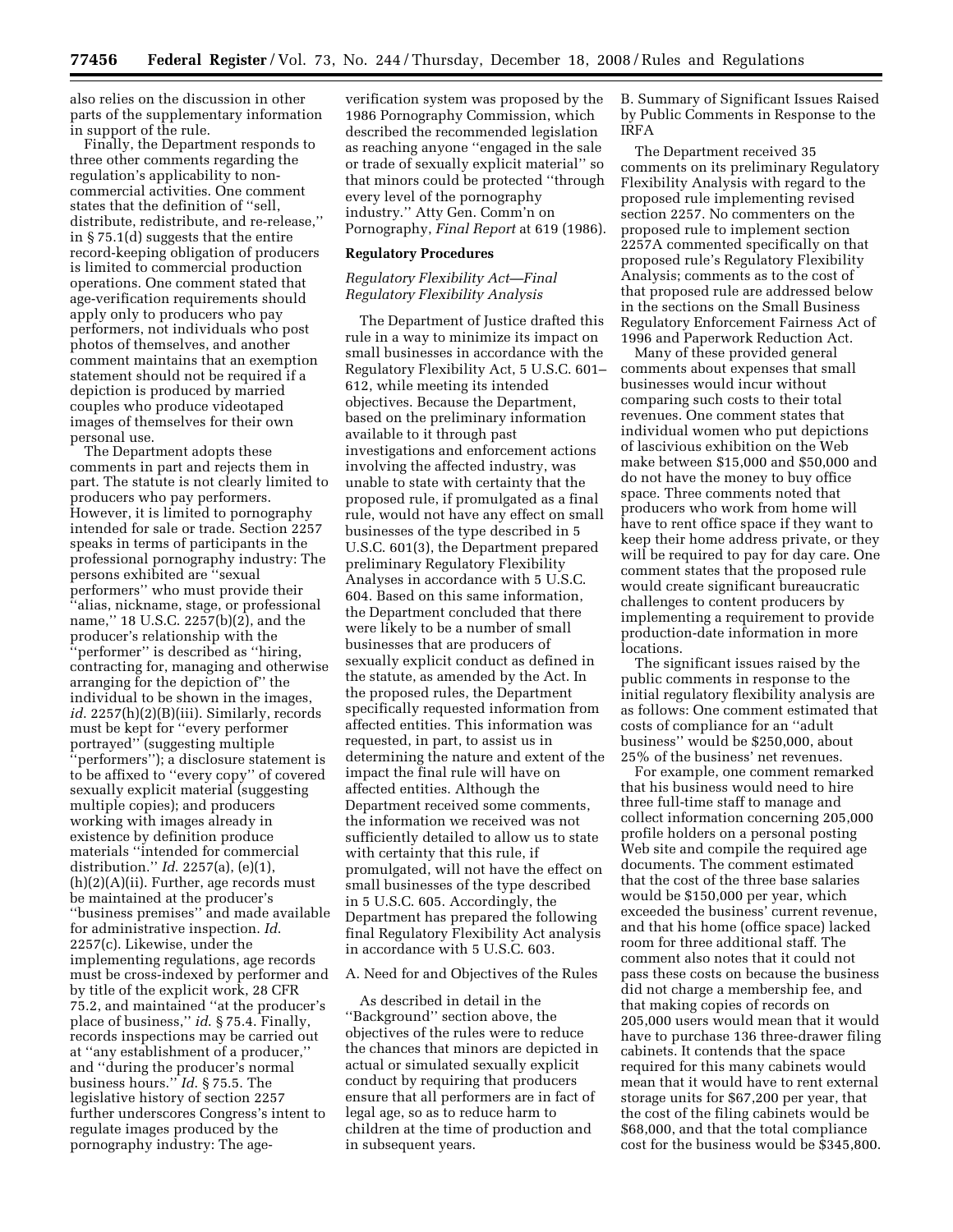Three comments made similar comments concerning types of expenses without specifying amounts.

Six comments claim that compliance costs for collecting records, documentation, updating, crossreferencing, and legal services would be high. One comment states that small businesses would incur excessive legal costs because of the ''draconian sanctions'' for failure to comply with the substantive or procedural requirements of the statute and regulations. One comment claims that the costs of compliance would present a large obstacle to expanding a business. Three comments state generally that the proposed rule would harm small business. Two comments point out that small businesses would need to separate these records from others, which would be costly, and that they would incur vastly increased storage costs due to the necessity of maintaining records for every photograph of every performer. Two comments contend that the proposed rule would place an unreasonable burden on many lawabiding businesses. One comment claims that the vast majority of Web sites are small entities, and that listing their owner's street (often home) address and individual name is a substantial burden and creates a chilling effect on constitutionally protected expression. One comment states that secondary producers are often small businesses that could not afford the time or expense to obtain and maintain copies of records that are best created and maintained by the primary producer that does see the original documents. Two commenters represented that some secondary producers will go out of business due to the proposed rule's requirements. One comment states that it would lose revenue from international profile holders because he will not be able to obtain required United States documents from foreigners who post self-nudes on the commenter's profile Web site. Two commenters from small businesses claimed that they could never generate the money necessary to pay for the increased expenses associated with the proposed rule.

One comment states that the Department would greatly reduce compliance costs if section 2257 producers could take advantage of the 2257A process under 2257A(h)(1)(A)(ii). The comment states that this would eliminate the need to produce and maintain segregated records. Doing so, the comment states, would give these producers the same compliance option as producers who are identical in every permissible relevant respect. One

comment argues that the Department is required under 5 U.S.C. 605(b) to conduct analyses to ensure that the regulation will not have a ''significant impact on a number of small entities.'' The comment states that analyses are required unless the agency can make a ''no significant impact'' certification. One comment argues that the Department failed to conduct or write a proper initial regulatory flexibility analysis.

These comments are not all specifically addressed to the proposed rule's initial regulatory flexibility analysis, but the content of the comments raise issues that are in substance addressed to the analysis, and are therefore discussed in the final regulatory flexibility analysis. The Department offers the following as a summary of its assessment of the issues that were raised.

The Department believes that there is merit in those comments that raised cost impact and logistical concerns relating to individuals who produce actual sexually explicit depictions on Web sites at their homes. The Department has made changes to the proposed rule as a result of these comments. The Department believes that the final rule relieves three restrictions that will largely respond to the generalized comments that the Department received concerning the cost impact of the proposed rule on small businesses. First, the final rule does not require the keeping of hard copies, only that such copies be produced on the demand of inspectors. This relief of a restriction will reduce costs of storage, personnel, and related expenses that were noted in the comments. The combined effect of these reliefs of restrictions will greatly reduce the impact of the rule on lawabiding businesses, on expanding businesses, and on the profitability of businesses. Second, the final rule, in a change from the proposed rule, allows hyperlinks to appear on each Web page, rather than require that the full disclosure statement appear on each such Web page. This relief of a restriction will reduce the cost of providing information concerning the original production date in more locations, as one comment raised. Third, the final rule permits the producer not to retain records onsite. Rather, the required records can be retained by third-party custodians. This change, although imposing a cost of custodian services by those entities that choose to take advantage of it, will greatly reduce compliance costs in the categories of storage, rental space, and recordkeeping including segregation of records, legal, and staff salaries.

Additionally, this change will relieve other burdens on small businesses enunciated by the comments, such as release of home address information. Finally, small businesses that can fall within the safe harbors contained in section 2257A will be relieved of record-keeping and disclosure-statement requirements altogether as outlined above.

In addition to the reduction in burden on small businesses associated with substantive changes to the proposed rule, the Department notes the importance of the change in the compliance date of the final rule in alleviating burdens on small businesses. Originally, the record-keeping obligations that the rule imposes on small businesses were to relate to all works produced after the effective date of the statute in 2006. But the Department has changed the final rule's compliance date to the compliance date of the final rules that will be issued to implement section 2257A. The Department believes that the two statutes are interrelated because section 2257A contemplates that some entities, including some small businesses, are to be able to comply with its terms, and that by doing so, they would not have to comply with the regulations issued under the Act. Because the final rule's record-keeping requirements will never apply even for a single day to small businesses that comply with the section 2257A certification process, the recordkeeping cost burden on such small businesses is completely eliminated. Moreover, even those small businesses that will eventually need to comply with the final rule because their conduct does not permit them to use the section 2257A certification exemption will not have to expend resources complying with the final rule for the years that have lapsed since the proposed rule's compliance date.

Two of the commenters were Internet sites on which users can post profiles who claim that the rule would adversely affect their business operations. The Department does not believe that these comments reflected the effect of either the proposed rule or the final rule on their businesses. A profile site is not normally a producer. The individuals who post depictions of lascivious exhibition on those sites are producers. It is the latter, not the former, assuming that the Web site does not act as a producer, who are required to comply with the record-keeping and disclosure statements. Furthermore, this final rule does not impose as large an impact on small business as some commenters understood from the proposed rule.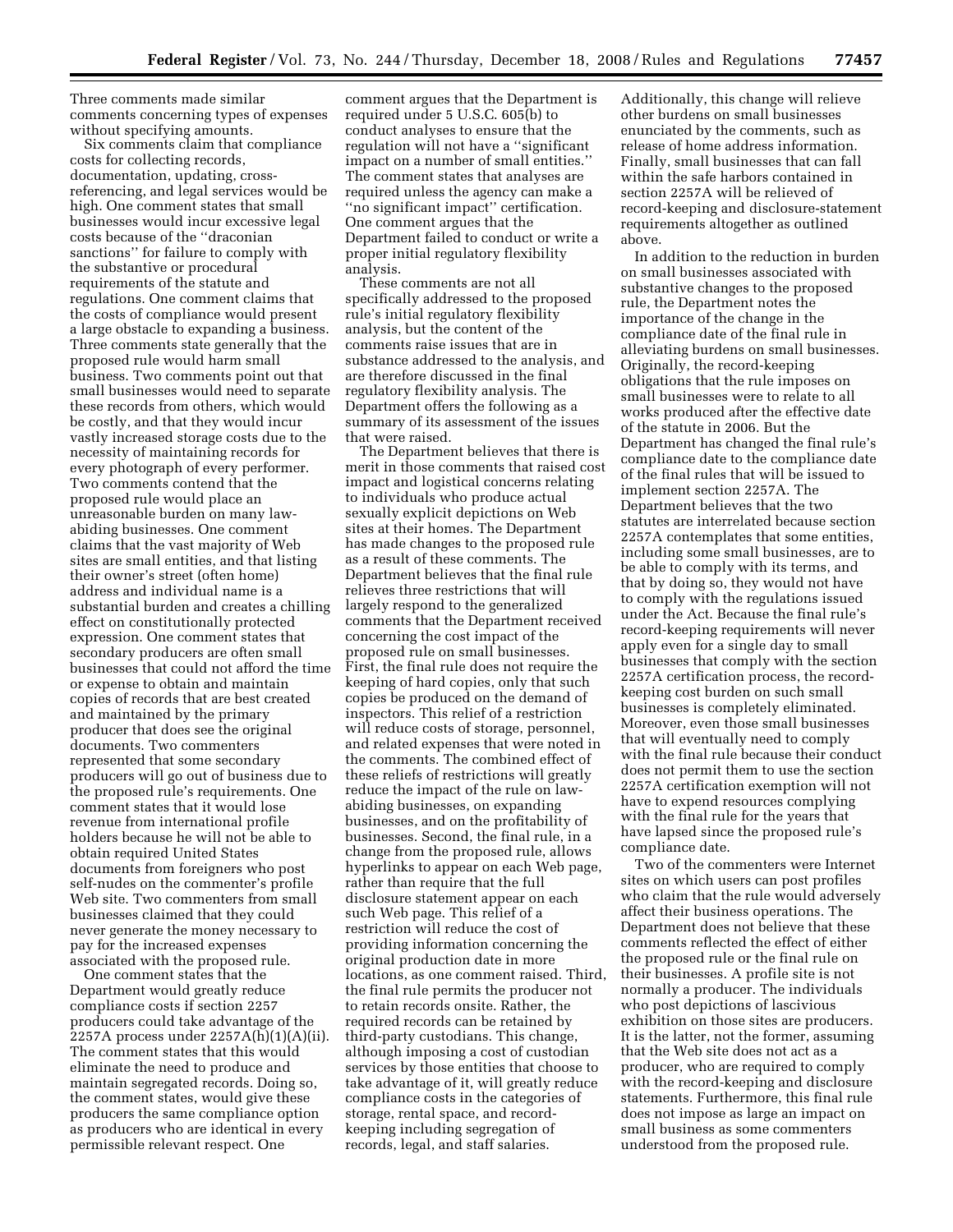The Department responds to the comment that recommends that small businesses receive the opportunity to comply with the statutory safe harbor by stating that the exemption referred to in the comment is available to any producer who can meet its conditions. The Department's ability to apply an exemption is limited by the statutory language. However, the Department has recognized the exception that is created in section 2257A(h)(1)(A)(ii), and in its final rule, the Department has stated that it will ensure that the applicability of that safe harbor will operate despite the fact that no regulation implementing it has been promulgated. As stated above, the Department has set the compliance date for the final rule so as to allow entities who are compliant with section  $2257A(h)(1)(A)(ii)$  not to comply with the final rule or incur the costs of doing so, even as an interim measure. Moreover, the Department notes that applicability of the exemption does not turn on whether the entity seeking to comply with the safe harbor is a large or small business. The exemption turns on the conduct of the entity that seeks to utilize it, not the status of the entity itself.

With respect to the procedural requirements for a regulatory flexibility analysis, the Department believes that this final regulatory flexibility analysis fully satisfies 5 U.S.C. 604.

As in its initial regulatory flexibility analysis, the Department continues to believe that approximately 500,000 Web sites involving 5,000 businesses that depict actual sexually explicit conduct are affected by the rule. As a result of being subject to the final rule, these businesses will be required to check identification documents, record information about production dates and age and names of performers, and affix disclosure statements to each copy of a page that depicts actual sexually explicit conduct. These businesses are in the film, magazine, Internet, satellite, mail order, magazine, content aggregation, and wholesaler industries. Although one commenter claims that there are more affected businesses based on considerable exposure to the industry, the comment provides no specific basis for that belief, nor did it offer any competing number or evidence for such a number. One other commenter notes that there are about 1,000 firms that operate more than 100,000 adult subscription Web sites. This statement does not affect the validity of the Department's estimates of the number of Web sites and firms that the rule would affect. The Department's estimate did not estimate the number of subscription sites or the number of firms

that operate them. The commenter's estimate of a portion of the relevant site universe is fully consistent with the Department's estimate of the entire number of affected Web sites. No other commenters specifically took issue with the Department's estimate, which it continues to adhere to.

The final rule requires small businesses and other entities that produce actual sexually explicit materials to undertake record-keeping and other compliance requirements. They must check particular forms of identification to determine that all performers portrayed in such depictions are of legal age, they must keep records, they must segregate the records, and they must place disclosure statements on each page of a Web site that contains actual sexually explicit conduct. The professional skills required to comply are those necessary to produce the records and to place the disclosure statement on a hyperlink on each page of a Web site.

C. Description and Estimates of the Number of Small Entities Affected by the Rules

A ''small business'' is defined by the Regulatory Flexibility Act (''RFA'') to be the same as a ''small business concern'' under the Small Business Act (''SBA''), 15 U.S.C. 632. Under the SBA, a small business concern is one that: (1) Is independently owned and operated; (2) is not dominant in its field of operation; and (3) meets any additional criteria established by the SBA. See 5 U.S.C. 601(3) (incorporating by reference the definition of ''small business concern'' in 15 U.S.C. 632). As in its initial regulatory flexibility analysis, the Department continues to believe that approximately 500,000 Web sites involving 5,000 businesses that depict actual sexually explicit conduct are affected by the rule. The Department believes that of these 5,000 businesses, 4,000 are small businesses. It reaches this conclusion from comments that stated that the vast majority of businesses affected by the final rule are small businesses.

In the proposed rule to implement revisions to section 2257, the Department stated that, based upon the information provided to the Department through past investigations and enforcement actions involving the affected industry, there are likely to be a number of small businesses that are producers of visual depictions of sexually explicit conduct as defined in the statute, as amended by the Adam Walsh Act. In the proposed rule to implement section 2257A, the Department stated that based upon the

information available to the Department, there are likely to be a significant number of small businesses that are producers of visual depictions of simulated sexually explicit conduct.

Pursuant to the RFA, the Department requested affected small businesses to estimate what these regulations will cost as a percentage of their total revenues in order to enable the Department to ensure that small businesses are not unduly burdened.

The Department also stated that the proposed rules had no effect on State or local governmental agencies.

D. Description of the Proposed Reporting, Record-Keeping and Other Compliance Requirements of the Rule

In the proposed rule to implement revisions to section 2257, the Department stated that the proposed rule modified existing requirements for private companies with regard to visual depictions of sexually explicit conduct to ensure that minors are not used in such depictions. One of these requirements that would specifically affect private companies is Congress's expansion of the coverage of the definition of ''sexually explicit conduct'' to cover lascivious exhibition of the genitals.

In the proposed rule to implement section 2257A, the Department stated that the proposed rule imposed requirements on private companies with respect to visual depictions of simulated sexually explicit conduct to ensure that minors are not used in such depictions. Specifically, the Department noted, the rule imposed certain name- and ageverification and record-keeping requirements on producers of visual depictions of simulated sexually explicit conduct concerning the performers portrayed in those depictions. The Department also noted that the proposed rule, however, provided an exemption from these requirements applicable in certain circumstances.

The costs of the rule to small entities are less than the Department originally anticipated. Thus, the conclusions of the cost estimate that was submitted to the Department by Georgetown Economic Services reflect assumptions that no longer apply. For instance, that report estimated average small business monthly compliance costs of \$5,000, plus up-front conversion costs and time to ensure initial compliance. The report contends that most small businesses in the pornography industry generate insufficient revenue to cover this level of regulatory cost imposition. However, because the Department has listened to the comments that it has received, and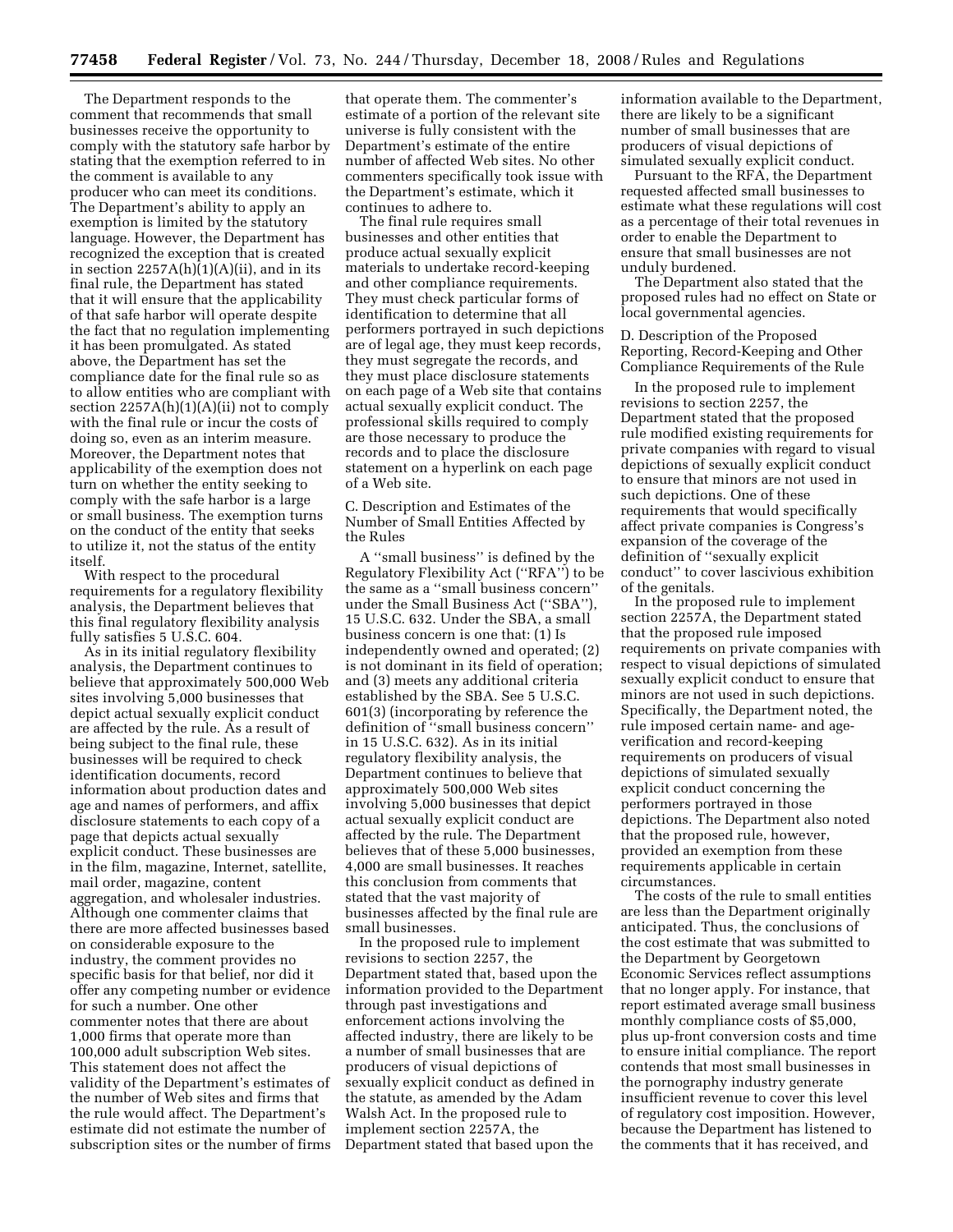believes that its objectives can be accomplished while at the same time implementing regulatory changes resulting in imposing a lighter burden on regulated industry, it does not believe that the report's conclusion, if it ever was correct, applies to the final rule.

For instance, the report assumes in its high cost estimate figures related to formatting section 2257 records and leasing storage space. However, the final rule changed the requirements that imposed these costs so as to dramatically reduce them. For instance, far less storage space is needed now that the final rule, in response to comments, has eliminated the hard-copy requirement. It was the proposed rule's hard-copy requirement that had generated the need for significant storage space. Similarly, the cost of legal fees will be significantly less than anticipated. The report estimated that the proposed rule would require affected businesses to hire at least one full-time employee to maintain the database at a cost of \$20 per hour. Since the final rule, responding to various comments concerning the need to hire employees and the difficulties that this requirement posed for part-time operators and for operations that were run out of the home, has permitted records to be stored in offsite, thirdparty locations, businesses will not need to incur the cost of hiring full-time individuals to maintain only their own records. And it bears repeating that the cost estimate's figures for online dating sites misapprehend the nature of both the proposed and final rules. The operator of such a site incurs no obligations under either rule if it simply operates as a location where users post lascivious exhibitions; it is the individual producer who posts such material on the Web site who must comply with the regulatory provisions.

E. Description of the Steps Agency Has Taken To Minimize the Significant Adverse Economic Impact on Small Entities

The Department took numerous steps to minimize the economic impact on small entities consistent with the objectives of the Act. As noted above, precisely to minimize the concerns of commenters that significant compliance costs would be incurred by small businesses if the proposed rule were promulgated without change as a final rule, the Department adopted three significant substantive changes to that proposed rule: (1) Elimination of a ''hard copy'' requirement for recordkeeping; (2) allowing third parties to be custodians of the records; and (3)

allowing the disclosure statement to appear as a hyperlink, rather than in full, on each page. The Department also changed the compliance date. These changes will reduce staffing requirements, the need to rent or purchase filing cabinets, the cost of modifying existing images, and other small business compliance costs that commenters have raised. Although some of the general comments that the Department received were rejected based on policy concerns, few of the comments submitted on the economic impact of the rule on small business were rejected for policy reasons. Such comments were either adopted to reduce the restrictions on small businesses where the Act permitted or, in almost all circumstances, were rejected because the Act did not legally permit the Department to adopt them.

Section 2257(a) requires that whoever produces matter that contains actual sexually explicit conduct ''create and maintain individually identifiable records pertaining to every performer portrayed in such a visual depiction.'' This requirement prevents the Department from modifying the proposed rule to exempt secondary producers or small businesses as a class. Moreover, each person with this obligation must ascertain by examining identification documents the name and date of birth of each performer who is visually depicted in sexually explicit conduct. And each must also ascertain other names of the performer. Subsection (c) requires that the records be maintained under the terms of regulations promulgated by the Attorney General and that they be made available at all reasonable times for inspection. These provisions impose burdens on small and other businesses that are not reducible to insignificance. Similarly, subsection (e) requires that all covered entities affix to every copy of sexually explicit material a statement indicating where the mandated records are kept. Those records are to conform to standards issued by the Attorney General. And section 2257A(h) contains a specific safe harbor certification process that allows some entities to avoid compliance with these requirements.

The Department, however, may not expand the category of entities that fall within that subsection's parameters beyond those who meet the statutory conditions. Nor may the Department exempt secondary producers from record-keeping and other compliance requirements that the Act mandates. Therefore, the Department accepted alternatives to the proposed rule that effectuated the statutory objectives

while reducing the compliance burdens of small businesses, but rejected those alternatives that were inconsistent with the statute and its purposes.

One proposed reduction in compliance costs for small businesses that was rejected on policy grounds was the request to end the segregation-ofrecords requirement for section 2257 records. Because the Attorney General must inspect these records, the Department believes that a lesser imposition will occur on those subject to inspection if the requisite records are kept separately. The Attorney General will not then need to review all of a producer's records in search of section 2257 records, nor will the small business need to disrupt its business for the length of time for all of its records to be inspected. Therefore, the Department believes that its position on this point will not impose substantial cost on small business. Further, it believes that it has drafted the final rule to take into account the legitimate cost concerns of small businesses to the proposed rule wherever possible. The Department is unaware of any other federal rules that may duplicate or conflict with the proposed rule, and no commenter has brought any such rule to its attention.

#### *Executive Order 12866*

This final rule has been drafted and reviewed in accordance with section 1(b) of Executive Order 12866 (Principles of Regulation). The Department has determined that this rule is a ''significant regulatory action'' under section 3(f) of Executive Order 12866. Accordingly this rule has been reviewed by the Office of Management and Budget.

The benefit of the rule is that children will be better protected from exploitation in the production of visual depiction of sexually explicit conduct by ensuring that only those who are at least 18 years of age perform in such depictions. The costs to the industry include slightly higher record-keeping costs.

#### *Executive Order 13132*

This rule will not have substantial direct effects on the States, on the relationship between the national government and the States, or on the distribution of power and responsibilities among the various levels of government. Therefore, in accordance with Executive Order 13132, it is determined that this rule does not have sufficient federalism implications to warrant the preparation of a Federalism Assessment.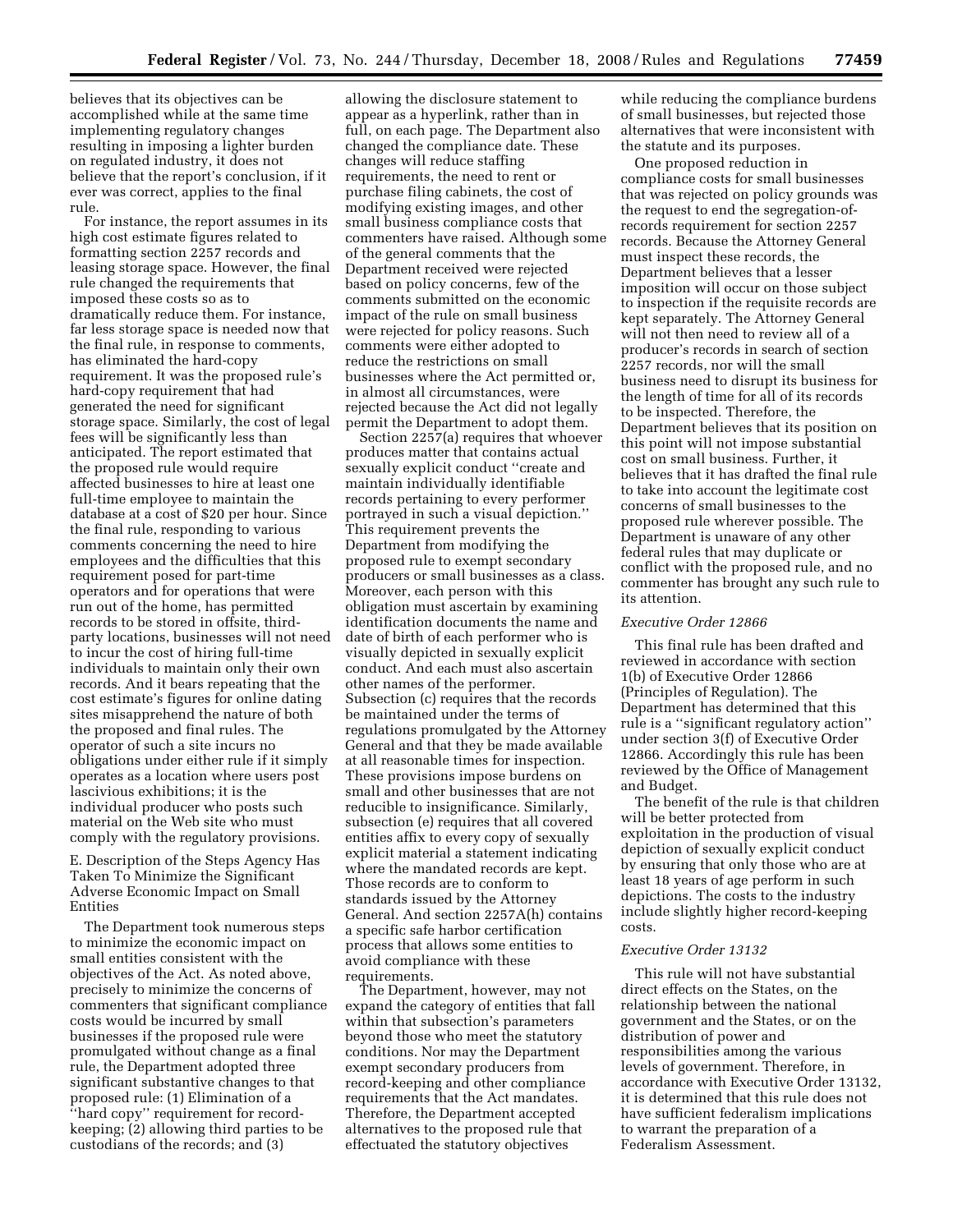#### *Executive Order 12988*

This rule meets the applicable standards set forth in sections 3(a) and 3(b)(2) of Executive Order 12988.

#### *Unfunded Mandates Reform Act of 1995*

This rule will not result in the expenditure by State, local, and tribal governments, in the aggregate, or by the private sector, of \$100,000,000 or more, in any one year, and it will not significantly or uniquely affect small governments. Therefore, no actions were deemed necessary under the provisions of the Unfunded Mandates Reform Act of 1995, 2 U.S.C. 1501 *et seq.* 

#### *Small Business Regulatory Enforcement Fairness Act of 1996*

Proposed Rule on Revisions to Section 2257

At the time of the proposed rule the Department stated that the proposed rule was not a major rule as defined by section 251 of the Small Business Regulatory Enforcement Fairness Act of 1996, codified at 5 U.S.C. 804. 72 FR at 38037. The Department determined that the proposed rule would not result in an annual effect on the economy of \$100,000,000 or more; a major increase in costs or prices; or significant adverse effects on competition, employment, investment, productivity, innovation, or the ability of United States-based companies to compete with foreignbased companies in domestic and export markets.

One comment disputes the Department's view that the proposed rule would not cost the economy more than \$100,000,000. According to this comment, software support and legal advice costs ''will be substantial and probably incalculable.'' It claims that secondary producers will need to employ a records custodian at least 20 hour per week and that doing so for the 5,000 businesses that the Department estimates will be affected would cost \$30,000 each, for a total cost of more than \$100,000,000. One comment cited a poll of businesses asking them what they expected the cost of compliance with the proposed rule would be and determined an average cost of more than \$210,000 per business. The comment asks that the proposed rule be reviewed and promulgated in accordance with requirements pertaining to rules that impose a greater than \$100,000,000 impact on the economy. The Department received a comment containing a long technical cost estimate that had been prepared by an entity other than the commenter that posited that compliance costs associated with the proposed rule would be significant.

The Department does not adopt these comments. First, as outlining the substance of the comments in the notice demonstrates, not all commenters have accurately understood the proposed rule. In each instance, those commenters overstate the burden of the proposed rule upon them. That overstatement would necessarily cause such entities who participated in a poll to overestimate the compliance costs they would incur as a result of the rule. Second, the comments on the proposed rule by affected entities were entirely unfavorable. These entities would have every reason to overstate their compliance costs, and there is reason to believe that this has occurred. The Department questions the salary estimates that were offered for hiring staff to keep records, for instance. Similarly, one commenter states that compliance costs per small business would amount to \$30,000 and another that the cost would be more than \$200,000. This chasm in the estimates raises serious questions concerning the accuracy of the estimates and the methodology that produced them.

Moreover, whatever validity these estimates may have had with respect to the proposed rule, the decreased compliance costs due to removing restrictions as contained in the final rule reduces the accuracy of the submitted estimates significantly. Although a business that produces depictions of lascivious exhibition will be required to keep records, because such a business could use a third-party custodian that would benefit from economies of scale, because hard copies would not have to be kept, and because the disclosure statement requirements have been significantly eased, such a business would avoid significant amounts of compliance costs for such categories as legal, storage, and staffing costs. There is no reason to believe that the final rule would impose \$100,000,000 in costs on the economy. Many of the entities covered by this final rule already produce actual sexually explicit conduct as defined under the narrower existing rule, which imposes greater costs on such entities than those associated with this final rule; hence, they will face only negligible additional costs.

Because the cost estimates are based on assumptions regarding the proposed rule that were changed for the final rule, its conclusions that ''most web-based businesses will exit from the industry'' and that other types of businesses ''will either shut down or move their businesses to another country'' are not valid. The Department has adopted the legitimate concerns of legitimate

pornographic small businesses, and has changed the final rule in ways that significantly reduce the costs of the regulations on operations, and that will result in few if any business failures on the part of entities that wish to comply with the laws against producing child pornography.

In addition, the Department believes that the best estimate of cost of compliance per affected small business is in actuality far less than what commenters have submitted. The Department is aware of the existence of businesses that provide section 2257 services to regulated entities to ensure satisfaction of the requirements of the 2005 final rule, and it therefore fully expects that such entrepreneurial activity will also provide compliance services with respect to this final rule. Various Web sites provide model releases, software, technical support, installation, assistance with data, and additional hardware such as scanners. For example, one service provides tracking of content, performers, identification, and other section 2257 compliance information for a cost of \$8,000 to the producer. Another Web site offers similar services with respect to performer data collection, creation of digitized images, indexing, crossreferencing, record-creation, offsite maintenance of records, release documents, reports, correction of record discrepancies, generation of documents for vendors and distributors, storage of scanned releases and compliance statements, and storage of names and aliases, for an initial cost of \$1,500 plus \$60 per month for online record access and stored performer records.

The Department also expects that since the final rule allows third parties to hold records of small businesses, even apart from the services now being offered, some of which include offsite record maintenance, a third-party custodian industry will exist to support regulated small businesses at reasonable costs, should a small business wish to outsource only those elements of its compliance costs with the final rule.

One comment states that many of the entities regulated by the final rule would be considered small businesses, in that their revenue would be less than \$27,000,000, or if secondary producers, \$23,000,000, or \$13,500,000, or \$6,500,000, depending on their respective operations; however, the comment provided no average revenue per small business. In any event, averages in the context of the rule could diverge widely from medians. Suffice it to say, given that the comment states that the adult pornography business generates \$12 billion in revenues, even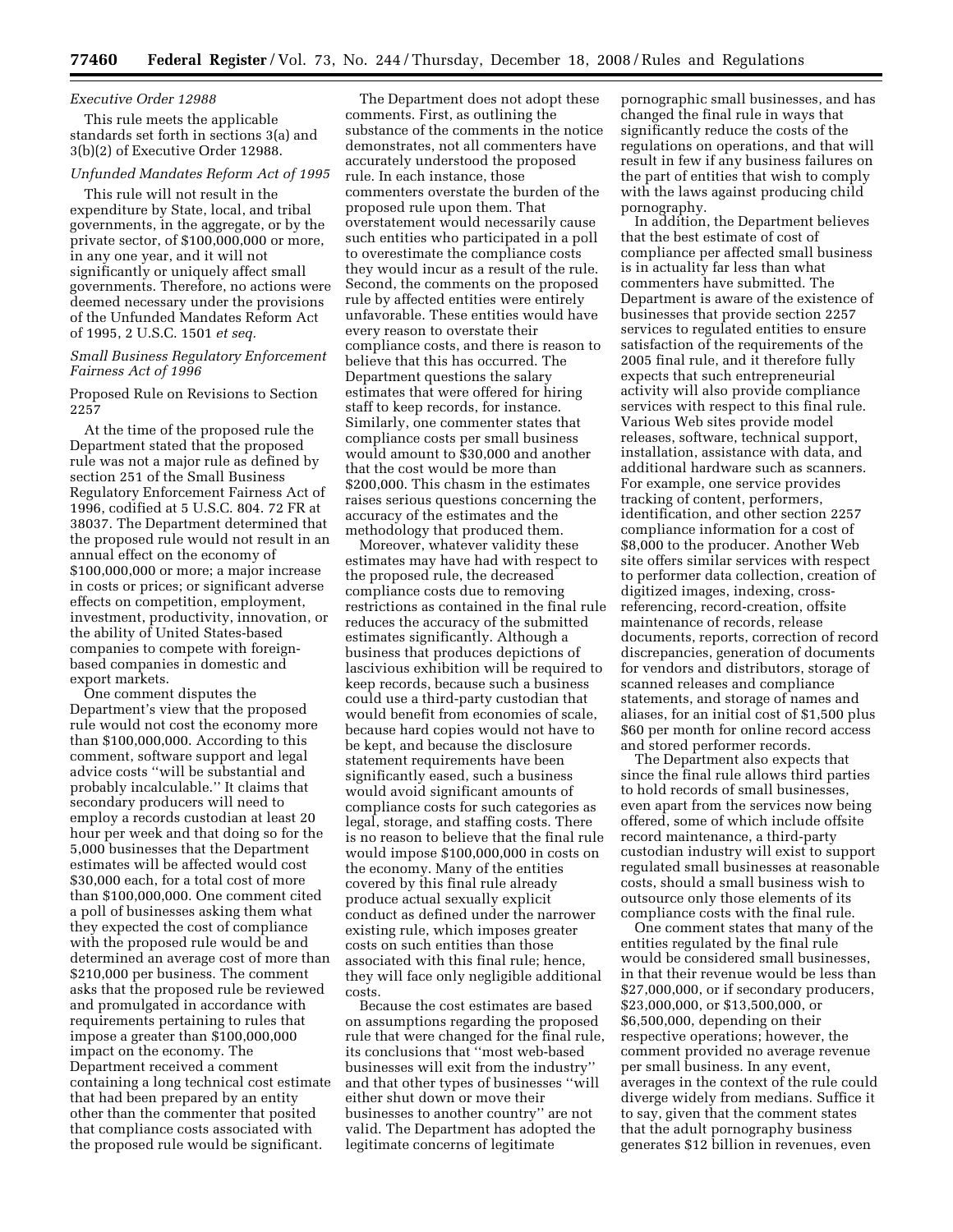a small business with revenues considerably less than the smallest category of small business— \$6,500,000—would not find to be overly burdensome compliance costs ranging from (at the low end) \$1,500 plus \$60 per month to (at the high end) \$8000.

One comment argues that SBREFA requires agencies to consider alternatives that fit federal regulatory initiatives to the scope and scale of small entities. It states that agencies must consider the regulatory impact of their rules on small businesses, and analyze alternatives that minimize effects on small businesses. The Department adopts this comment, and as noted elsewhere in this notice, has made multiple changes to the proposed rule that demonstrate consideration of alternatives that would reduce the impact of the rule on small businesses, and has adopted several proposals that commenters have asked the Department to accept where the statutory language permitted it to do so.

One comment characterizes the compliance costs of the proposed rule as burdensome with respect to staffing, software development, updating and maintenance, and institution of new compliance procedures. The Department has addressed this comment in part by adopting the cost-saving measures described earlier in this preamble: reducing the staffing and computer burdens of the final rule by allowing third-party custodians to keep records, by eliminating the hard copy requirement of the proposed rule, and by permitting the disclosure statement to appear on each page by hyperlink text.

Five comments state that the proposed rule would force small companies to shut down. These five comments also maintained that surviving firms would face a much harder time in continuing operations. Yet another comment posited that the remaining firms would produce less output as a result of the proposed rule. One comment raised concerns that affiliate sites that contain photographs will not be able to survive the cost of formatting records, maintaining a database, and leasing space, and may go out of business as a result. One other comment related that dating sites that displayed about 8,000,000 profiles with graphic content would need to make photo records at 3 minutes per record, with a staffer paid \$20 per hour to create a picture for every file. That comment cited a National Research Council report that compliance with the regulations would be likely to increase expenses and drive out some of the small enterprises.

The Department does not adopt these comments. First, as stated above, the Department does not believe that the final rule will cause the outcomes that the comments predicted, since the final rule takes into account so many of the concerns of small businesses. Also, as stated above, businesses such as dating services that in fact do not produce depictions of sexually explicit conduct, are not the entities that are responsible for record-keeping and disclosure statements. Those responsibilities in those circumstances would fall upon the individuals who post graphic content on the site. To the extent that the final regulation does impose costs on small businesses that could affect their operations, the Department believes that these costs are the irreducible minimum costs that Congress imposed in the Act as a consequence of increasing the likelihood that underage depictions would not be produced or that demand for and distribution of such depictions would not be increased because of the existence of secondary producers who wittingly or unwittingly made them available.

In addition, the Department does not believe that the National Research Council's 2002 report, *Youth, Pornography, and the Internet,* quoted by one commenter, provides support for the commenter's position. First, the report is now six years old and was issued before the current regulations were published. Second, the report did not quantify the purported effect of regulations on small businesses that would occur as a result of even the prior rules, much less this rule. Moreover, at page 213, the report notes that ''[m]ore active enforcement'' of the recordkeeping requirements ''may better protect minors from participation in the creation of child pornography.'' To the extent that the comment relies on the report to claim that the effect of the rule might be to drive some small operators out of business, the Department agrees, but that report makes that statement only with respect to businesses who do not comply with their statutory obligations.

Many comments pertained to the proposed rule's effect on social networking sites. These comments claim that the proposed rule would harm adult social networking sites because of record-keeping requirements on users, a decline in the number of users, and their unwillingness to provide the required information because of fear of discrimination, because their names would be posted. Additionally, they state that the effect of the proposed rule could be the elimination of the social networking site industry, which the

comments described as a legal and valuable way for adults to meet one another.

The Department does not adopt these comments. Although the rule would require users who chose to display actual sexually explicit conduct on adult social networking sites to keep records, the rule is inapplicable to social network site operators. The rule cannot exempt users from the record-keeping requirements the Act imposes. The Department has minimized these effects by reducing the costs of compliance. Moreover, it has eliminated any concerns, whether or not justified, that such users would face discrimination by allowing third-party custodians to maintain the records. The user's disclosure statement that is required to appear on the Web site would therefore not need to identify any name or address of the user, but merely the location of the third party that holds the records.

Two comments claim that secondary producers' income would decline as a result of having to comply with the rule. According to these commenters, out of fear of relying on primary producers' records, rather than reproducing depictions provided by primary producers, they would instead use text links to primary producers' sites. The Department does not adopt these comments. As a result of the final rule, secondary producers can trust that primary producers complied with section 2257 and did not employ underage performers.

Four comments state that the proposed rule would not affect foreign Web masters, and the federal government would have to spend funds to determine which businesses were or were not foreign. These comments also contend that harm to domestic business would occur vis-a-vis foreign businesses as perhaps more production would occur offshore, which would circumvent the safeguards. One comment claims that the rule would worsen the balance of payments because Americans will have to obtain their pornography from foreign sources. One comment states that the regulation would create an unfair trade barrier (against the United States) because offshore personal page Web sites will be more attractive for American citizens who wish to self-post nude content, and all users will shift their profiles to offshore sites.

The Department does not adopt these comments. The rule can apply only to circumstances to which the Act applies. Congress has limited authority to apply American criminal prohibitions against entities that operate only in foreign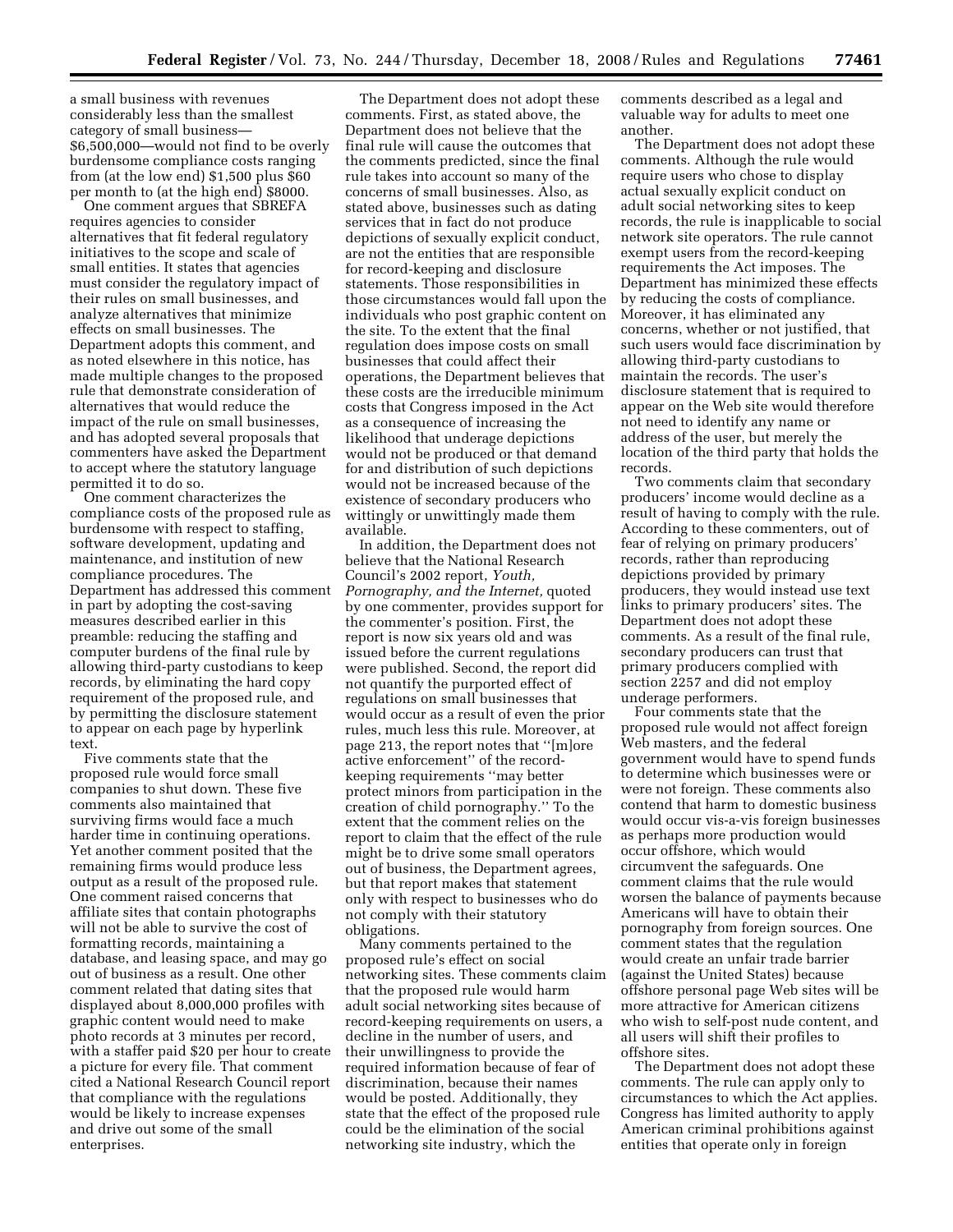countries, and the Department can only issue regulations implementing those prohibitions that have the same reach. To the extent that production of depictions of actual sexually explicit conduct shifts offshore as a result of record-keeping requirements generally, that is the unavoidable effect of the Act. The Department has minimized burdens on small business to minimize the effect of the rule on the situation these comments raise. To the extent that the rule reduces production of child pornography in the United States, that is the desired goal of both the Act and the rule. With respect to balance of payments, Americans who seek pornography will have access to numerous domestic sources of pornography under the rule, even if some production moved offshore. The comment makes no showing that the rule will cause the price of access to domestic pornography to rise compared to foreign pornography to a level that would lead pornography-seeking Americans to shift their purchases from domestic to imported product.

One commenter notes that the EU Privacy Directive means that some primary producers will only obtain affidavits that relate to people under 18 and that state where the records are located. Therefore, American businesses could not obtain needed records, while foreign competitors do not need to worry about the need to comply or experience compliance costs.

The Department does not adopt this comment. The Act requires that records exceeding those allowed in the EU Privacy Directive be kept. Foreign competitors will operate under different rules to the extent of U.S. and EU authority. The Department is unable to change that fact.

#### Proposed Rule To Implement Section 2257A

As stated in the proposed rule, the Department is unable to estimate with any precision the number of entities producing visual depictions of simulated sexually explicit conduct. Because the issue of the number of entities producing visual depictions of simulated sexually explicit conduct is a new issue that has arisen precisely because of the enactment of section 2257A, there does not appear to be much available information concerning the number of entities producing such material. As a partial indication, according to the U.S. Census Bureau, in 2002 there were 11,163 establishments engaged in motion picture and video production in the United States. Based on a rough estimation that 10% were engaged in the production of visual

depictions of simulated sexually explicit conduct, the Department estimated that approximately 1,116 motion picture and video producing establishments would be covered. The underlying statute provides an exemption from these requirements applicable in certain circumstances, and it requires producers to submit certifications to qualify for this exemption. The Department has no information concerning the number of otherwise covered entities that would qualify for this statutory exemption, nor is it able to estimate this number. For entities that qualify for the statutory exemption, however, the Department estimated that it would take less than 20 hours per year, at an estimated cost of less than \$25.00 per hour, to prepare the biennial certification required for the statutory exemption. The Department's burden-hour estimate for preparing the biennial certification required for the statutory exemption was based on the proposed rule's requirements for such certification, which have been drastically curtailed and simplified in the final rule. The proposed rule would have required that the certification take the form of a letter indicating that the producer regularly and in the normal course of business collects and maintains individually identifiable information regarding all performers employed by that person, and would have required a list of the titles, names, or other identifying information of visual depictions of simulated sexually explicit conduct or lascivious exhibition produced since the last certification, as well as a list of the titles, names, or other identifying information of visual depictions of simulated sexually explicit conduct or lascivious exhibition that include non-employee performers. The Department assumed that the certification's main burden would have been to require producers to maintain a list of the visual depictions produced during the certification period, and that the majority of the work to prepare the certification would be performed by administrative staff. The Department further estimated that 90% of such entities would qualify for the exemption.

The Department received three comments contesting the Department's estimates for preparing the certification contemplated by the proposed rule. One comment states that the Department's estimation that preparing the certification would require less than 20 hours a year of administrative staff time at a cost of less than \$25 per hour ''grossly understates the burden at issue'' because the determination as to

whether given depictions constituted lascivious exhibition or simulated sexually explicit conduct, a prerequisite to preparing the lists contemplated by the proposed rule, would require attorneys to review the depictions at a cost far higher than \$25 per hour, and thousands of hours of material would have to be reviewed. The comment thus concludes that ''the regulations impose not a trivial burden, but a very substantial one that will surely chill legitimate expression by producers anxious to avoid criminal sanctions.''

The second comment states flatly that the Department's estimate that the certification contemplated by the proposed rule would require less than 20 hours per year to prepare, at an estimated cost of less than \$25 per hour ''has no basis in reality'' because some producers will have hundreds or even thousands of depictions, and also because the producers will have certain obligations with respect to foreignproduced materials such as seeking to determine if foreign producers comply with the requirements of United States law or taking reasonable steps to assure that foreign materials do not depict minors in depictions of lascivious exhibition or simulated sexually explicit conduct. This comment also explains that the determination as to whether depictions constitute lascivious exhibition or simulated sexually explicit conduct will have to made with the assistance of counsel, which will entail increased costs.

The third comment bluntly states that the Department's ''assumptions regarding the time and cost of compliance with the proposed [certification] regime  $* * *$  are unsupported and fallacious.'' The comment states that Department's citation to the 11,163 producers in 2002, above, ''represented only 'primary producers' '' and that ''there have long been many, many times that many websites featuring sexually explicit materials operating from the United States.'' This comment also states that the Department's estimation that 10% of the 11,163 producers ''disseminate simulated sexually explicit materials or material with lascivious exhibition

\* \* \* cannot be justified and seems unrealistic to us.'' Moreover, the comment states that ''since domestic 'secondary producers' are substantially dependent upon foreign primary producers, limiting the number of producers to those counted by the Census Bureau excludes thousands more primary producers'' and ''including 'secondary producers' '' into the Department's numbers multiplies the scope by magnitudes.'' The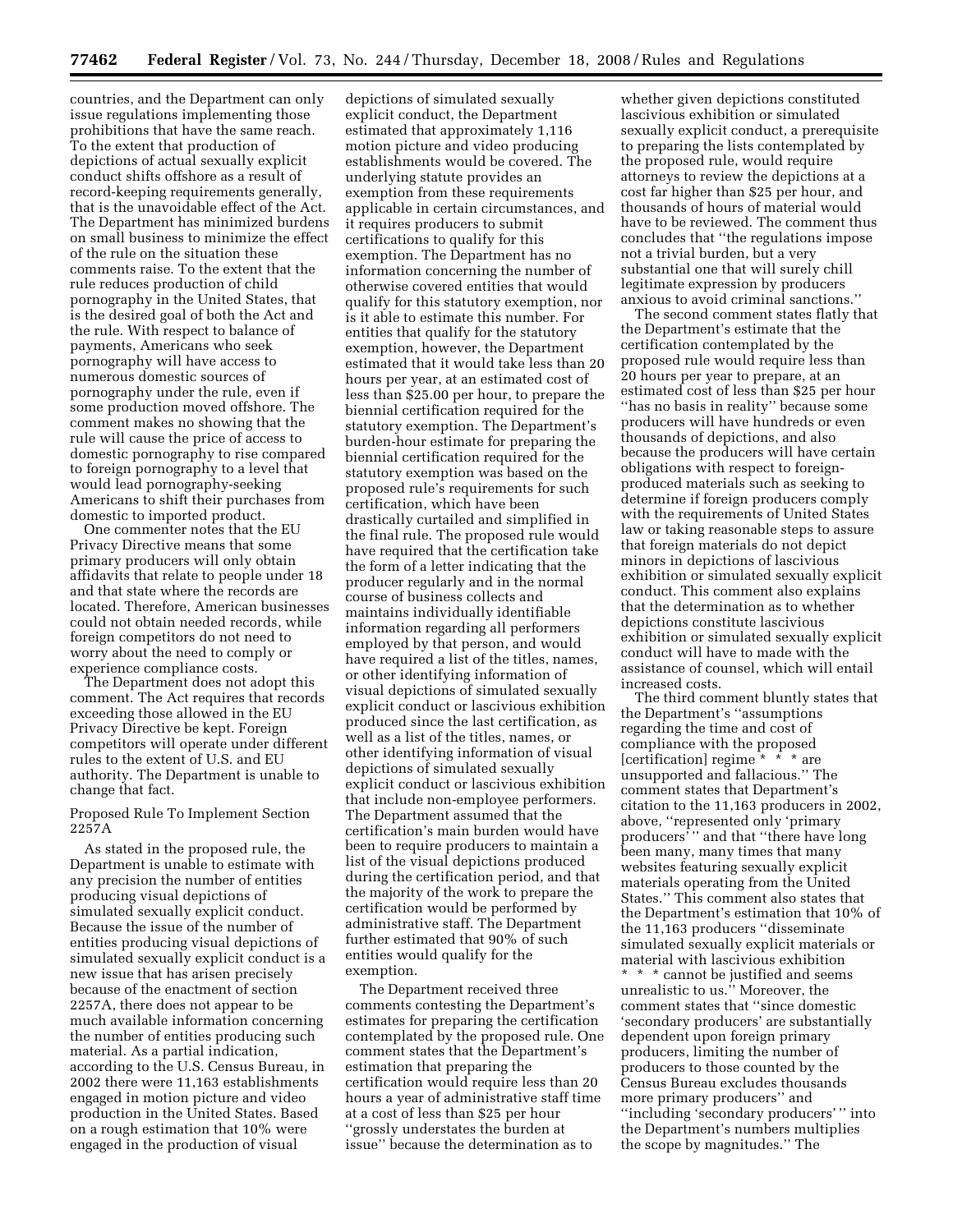comment concludes that ''[a]ssuming a more realistic number of several million adult websites, even keeping the unjustified and unjustifiable ten percent [that produce depictions of lascivious exhibition or simulated sexually explicit conduct], the Department has undercounted the number of entities affected by a factor of one hundred or more'' and that ''rather than the 1100 producers claimed by the Department, there are likely several hundred thousand.''

The Department recognizes the difficulty of estimating the burden of preparing the certification contemplated by the proposed rule and the difficulty of estimating the number of producers of depictions of lascivious exhibition and simulated sexually explicit conduct. Accordingly, the Department appreciates the comments that responded to the Department's request for input on these issues.

With respect to the burden of preparing the certification required by the final rule, the Department believes that it would be minimal compared to the burden of preparing the certification contemplated by the proposed rule. The certification in the final rule does not require producers to identify which of their materials constitute depictions of lascivious exhibition or simulated sexually explicit conduct, nor does it require producers to keep records concerning the depictions produced that include non-employee performers, the depictions produced since the last certification, the foreign-produced depictions that the certifier took reasonable steps to confirm did not depict minors, or a certification that a primary producer either collects and maintains the records required by sections 2257 and 2257A or has itself made the requisite certification to the Attorney General. The final rule now only requires that the producer state the basis under which it qualifies for the certification regime, using the brief certification statement contained in § 75.9(c)(2) of the final rule. For foreignproduced materials, a producer would use either the certification or alternate certification contained in § 75.9(c)(3) of the final rule. The Department thus believes that the certification would impose a far smaller burden than that contemplated by the proposed rule.

In cases other than those involving foreign-produced material, for which the alternate certification is necessary, the Department estimates the certification would require less than two hours to complete. A further reduction in the burden as compared to the certification contemplated by the proposed rule is that the final rule only

requires that the certification be submitted once and amended only as needed, rather than requiring that a certification be submitted every two years. Estimating that the certification is prepared by an administrative staffer at a cost of \$25 per hour, the certification should cost a producer no more than \$50.

In cases involving foreign-produced material where the alternate certification contained in § 75.9(c)(3) of the final rule is necessary, a producer would have to take ''reasonable steps to confirm'' that depictions do not depict minors. The certification in the final rule would impose a reduced burden in this circumstance as well, as the final rule clarifies that such ''reasonable steps'' can include simply reviewing the depictions or relying on a representation or warranty made by the foreign producer of these materials. In cases where the foreign producer makes such a representation or warranty, the Department estimates little or no additional cost in preparing the certification. In cases where the producer is required to review the materials, the Department believes that U.S. producers for sound business reasons already review the materials they obtain from foreign producers, and the review contemplated by the certification would involve little or no additional cost. In particular, the Department does not believe this review would be required to be conducted by an attorney, as a good-faith belief that the material does not depict minors would be sufficient to meet the certification's standard.

Accordingly, even assuming that the Department understated the number of producers by a factor of one hundred as stated by one comment cited above, resulting in an estimate of roughly 100,000 producers in the United States, and further estimating that 90% of these producers qualify for the exemption, the total cost of preparing the certification required for the statutory exemption would be approximately \$4.5 million (100,000 producers times 90% times \$50 each). Given that a study submitted as a comment to the proposed rule implementing section 2257 (and submitted as an attachment to a comment on the proposed rule implementing section 2257A) estimated that the adult industry had revenues of \$12.9 billion in 2006 (\$9.2 billion from sectors including: video sales and rentals, the Internet, magazines, cable/ satellite/hotel, and mobile), the Department believes the \$4.5 million estimated cost of preparing the certification is not excessive.

In the proposed rule, the Department estimated that if 3,000,000 visual depictions of simulated sexually explicit conduct are created each year and that it requires 6 minutes to complete the record-keeping requirement for each depiction, the record-keeping requirements would impose a burden of 300,000 hours. Based on the Department's estimation that producers of 90% of these depictions would qualify for the statutory exemption from these requirements, the proposed rule estimated that the requirements would only impose a burden of 30,000 hours. The Department further estimated that the record-keeping requirements would cost \$6.00 per hour to complete and \$0.05 for each image of a verifiable form of identification.

The Department received two comments on its estimate for collecting the required records for those producers that do not qualify for the statutory exemption. One comment states that it was ''ludicrous'' for the Department to estimate that it would only take six minutes to complete the record-keeping requirement for each depiction, estimating four performers in each depiction, often foreign records for each performer, and the need to crossreference the records to the performance. The comment states that ''there is no possibility that the process could take only six minutes, even for one performer.'' The other comment states that it is ''extraordinarily unlikely that \* \* \* record-keeping associated with certification would 'cost \$6.00 per hour to complete.' ''

The Department notes, however, that a study submitted as a comment to the proposed rule implementing section 2257 (and submitted as an attachment to a comment on the proposed rule implementing section 2257A) ''assume[d], based on industry interviews, that \* \* \* [i]t takes at least three minutes to complete a Section 2257 file for a photograph \* \* \* [and] [t]he market rate in California for a worker who can complete a Section 2257 file without error quickly is \$20 per hour, including all benefits.'' The Department thus declines to accept the comment that a six-minute-perdepiction estimate is unrealistic, but accepts the comment that its \$6 per hour estimate for these record-keeping tasks understates the costs. Given the nature of the work and the availability of software to assist in the recordkeeping, it seems unlikely that the associated tasks would require skilled labor. Even providing roughly 130% of the Federal minimum wage for work that would appear to be essentially data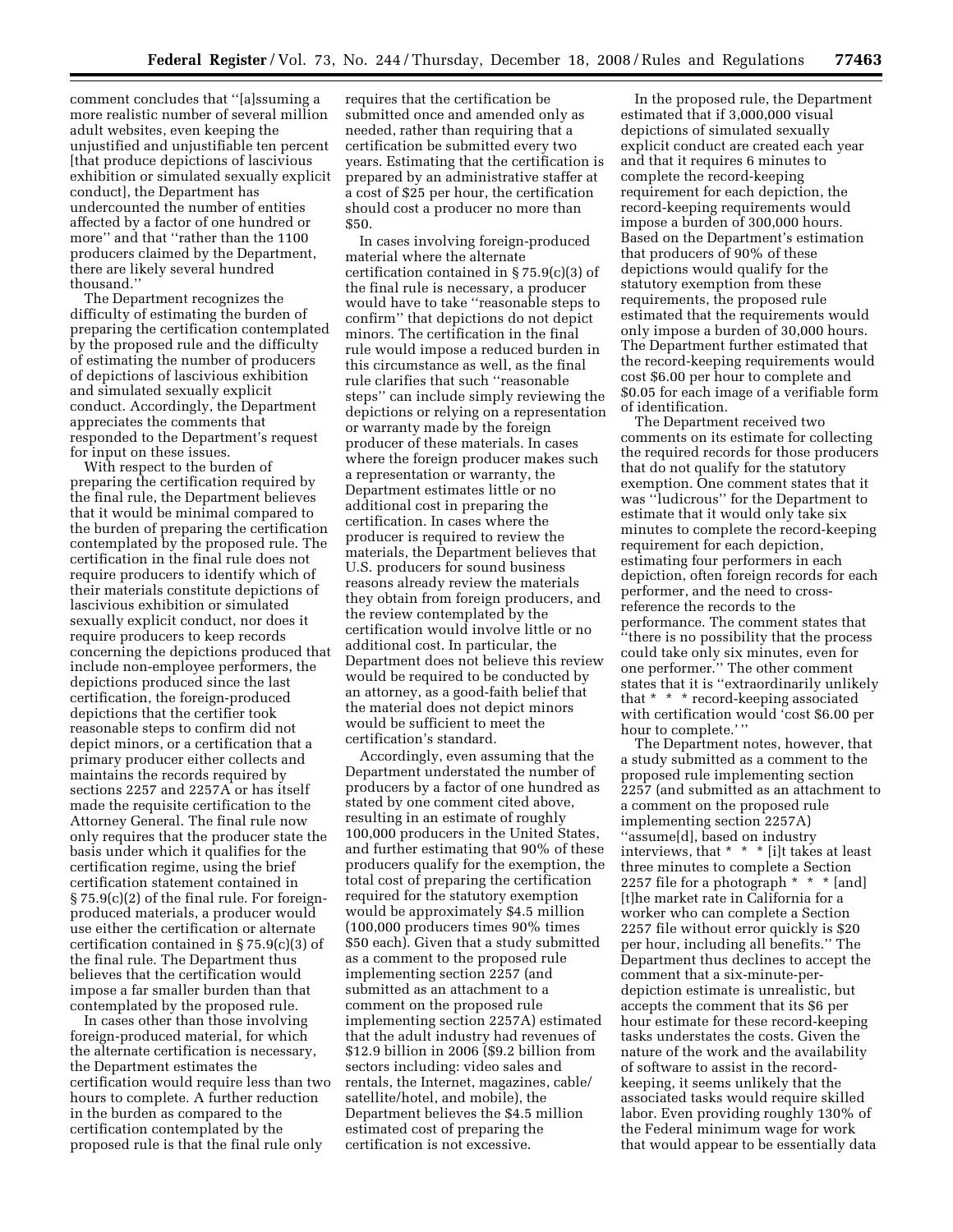entry would yield only \$10 per hour. Therefore, the Department rejects the view that \$20 per hour is an accurate estimate, but adopts \$10 as more reasonable.

No commenter disputed the Department's 3,000,000 images figure. Therefore, the Department continues to estimate that 3,000,000 visual depictions potentially covered by the statutory exemption are created each year. Applying its estimation that it takes 6 minutes to complete the recordkeeping requirement for each depiction, the Department therefore continues to calculate that the record-keeping requirements would impose a burden of 300,000 hours. Although one commenter alleged that the Department understated the number of producers by 100 to 1, no commenter disputed that 90% of those producers would qualify for the statutory exemption. Hence, based on the Department's continued estimation that producers of 90% of the 3,000,000 depictions would qualify for the statutory exemption from these requirements, the final rule continues to estimate that the requirements would only impose a burden of 30,000 hours. The Department now estimates, however, that the record-keeping requirements would cost \$10.00 per hour to complete. In an abundance of caution, to account for the costs of software noted above, the Department now estimates that each image would cost \$.10 to process (i.e., twice the original estimate). Furthermore, the Department, based on the comment claiming underestimation of the number of primary and secondary producers by 100 to 1, adopts 100,000 as the total number of affected producers. Accordingly, the Department now estimates that the total annual cost for the 10% of entities (i.e., 10,000) not qualifying for the statutory exemption would be \$330,000 (30,000 hours times \$10 per hour, plus \$.10 times 300,000 images). Thus, the average cost to an individual small business producer who did not qualify for the exemption would be \$33.00 per year (\$330,000 divided by 10,000). Even at the commenter's suggested \$20, the cost per small business would be \$66.00 per year. As mentioned above, even a small business in the lowest revenue level would find this cost to be manageable.

#### *Paperwork Reduction Act*

This final rule modifies existing requirements to conform to newly enacted legislation. It contains a revised information collection that satisfies the requirements of existing regulations to clarify the means of maintaining and organizing the required documents. This

information collection will be submitted to the Office of Management and Budget for regular approval in accordance with the Paperwork Reduction Act of 1995. In the proposed rule, the Department asked for public comment on four issues: (1) Whether the proposed collection of information is necessary for the proper performance of the functions of the agency, including whether the information will have practical utility; (2) the accuracy of the agency's estimate of the burden of the proposed collection of information, including the validity of the methodology and estimations used; (3) how to enhance the quality, utility, and clarity of the information to be collected; and (4) how to minimize the burden of the collection of information on those who are to respond, including through the use of appropriate automated, electronic, mechanical, or other technological collection techniques or other forms of information technology (e.g., permitting electronic submission of responses). The Department estimated that there are 500,000 Web sites and at least 200 producers of DVDs, videos, and other images containing visual depictions of actually explicit conduct (as defined by the revised section 2257), constituting 5000 businesses, and invited comments on these estimates. The Department also invited comments on its estimates that the proposed rule implementing section 2257 applied to 2,000,000 depictions of actual sexually explicit conduct (including the visual depictions of lascivious exhibition of the genitals or pubic area of a person not covered by the regulation), that each depiction would generate 6 minutes to complete its associated record-keeping, and that the record-keeping requirements would impose a burden of 200,000 hours.

Two comments state that the entire record-shifting burden arises from the requirement that records be maintained at the producer's own place of business. If third parties were custodians, and their location were properly disclosed, then both primary and secondary producers could rely on the same thirdparty custodian using the same disclosure statement. This would minimize the record-keeping burdens by concentrating them on third parties who were willing and able to receive the information and then organize, maintain, and make the information available for inspection. The comments posit that there may be interest in the regulated industry to assist in having third-party professional record-keepers trained and compliant in the recordkeeping. These third parties would

perform cross-reference and maintenance, and allow records to be available for forty hours per week, dramatically easing the overall burdens. According to the comments, the secondary producer could then fulfill its record-keeping obligations by merely referring to the location of the records created by the primary producer.

The Department adopts the comments in part. As stated above, the Department believes that its objectives can be accomplished and the burden reduced on small business by allowing producers to use third-party custodians to store their records. The final rule reflects this change from the proposed rule. The Department believes, however, as stated above, that a secondary producer who does not actually see copies of identification cards that the primary producer uses to prove that the performer was at least 18 years old as of the date of original production may take an unnecessary risk of distributing child pornography.

One comment remarked that some producers of actual sexually explicit conduct exist only virtually and that their records should therefore be permitted to be created only virtually. The Department accepts this comment in part. Regardless of the nature of the entity that produces actual sexually explicit conduct, the final rule permits records to be kept in electronic form.

One comment states that subjecting those who exclusively produce depictions involving lascivious exhibitions to record-keeping as of July 2006 would create a paperwork burden not intended by Congress. The comment expressed the view that Congress intended to reduce these entities' paperwork by creating a certification process. As stated above, the Department is delaying the imposition of the record-keeping requirements for entities whose activities enable them to confirm to the certification safe harbor until such time as the Department issues the final rule that implements section 2257A.

One comment notes the burden imposed by having each Web page contain a substantial amount of regulatory information to enable the producer to display otherwise constitutionally protected expression without criminal penalties, which it contends violates free expression. The Department adopts this comment in part. The final rule's display requirements will not require substantial regulatory information, but will permit hyperlinks. The Department does not accept the remainder of the comment. Under the terms of the final rule, producers of constitutionally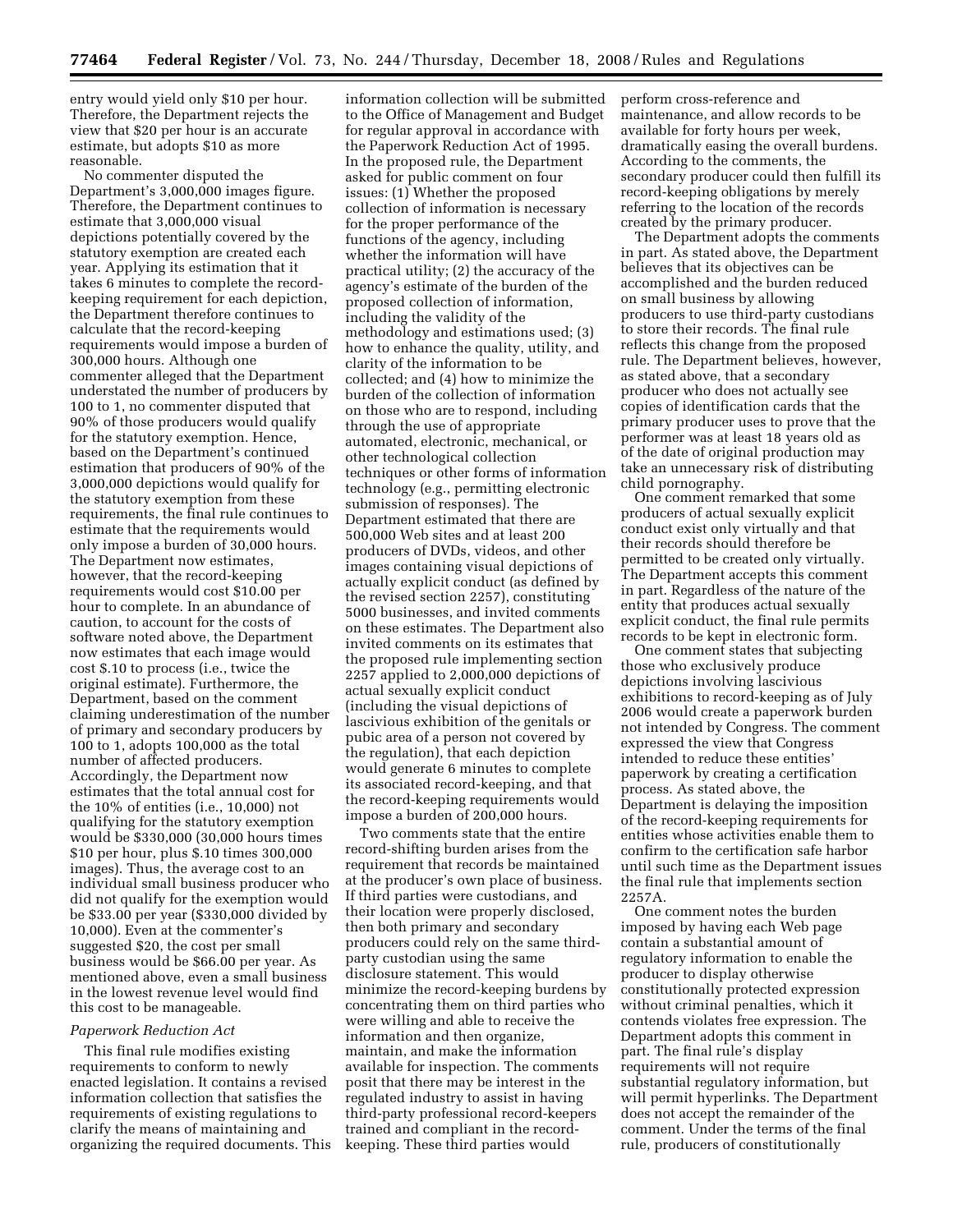protected depictions of actual sexually explicit conduct will be fully able to create such images without risk of criminal penalties so long as they maintain records and affix a disclosure statement to each page that displays such an image. Without such compliance, there is no guarantee that the depiction is in fact constitutionally protected expression. In fact, experience demonstrates that there is too great a likelihood that a child will have been victimized by such a depiction, and that such a depiction may be used to victimize others.

Four comments state that compliance with the proposed rule is expensive, invasive, and burdensome. One comment notes that the proposed rule placed a burden on a person who displayed depictions of actual sexually explicit conduct to keep and distribute information to strangers about the performers. The Department adopts these comments in part. Although some of the requirements of the Adam Walsh Act will result in additional expenses for businesses, the Department has reduced those burdens in the final rule. It has eliminated the hard copy requirement, permitted hyperlinks rather than complete disclosure statements on each Web page, and permitted producers to place required records in the hands of third-party custodians. Primary producers must share information on performers with secondary producers, but that is a requirement of the Act.

Two comments state that hard copy is not required and is very expensive. One comment says that hard copy is counter to the requirements of the Paperwork Reduction Act requirement that agencies minimize the burden of information collections through appropriate electronic or other information technology. One comment notes that some Web sites have many thousands of pages of actual sexually explicit material, and it argues that there is no reason for a hard copy. Inexpensive scanners, it maintains, can produce digital depictions at a resolution such as 300 dots per inch that can eliminate the need to read a copy of the identification document, and that hard copies may be less clear for inspectors. The Department accepts these comments, without necessarily agreeing with the characterization of the proposed rule under the PRA and, as stated, will permit the required records to be stored electronically.

One comment notes that the proposed rule is burdensome given its requirements concerning the date of original production, which would mandate overhauling each and every

disclosure on a Web site after identifying such a date for those images. The Department adopts this comment. Identification of the original date of production is crucial to the inspection process, and the records must indicate that date; however, it is not necessary to have on the disclosure statement. Accordingly, the final rule eliminates  $§ 75.6(B)(2).$ 

Four comments state that the proposed rule would achieve none of its stated goals, either because people will lie about their age or produce fake identification documents or because illicit entities would not keep records. Thirty-five comments claim that the rule would do little to protect minors or curb child pornography.

The Department does not adopt these comments. People who lie about their age must still produce identification cards, or the producers will be criminally liable for depicting them. The Department cannot guarantee that some individuals will not provide fake documents, but such individuals risk incurring criminal penalties, and the Department believes that the existence of these penalties will persuade many people who would be tempted to use fake documentation to avoid doing so. Further, the Department believes the rule will achieve its objective of implementing the policies of the Act, whether or not it is completely successful in eradicating the production of all child pornography.

On a related issue, one comment notes that false identification cards can appear authentic and lead to the production of many depictions and subsequent republications of the performer's image. However, since the rule requires that a copy of each image must be kept in the records of each of the many producers, the comment asks what producers are to do once the fraud is revealed. It states that producers will destroy their images when the fraud is revealed, but asks if the rule permits the destruction of the records, and if not, asks how custodians would be protected against state laws that criminalize even the private possession of child pornography.

The Department responds to this comment by stating that records of the production of such depictions must be retained even after the fraud is discovered. The Department would need to be able to inspect the identification documents that were provided as a basis for creating the depiction.

One comment states that secondary producers cannot determine if a scanned or faxed document was actual or altered, and could unknowingly

accept false information. The comment questions whether the producer would be shielded from prosecution if the primary producer presents false or altered documents, and asks whether there will be a database for the secondary producer to check whether the primary producer's age documents are valid, as would be the case with a passport.

The Department responds to this comment by stating that the secondary producer must keep a copy of the relevant identification documents under the terms of the rule. So long as the producer keeps a copy of the document that reasonably appears to conform to the requirements of the rule, the producer will not face criminal liability. But as stated above, the producer must keep the records even if the image turns out not to relate to a performer of legal age. As discussed above, the Department will not establish a database as part of this rule.

One comment states that secondary producers have no relationship with the performers depicted in actual sexually explicit conduct, and that applying the record-keeping requirements to them therefore accomplishes nothing. The Department does not adopt this comment. Unless the secondary performer keeps appropriate records, then the fears that Congress expressed that secondary producers will knowingly or unknowingly create a commercial market for child pornography may materialize.

One comment contends that the proposed rule's requirement that information be placed on every page will not make the required information more easily accessible to the Department, and that it will increase compliance costs. The Department does not adopt this comment. Placement of the required information on every page will enable the Department to determine that any given depiction of actual sexual conduct is of a person who is of appropriate age, and the adherence to this requirement will make that information more accessible to the Department. Additionally, the Act requires that the Department's final rule impose such a requirement, and the Department notes that the final rule will impose the minimal compliance costs associated with the Act's requirement by permitting hyperlinks rather than the full disclosure statement to appear on each regulated page.

One comment concedes that the crossreferencing requirement has a governmental purpose when an inspector needs to obtain performance records based upon a legal name or an alias or a title of a work. However, the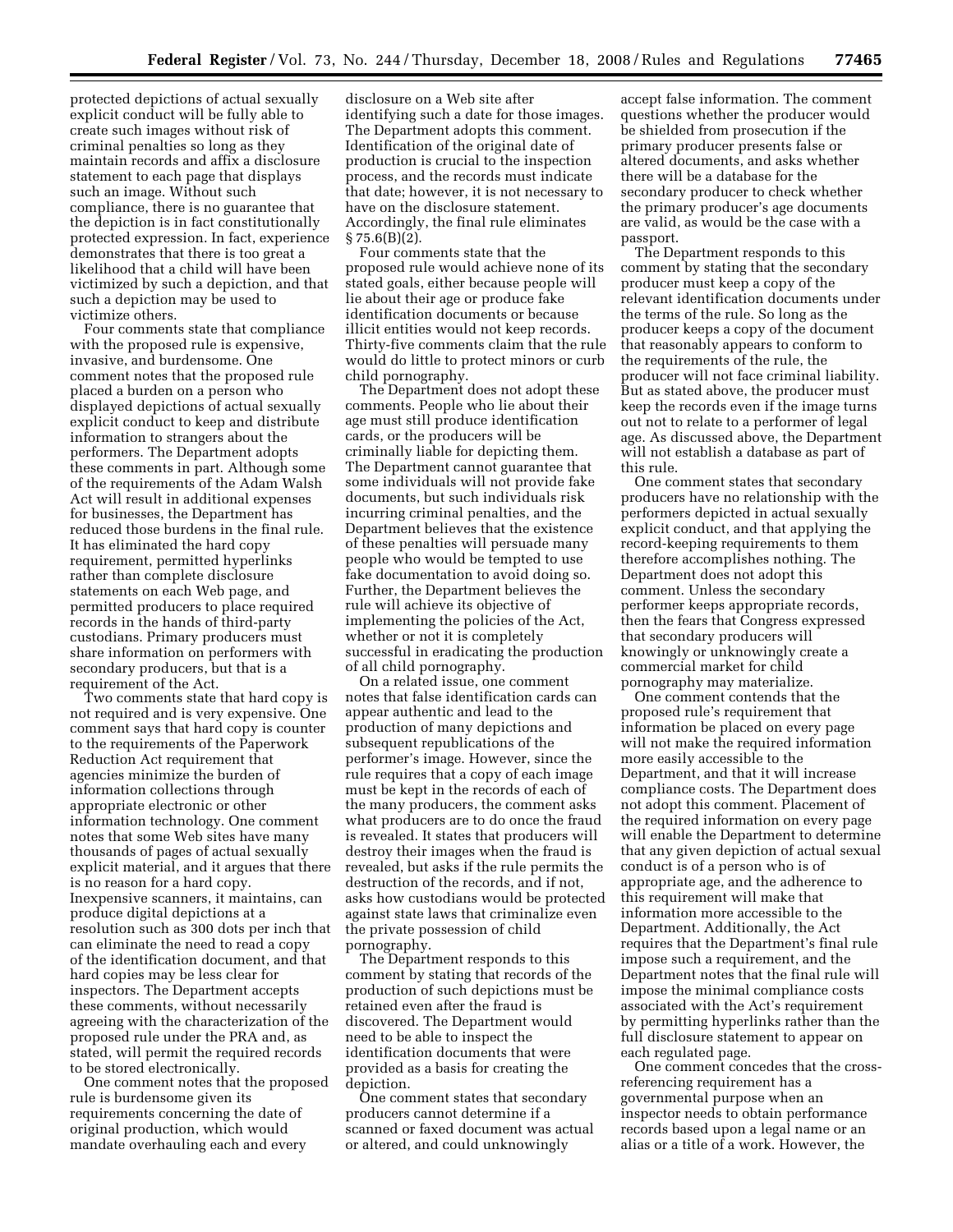comment contends that there is no basis to require cross-referencing so that an inspector can obtain an alias name that was never used in productions and was never used as an adult, or records concerning unknown works.

The Department does not adopt this comment. The Department would not know (and questions whether many producers would know) that an alias was never used in productions. If an alias had in fact been used in productions, it is vital for the Department to be able to determine that such depictions were originally produced when the performers were over 18. If an alias was never used while a performer was an adult, it may have been used when the performer was a child. Being able to trace records when the performer may have been a minor is of obvious significance to the Department's efforts to combat child exploitation.

One comment requests that the Department prepare a form analogous to an IRS form that, if properly completed, will assure the filer that it has complied with all statutory and regulatory reporting requirements. The form would be available for employers to record the fact that they have examined appropriate identification requirements before employing any individual in covered employment. The comment believes that primary producers should not have to guess concerning the required content of their records or to seek expensive legal advice from attorneys. The comment recommends that the form should be one that is used to create paper records or that can be digitally incorporated into recordkeeping software for those who choose to keep the records in digital form.

The Department does not adopt this requirement. It is not possible for the Department to create a form that would ensure that the regulated entity has complied with all requirements. It is the actual performance of the checking function that the record-keeping must document. Individualized records must be kept, rather than filling out a form indicating merely that identity was checked. Moreover, copies of the identification cards must be kept to prove that the performers were of age. Finally, the comment seeks what is essentially a compliance certification procedure rather than a record-keeping principle. Congress created a particular means by which entities may be found to be in compliance with the rule even though the statutory record-keeping and disclosure requirements are not adhered to. The Department is not free to write another alternative method of compliance.

Two comments claim that the current regulations are more than adequate to fulfill their purpose. The Department does not accept this comment. Congress enacted the Act to impose additional requirements to prevent the production of child pornography because section 2257's pre-Act definition of ''actual sexually explicit conduct'' and accompanying regulations were insufficient to achieve that objective. The Department must therefore issue the final rule per statutory command and believes that these additional requirements will make the production of child pornography more difficult than under current rules.

One comment states that some sites have many thousands of images and that each would take many kilobytes of storage and that the largest sites would need many gigabytes of storage to comply with the rule. It claims that sites with streaming video need to retain seven years' worth of recorded video. According to the comment, regardless of whether video is live or recorded, and regardless of whether copies are held in hard form or electronically, the size and number of video files will create a significant burden, in some cases requiring storage of gigabytes of data or thousands of videos. The comment wonders what governmental benefits these requirements will produce.

The Department does not adopt this comment. As to live performances, the proposed rule specifically provides, ''For any performer in a depiction performed live on the Internet, the records shall include a copy of the depiction with running-time sufficient to identify the performer in the depiction and to associate the performer with the records needed to confirm his or her age.'' 72 FR at 38036. This will significantly reduce the storage costs the commenter discusses. As to recorded performances, the Department does not accept the alleged burdensome nature of the storage costs. The district court in *Free Speech Coalition* v. *Gonzales*  favorably cited the Department's expert witness to the effect that ''large numbers of depictions can be electronically stored by purchasing hard drives at insubstantial prices.'' *Free Speech I,* 406 F. Supp. 2d at 1208.

Several commenters address the time period for the retention of records. One comment views the seven-year record retention requirement as excessive, noting that at three inspections per year, the producer would face 20 or 21 inspection cycles. The comment believes that there is no reason why that many inspections would be needed for a particular record and that the Department would learn the actual age

of a depicted performer before so many inspections were carried out. The comment asks that the final rule make clear that the records of a depiction can be disposed of seven years after a depiction's creation, and that a producer's records concerning a performer can be disposed of seven years after the performer is last depicted by the producer.

One comment points out that the required time for keeping records can be seventeen years. If a corporation leaves the adult entertainment business just before the seven-year record-keeping requirement, it must keep the records for an additional five years. And if the company goes out of business altogether, then the individual custodian must keep the records for another five years. The comment asks that the final rule should say that the operative period is the shortest of whichever of these three contingencies occurs first.

One comment notes that a secondary producer must keep the relevant record for seven years after the depiction was reproduced, perhaps beginning seven years after the depiction was produced. The comment points out that the information in the records properly relates to the initial production and not the reproduction. It posits that there is no reason to restart the clock for each republication. The comment also expresses concern that requiring the records to be maintained as long as the depiction is in circulation would be so cumulatively burdensome as to unconstitutionally harm expression.

One comment asks that no one be required to keep records of a particular depiction more than seven years after it was initially created. A secondary producer may want to reproduce a depiction eight years after it was made, but the primary producer may have eliminated the records. The comment asks whether the secondary producer can reproduce without the records, or its further reproduction is restricted at the cost of the constitutional rights of the primary producer who is also now quite lawfully without the records.

The Department declines to adopt these comments. Concerns about the retention period for records were addressed in the final rule published in 2005. At that time, the Department stated, ''The regulation provides for retention of records for seven years from production or last amendment and five years from cessation of production by a business or dissolution of the company. The Department does not believe that these limits are unreasonable. The only way to satisfy the commenters' objection that the periods of time can multiply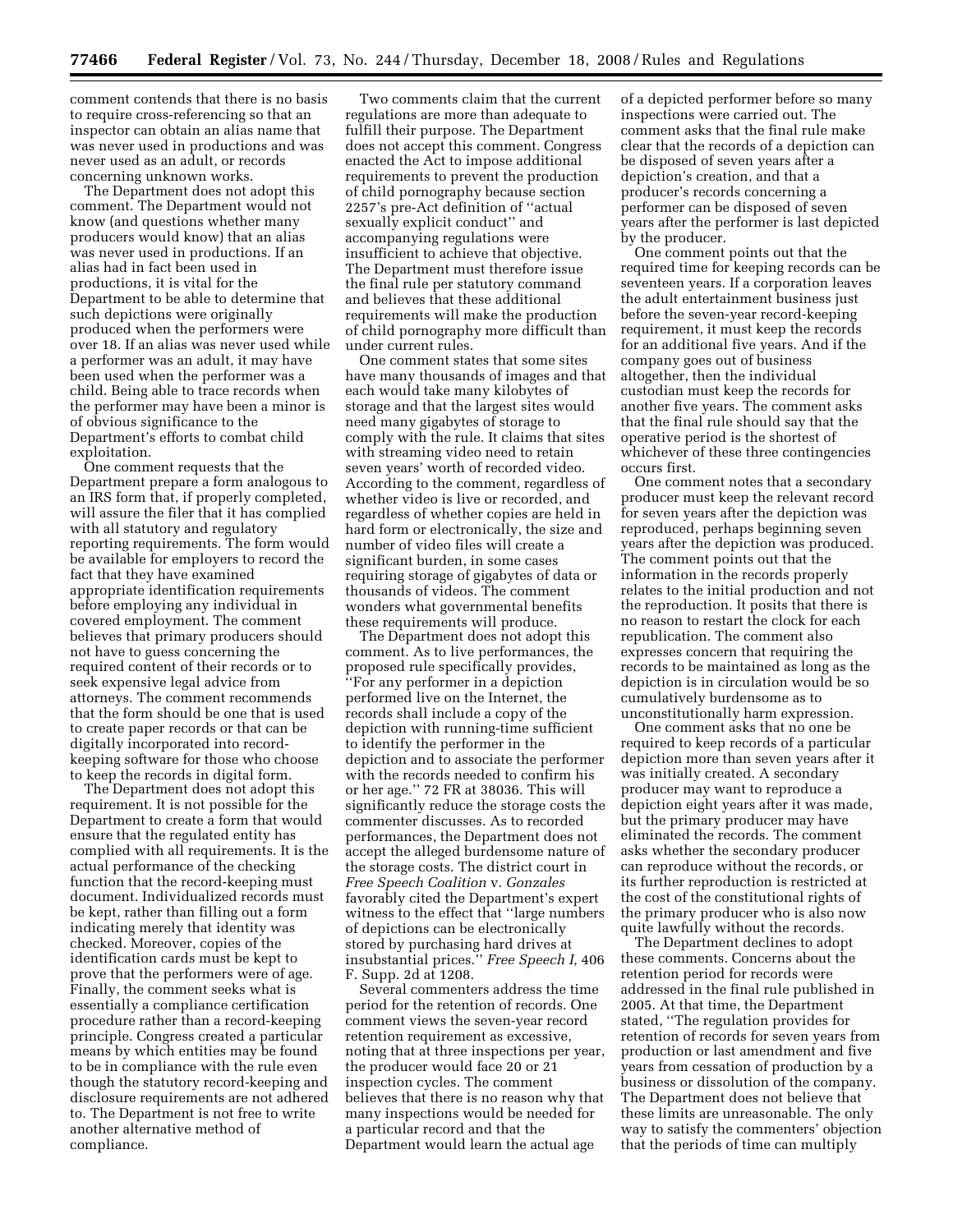would be to impose a blanket short period of time no matter what changes to the records were made. Such a change would frustrate the ability to ensure that records were maintained upto-date and prevent inspectors from examining older records to determine if a violation had been committed. In addition, the time periods, contrary to the claim of the commenters, do not violate *American Library Association* v. *Reno*. In that case, the DC Circuit held that part 75 could not require records to be maintained for as long as the producer remained in business and allowed a five-year retention period '[p]ending its replacement by a provision more rationally tailored to actual law enforcement needs.' 33 F.3d at 91. The Department has determined that the seven-year period is reasonable, thus satisfying the court's directive. The production of child pornography statute of limitations was increased in the PROTECT Act from five years to the life of the child, and the increase contained in the regulation seeks to comport with that extended statute of limitations. Finally, the Department wishes to clarify that the statute requires that each time a producer publishes a depiction, he must have records proving that the performers are adults. Thus, if a producer purges his or her records after the retention period but continues to use a picture for publication, the producer would be deemed in violation of the statute for not maintaining records that the person depicted was an adult. Records are required for every iteration of an image in every instance of publication.'' 70 FR at 29614.

One comment believes that the proposed rule's record-keeping requirements impose a heavy burden. It argues that copies of the full set of required records must follow any depiction to any secondary producer who assists in disseminating the constitutionally protected expression, which will restrict such dissemination.

The Department does not adopt this comment. Although a burden is imposed by the record-keeping requirement, it is necessary that secondary producers retain copies of records that the primary producer examined prior to producing depictions of sexually explicit conduct. Otherwise, there is no way to determine that the depiction is in fact constitutionally protected expression rather than a record of child exploitation. Since preventing the existence of a commercial market for child pornography is a major purpose of the Act, the Department believes that it has adopted the least-restrictive burden for secondary producers and the

Department to be sure that the performers were of legal age on the original production date of the depiction of actual sexually explicit conduct.

One comment points out that because a secondary producer cannot assemble records from scratch, he should be able to receive a copy of the primary producer's records so long as the secondary producer also obtains, records, and maintains the primary producer's business address. The comment expressed a belief that the volume and complexity of the requirements will limit the distribution of constitutionally protected material. It complains that if a primary producer licenses some but not all of a set of its images, it will be difficult for a secondary producer to untangle the cross-references so that the secondary possesses the required records (because possessing extraneous matter subjects that individual to a five-year sentence per § 75.2(e)). The comment anticipates that some primary producers will not want to share records concerning identification cards because secondary producers might compete with those primary producers if they knew where to find the performers. Moreover, if the performer obtained an agreement from the primary producer not to use a secondary producer to republish their depiction, then constitutionally protected expression will be frozen out of existence.

The Department does not adopt this comment. For a secondary producer to know that as of the original production date, the performers were of legal age, copies of the records of the primary producer must be provided that demonstrate that fact. To identify the appropriate primary producer, the secondary producer must keep records itself. The only means of ensuring that children are not performing in the depiction is to determine the birthdates of the performers and to keep records. The Department must have access to these records to ensure that children are not being depicted. First Amendment rights are not implicated if, in response to the rule, primary producers choose not to share records because they fear that secondary producers may compete with them. Moreover, if a performer obtains an agreement through an agent that the primary producer will not use a secondary producer to republish a depiction, then the reason that the secondary producer would become unable to obtain the image is through the operation of the agreement, whether or not the Department had ever issued any regulations. The First Amendment

is not implicated under those circumstances.

One comment states that a secondary producer can satisfy the Act by requiring only an email or a letter from the primary producer attesting to the availability of the date of birth documentation's availability at the primary producer's place of business, unless the secondary producer is also a primary producer. The Department does not adopt this comment. A secondary producer's reliance on an email or letter does not ensure that the secondary producer actually retains records documenting that the performer was of legal age as of the date of original production.

One comment notes that each Web site can contain multiple depictions, which may have been created on different dates. Each webmaster would have to develop a unique system of cross-referencing, coding, or identifying the production date of each depiction. The comment would prefer that webmasters be permitted to identify the most relevant date, of either production, duplication, reproduction, or reissuance of a depiction.

The Department does not adopt this comment. Apart from the lack of clarity concerning what the most relevant date from the choices above for a particular depiction, the Department believes that the date of original production is a critical element for the disclosure statement that Congress has required. Confirmation of the date of birth of the performer and of the date of original production are the two most important pieces of information necessary to be recorded if child pornography is to be kept out of production and commercial distribution. Knowledge of only a later date that is unrelated to the date of original production of the image will not ensure that the performer was of legal age as of the date that the depiction was created, the key factor determining whether a particular depiction is child pornography or not.

Two comments oppose crossreferencing requirements because, the commenters say, they are a means only to harass producers. The Department does not adopt this comment. Crossreferencing requirements, as described above, are vital to determining whether a performer under any name that the performer has used has been depicted in actual sexually explicit conduct despite their status as a minor. Crossreferencing will enable the Department to establish, whatever name may be used, whether a performer's identification card demonstrates legality of age for such productions.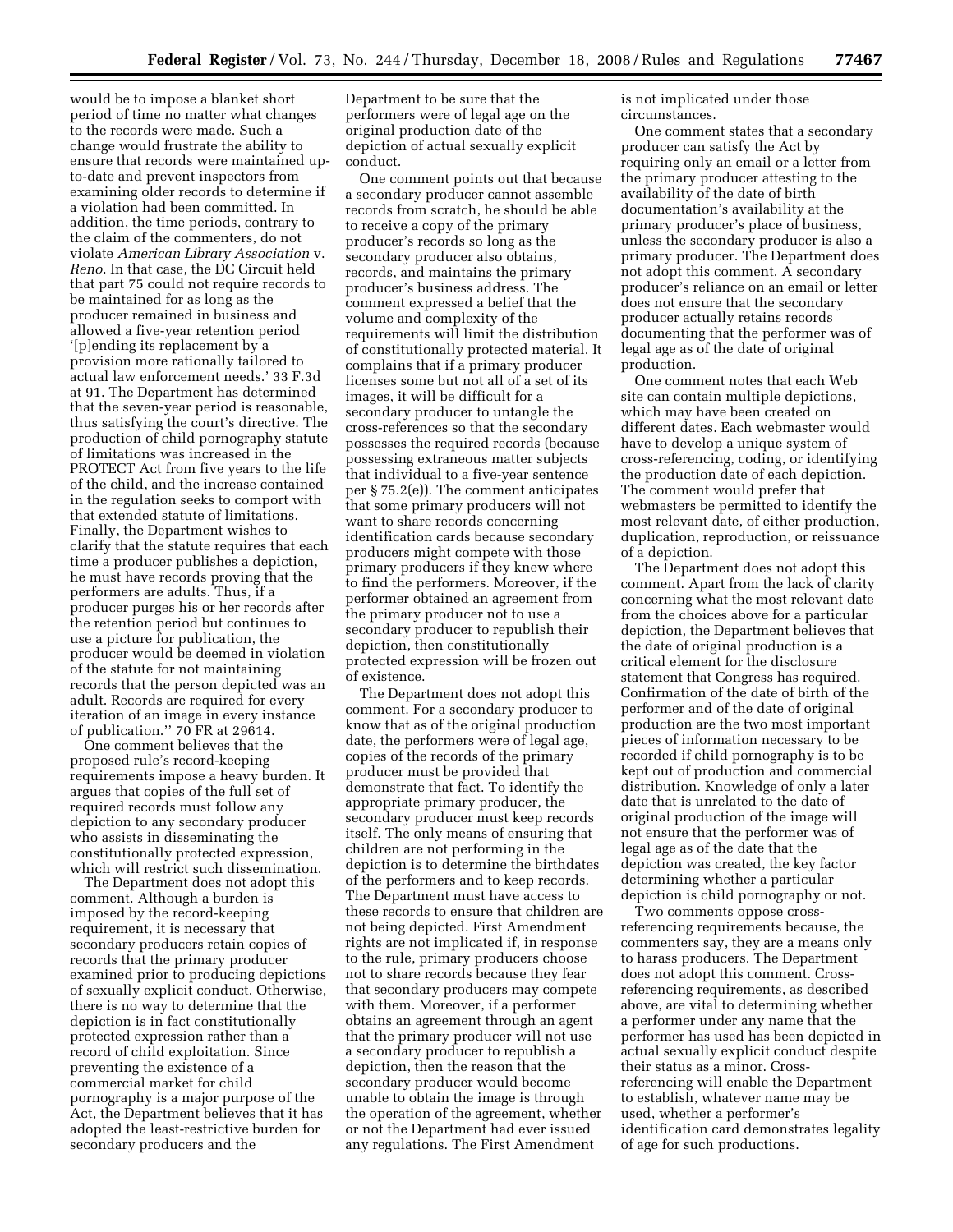Two comments suggest that the burden of segregating records in § 75.2(d) and (e) is too stringent. One points out that if a stray 1099 form, model release, or I–9 form were to wind up in the section 2257 records instead of the more general personnel file, then the producer or custodian would face years in prison. The comment contends that there should be a different rule for inadvertent misfiling.

The Department does not accept this comment. The segregation requirement in fact reduces the burden that the rule imposes upon the regulated entity. Due to segregation of records, the inspector need only review a unified set of records, without need to search every document in the facility.

Two comments request that the final rule reduce the burden on primary producers by not requiring that they make or receive sworn statements that all content is legal and all models are over 18. The Department declines to adopt this comment, as it describes the effect of neither the proposed rule nor existing regulation.

The Department received no comments challenging its estimates that 2,000,000 depictions of actual sexually explicit conduct would be generated this year, that the associated recordkeeping for each depiction would amount to 6 minutes, and that the total related burden of compliance for this category was 200,000 hours, and it therefore continues to adhere to these estimates. Two million depictions at a cost of \$10 per hour of record-keeping and a duplication cost of \$0.10 per depiction produces a total cost of compliance with the final section 2257 rule of \$2,400,000.

The OMB Control Number pertaining to the rule is 1105–0083.

#### **List of Subjects in 28 CFR Part 75**

Crime, infants and children, Reporting and record-keeping requirements.

■ Accordingly, for the reasons set forth in the preamble, part 75 of chapter I of title 28 of the Code of Federal Regulations is amended as follows:

#### **PART 75—CHILD PROTECTION RESTORATION AND PENALTIES ENHANCEMENT ACT OF 1990; PROTECT ACT; ADAM WALSH CHILD PROTECTION AND SAFETY ACT OF 2006; RECORDKEEPING AND RECORD-INSPECTION PROVISIONS**

■ 1. The authority citation for part 75 is revised to read as follows:

**Authority:** 18 U.S.C. 2257, 2257A.

■ 2. The heading of part 75 is revised to read as set forth above.

■ 3. Amend § 75.1 by revising paragraphs (b), (c)(1), (c)(2), (c)(4), (d), and (e), and by adding paragraphs (m) through (s), to read as follows:

#### **§ 75.1 Definitions.**

\* \* \* \* \* (b) *Picture identification card* means a document issued by the United States, a State government, or a political subdivision thereof, or a United States territory, that bears the photograph, the name of the individual identified, and the date of birth of that individual, and provides specific information sufficient for the issuing authority to confirm its validity, such as a passport, Permanent Resident Card (commonly known as a ''Green Card''), or employment authorization document issued by the United States, a driver's license or other form of identification issued by a State or the District of Columbia; or a foreign government-issued equivalent of any of the documents listed above when the person who is the subject of the picture identification card is a non-U.S. citizen located outside the United States at the time of original production and the producer maintaining the required records, whether a U.S. citizen or non-U.S. citizen, is located outside the United States on the original production date. The picture identification card must be valid as of the original production date.

\* \* \* \* \*  $(c) * * * *$ 

(1) *Primary producer* is any person who actually films, videotapes, photographs, or creates a digitally- or computer-manipulated image, a digital image, or a picture of, or who digitizes an image of, a visual depiction of an actual human being engaged in actual or simulated sexually explicit conduct. When a corporation or other organization is the primary producer of any particular image or picture, then no individual employee or agent of that corporation or other organization will be considered to be a primary producer of that image or picture.

(2) *Secondary producer* is any person who produces, assembles, manufactures, publishes, duplicates, reproduces, or reissues a book, magazine, periodical, film, videotape, or digitally- or computer-manipulated image, picture, or other matter intended for commercial distribution that contains a visual depiction of an actual human being engaged in actual or simulated sexually explicit conduct, or who inserts on a computer site or service a digital image of, or otherwise

manages the sexually explicit content of a computer site or service that contains a visual depiction of, an actual human being engaged in actual or simulated sexually explicit conduct, including any person who enters into a contract, agreement, or conspiracy to do any of the foregoing. When a corporation or other organization is the secondary producer of any particular image or picture, then no individual of that corporation or other organization will be considered to be the secondary producer of that image or picture.

(4) Producer does not include persons whose activities relating to the visual depiction of actual or simulated sexually explicit conduct are limited to the following:

(i) Photo or film processing, including digitization of previously existing visual depictions, as part of a commercial enterprise, with no other commercial interest in the sexually explicit material, printing, and video duplication;

(ii) Distribution;

 $\star$   $\qquad$   $\star$   $\qquad$   $\star$ 

(iii) Any activity, other than those activities identified in paragraphs (c)(1) and (2) of this section, that does not involve the hiring, contracting for, managing, or otherwise arranging for the participation of the depicted performers;

(iv) The provision of a telecommunications service, or of an Internet access service of Internet information location tool (as those terms are defined in section 231 of the Communications Act of 1934 (47 U.S.C. 231));

(v) The transmission, storage, retrieval, hosting, formatting, or translation (or any combination thereof) of a communication, without selection or alteration of the content of the communication, except that deletion of a particular communication or material made by another person in a manner consistent with section 230(c) of the Communications Act of 1934 (47 U.S.C. 230(c)) shall not constitute such selection or alteration of the content of the communication; or

(vi) Unless the activity or activities are described in section 2257(h)(2)(A), the dissemination of a depiction without having created it or altered its content.

(d) *Sell, distribute, redistribute, and re-release* refer to commercial distribution of a book, magazine, periodical, film, videotape, digitally- or computer-manipulated image, digital image, picture, or other matter that contains a visual depiction of an actual human being engaged in actual or simulated sexually explicit conduct, but does not refer to noncommercial or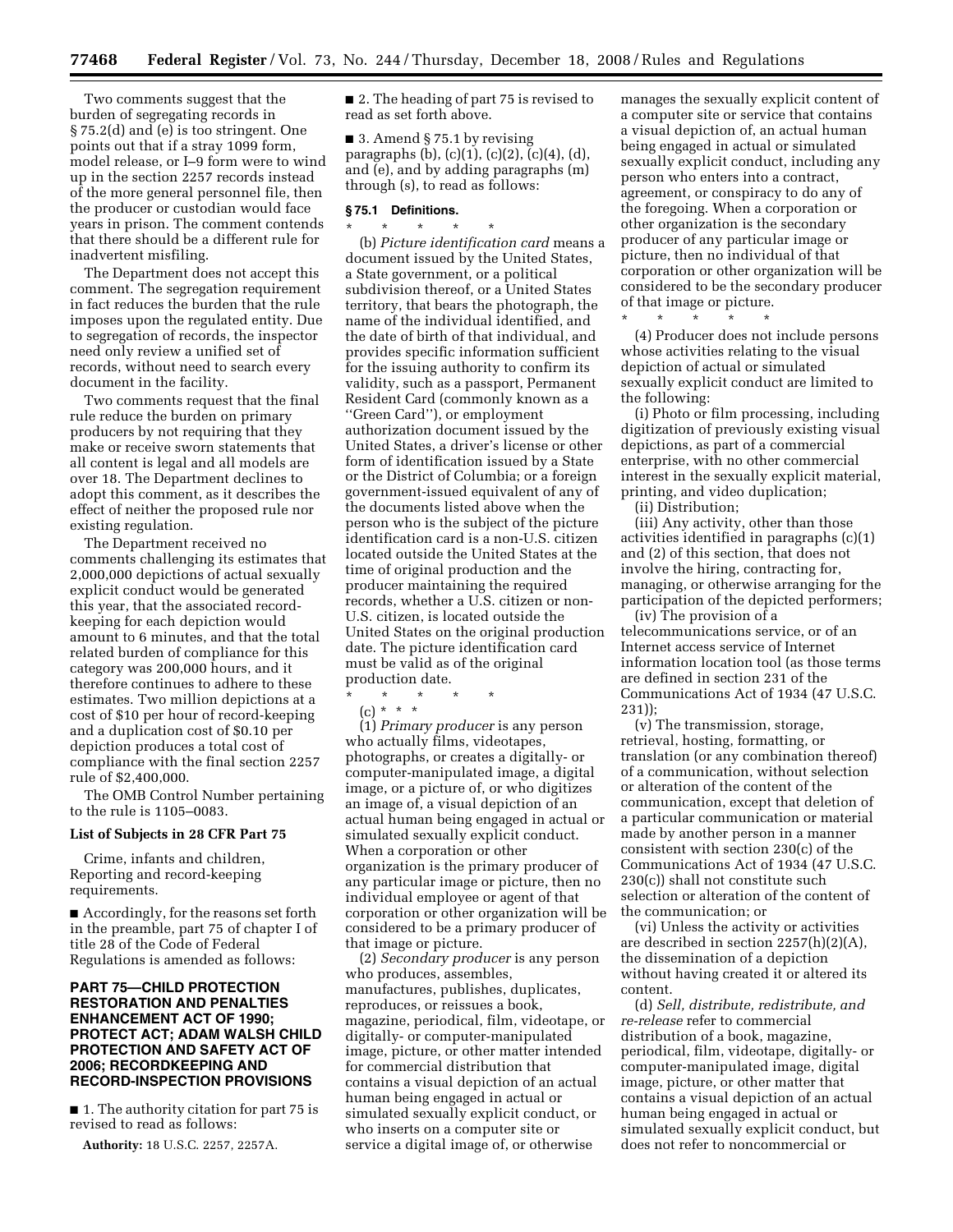educational distribution of such matter, including transfers conducted by bona fide lending libraries, museums, schools, or educational organizations.

(e) *Copy*, when used:

(1) In reference to an identification document or a picture identification card, means a photocopy, photograph, or digitally scanned reproduction;

(2) In reference to a visual depiction of sexually explicit conduct, means a duplicate of the depiction itself (e.g., the film, the image on a Web site, the image taken by a webcam, the photo in a magazine); and

(3) In reference to an image on a webpage for purposes of §§ 75.6(a), 75.7(a), and 75.7(b), means every page of a Web site on which the image appears.

\* \* \* \* \* (m) *Date of original production* or *original production date* means the date the primary producer actually filmed, videotaped, or photographed, or created a digitally- or computer-manipulated image or picture of, the visual depiction of an actual human being engaged in actual or simulated sexually explicit conduct. For productions that occur over more than one date, it means the single date that was the first of those dates. For a performer who was not 18 as of this date, the date of original production is the date that such a performer was first actually filmed, videotaped, photographed, or otherwise depicted. With respect to matter that is a secondarily produced compilation of individual, primarily produced depictions, the date of original production of the matter is the earliest date after July 3, 1995, on which any individual depiction in that compilation was produced. For a performer in one of the individual depictions contained in that compilation who was not 18 as of this date, the date of original production is the date that the performer was first actually filmed, videotaped, photographed, or otherwise depicted for the individual depiction at issue.

(n) *Sexually explicit conduct* has the meaning set forth in 18 U.S.C.  $2256(2)(A)$ .

(o) *Simulated sexually explicit conduct* means conduct engaged in by performers that is depicted in a manner that would cause a reasonable viewer to believe that the performers engaged in actual sexually explicit conduct, even if they did not in fact do so. It does not mean not sexually explicit conduct that is merely suggested.

(p) *Regularly and in the normal course of business collects and maintains* means any business practice(s) that ensure that the producer confirms the identity and age of all

employees who perform in visual depictions.

(q) *Individually identifiable information* means information about the name, address, and date of birth of employees that is capable of being retrieved on the basis of a name of an employee who appears in a specified visual depiction.

(r) *All performers, including minor performers* means all performers who appear in any visual depiction, no matter for how short a period of time.

(s) *Employed by* means, in reference to a performer, one who receives pay for performing in a visual depiction or is otherwise in an employer-employee relationship with the producer of the visual depiction as evidenced by oral or written agreements.

■ 4. Amend § 75.2 by:

■ a. Revising paragraph (a) introductory text and paragraphs (a)(1) and (a)(2), and adding paragraph (a)(4);

■ b. Adding two sentences at the end of paragraph (b);

■ c. Revising paragraphs (c) and (d); and

■ d. Adding paragraphs (g) and (h). The additions and revisions read as follows:

#### **§ 75.2 Maintenance of records.**

(a) Any producer of any book, magazine, periodical, film, videotape, digitally- or computer-manipulated image, digital image, picture, or other matter that is produced in whole or in part with materials that have been mailed or shipped in interstate or foreign commerce, or is shipped, transported, or intended for shipment or transportation in interstate or foreign commerce, and that contains one or more visual depictions of an actual human being engaged in actual sexually explicit conduct (except lascivious exhibition of the genitals or pubic area of any person) made after July 3, 1995, or one or more visual depictions of an actual human being engaged in simulated sexually explicit conduct or in actual sexually explicit conduct limited to lascivious exhibition of the genitals or pubic area of any person made after March 18, 2009, shall, for each performer portrayed in such visual depiction, create and maintain records containing the following:

(1) The legal name and date of birth of each performer, obtained by the producer's examination of a picture identification card prior to production of the depiction. For any performer portrayed in a depiction of an actual human being engaged in actual sexually explicit conduct (except lascivious exhibition of the genitals or pubic area of any person) made after July 3, 1995, or of an actual human being engaged in

simulated sexually explicit conduct or in actual sexually explicit conduct limited to lascivious exhibition of the genitals or pubic area of any person made after March 18, 2009, the records shall also include a legible hard copy or legible digitally scanned or other electronic copy of a hard copy of the identification document examined and, if that document does not contain a recent and recognizable picture of the performer, a legible hard copy of a picture identification card. For any performer portrayed in a depiction of an actual human being engaged in actual sexually explicit conduct (except lascivious exhibition of the genitals or pubic area of any person) made after June 23, 2005, or of an actual human being engaged in simulated sexually explicit conduct or in actual sexually explicit conduct limited to lascivious exhibition of the genitals or pubic area of any person made after March 18, 2009, the records shall include a copy of the depiction, and, where the depiction is published on an Internet computer site or service, a copy of any URL associated with the depiction. If no URL is associated with the depiction, the records shall include another uniquely identifying reference associated with the location of the depiction on the Internet. For any performer in a depiction performed live on the Internet, the records shall include a copy of the depiction with running-time sufficient to identify the performer in the depiction and to associate the performer with the records needed to confirm his or her age.

(2) Any name, other than the performer's legal name, ever used by the performer, including the performer's maiden name, alias, nickname, stage name, or professional name. For any performer portrayed in a visual depiction of an actual human being engaged in actual sexually explicit conduct (except lascivious exhibition of the genitals or pubic area of any person) made after July 3, 1995, or of an actual human being engaged in simulated sexually explicit conduct or in actual sexually explicit conduct limited to lascivious exhibition of the genitals or pubic area of any person made after March 18, 2009, such names shall be indexed by the title or identifying number of the book, magazine, film, videotape, digitally- or computermanipulated image, digital image, picture, URL, or other matter. Producers may rely in good faith on representations by performers regarding accuracy of the names, other than legal names, used by performers.

\* \* \* \* \*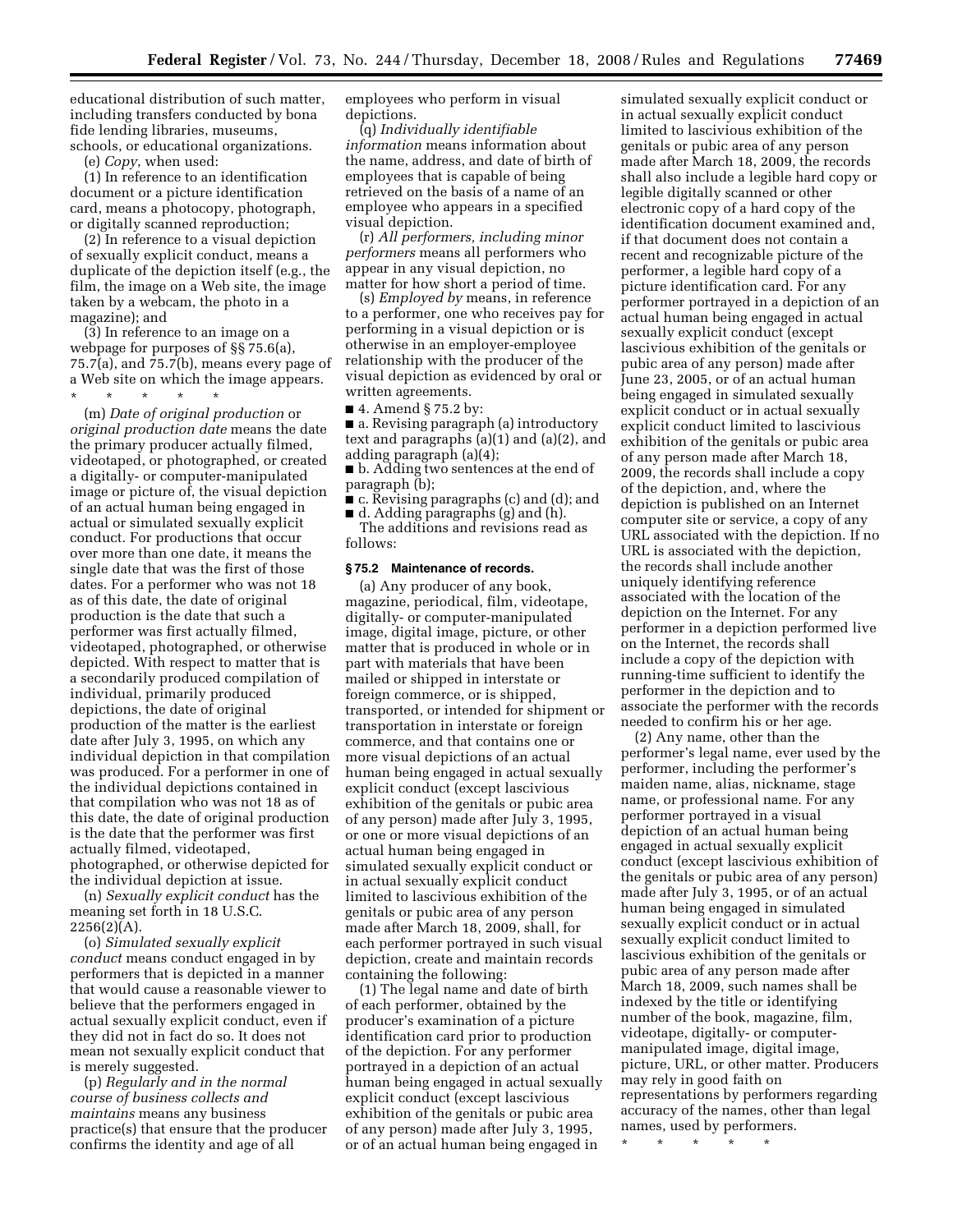(4) The primary producer shall create a record of the date of original production of the depiction.

(b)  $*$   $*$   $*$  The copies of the records may be redacted to eliminate nonessential information, including addresses, phone numbers, social security numbers, and other information not necessary to confirm the name and age of the performer. However, the identification number of the picture identification card presented to confirm the name and age may not be redacted.

(c) The information contained in the records required to be created and maintained by this part need be current only as of the date of original production of the visual depiction to which the records are associated. If the producer subsequently produces an additional book, magazine, film, videotape, digitally- or computermanipulated image, digital image, or picture, or other matter (including but not limited to an Internet computer site or service) that contains one or more visual depictions of an actual human being engaged in actual or simulated sexually explicit conduct made by a performer for whom he maintains records as required by this part, the producer may add the additional title or identifying number and the names of the performer to the existing records maintained pursuant to § 75.2(a)(2). Producers of visual depictions made after July 3, 1995, and before June 23, 2005, may rely on picture identification cards that were valid forms of required identification under the provisions of part 75 in effect during that time period.

(d) For any record of a performer in a visual depiction of actual sexually explicit conduct (except lascivious exhibition of the genitals or pubic area of any person) created or amended after June 23, 2005, or of a performer in a visual depiction of simulated sexually explicit conduct or actual sexually explicit conduct limited to lascivious exhibition of the genitals or pubic area of any person made after March 18, 2009, all such records shall be organized alphabetically, or numerically where appropriate, by the legal name of the performer (by last or family name, then first or given name), and shall be indexed or cross-referenced to each alias or other name used and to each title or identifying number of the book, magazine, film, videotape, digitally- or computer-manipulated image, digital image, or picture, or other matter (including but not limited to an Internet computer site or service). If the producer subsequently produces an additional book, magazine, film, videotape, digitally- or computermanipulated image, digital image, or

picture, or other matter (including but not limited to an Internet computer site or service) that contains one or more visual depictions of an actual human being engaged in actual or simulated sexually explicit conduct made by a performer for whom he maintains records as required by this part, the producer shall add the additional title or identifying number and the names of the performer to the existing records, and such records shall thereafter be maintained in accordance with this paragraph.

\* \* \* \* \* (g) Records are not required to be maintained by either a primary producer or by a secondary producer for a visual depiction of sexually explicit conduct that consists only of lascivious exhibition of the genitals or pubic area of a person, and contains no other sexually explicit conduct, whose original production date was prior to

March 18, 2009. (h) A primary or secondary producer may contract with a non-employee custodian to retain copies of the records that are required under this part. Such custodian must comply with all obligations related to records that are required by this Part, and such a contract does not relieve the producer of his liability under this part.

■ 5. Revise § 75.4 to read as follows:

#### **§ 75.4 Location of records.**

Any producer required by this part to maintain records shall make such records available at the producer's place of business or at the place of business of a non-employee custodian of records. Each record shall be maintained for seven years from the date of creation or last amendment or addition. If the producer ceases to carry on the business, the records shall be maintained for five years thereafter. If the producer produces the book, magazine, periodical, film, videotape, digitally- or computer-manipulated image, digital image, or picture, or other matter (including but not limited to Internet computer site or services) as part of his control of or through his employment with an organization, records shall be made available at the organization's place of business or at the place of business of a non-employee custodian of records. If the organization is dissolved, the person who was responsible for maintaining the records, as described in § 75.6(b), shall continue to maintain the records for a period of five years after dissolution.

■ 6. Section 75.5 is amended by revising:

 $\blacksquare$  a. Paragraphs (c)(1), (c)(3), and (c)(4);

- b. Paragraph (d); and
- c. Paragraph (e).

The revisions read as follows:

#### **§ 75.5 Inspection of records.**

 $\star$   $\star$   $\star$ 

(c) *Conduct of inspections.* (1) Inspections shall take place during normal business hours and at such places as specified in § 75.4. For the purpose of this part, ''normal business hours'' are from 9 a.m. to 5 p.m., local time, Monday through Friday, or, for inspections to be held at the place of business of a producer, any other time during which the producer is actually conducting business relating to producing a depiction of actual sexually explicit conduct. To the extent that the producer does not maintain at least 20 normal business hours per week, the producer must provide notice to the inspecting agency of the hours during which records will be available for inspection, which in no case may be less than 20 hours per week.

\* \* \* \* \* (3) The inspections shall be conducted so as not to unreasonably disrupt the operations of the establishment.

(4) At the conclusion of an inspection, the investigator may informally advise the producer or his non-employee custodian of records of any apparent violations disclosed by the inspection. The producer or non-employee custodian or records may bring to the attention of the investigator any pertinent information regarding the records inspected or any other relevant matter.

\* \* \* \* \*

(d) *Frequency of inspections.* Records may be inspected once during any fourmonth period, unless there is a reasonable suspicion to believe that a violation of this part has occurred, in which case an additional inspection or inspections may be conducted before the four-month period has expired.

(e) *Copies of records.* An investigator may copy, at no expense to the producer or to his non-employee custodian of records, during the inspection, any record that is subject to inspection. \* \* \* \* \*

- 7. Amend § 75.6 by:
- a. Revising paragraph (a);

■ b. Removing and reserving paragraph (b)(2), and removing the second sentence from paragraph (b)(3);

- c. Revising paragraph (c); and
- d. Adding paragraph (f).

The addition and revisions read as follows: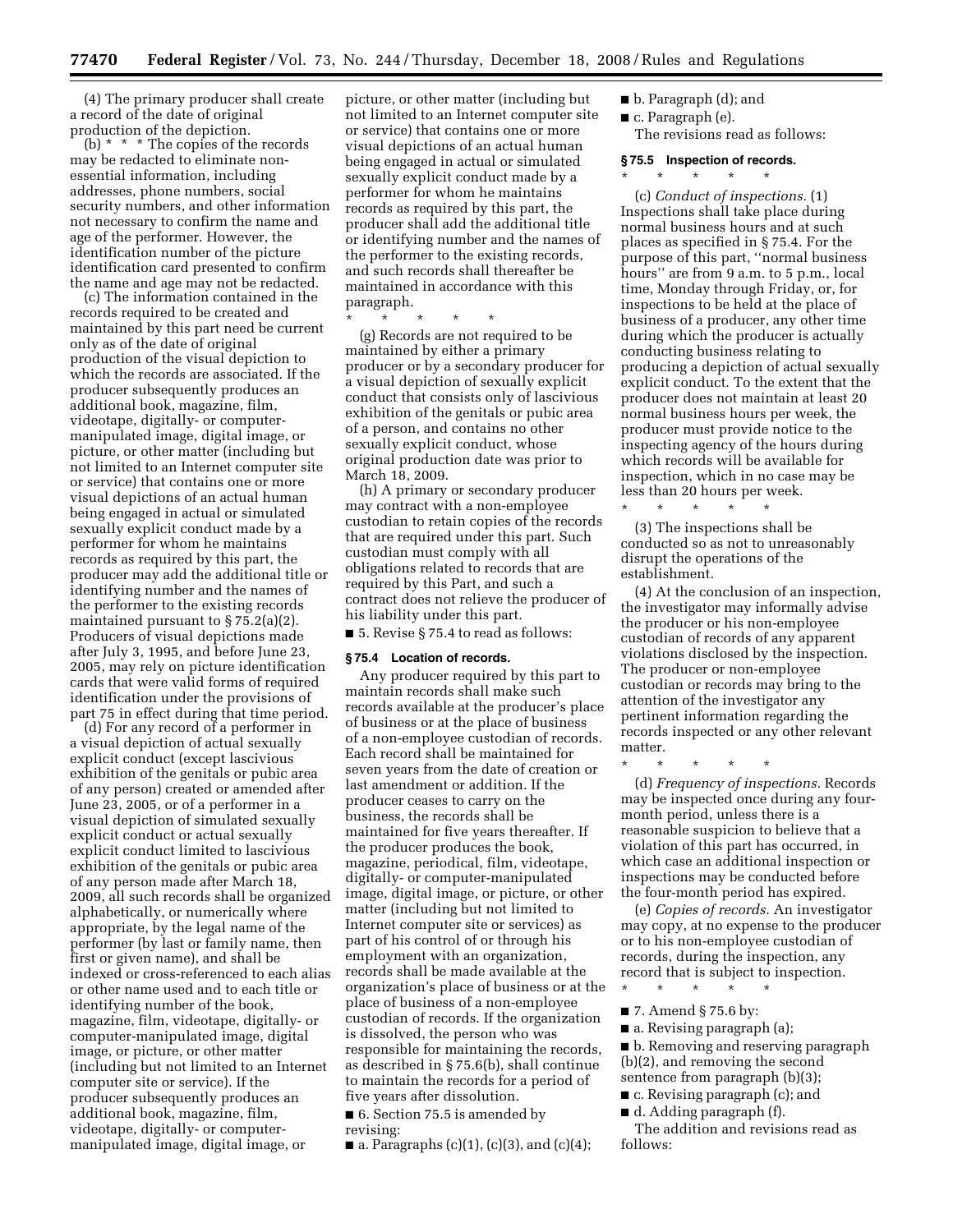#### **§ 75.6 Statement describing location of books and records.**

(a) Any producer of any book, magazine, periodical, film, videotape, digitally- or computer-manipulated image, digital image, or picture, or other matter (including but not limited to an Internet computer site or service) that contains one or more visual depictions of an actual human being engaged in actual sexually explicit conduct made after July 3, 1995, and produced, manufactured, published, duplicated, reproduced, or reissued after July 3, 1995, or of a performer in a visual depiction of simulated sexually explicit conduct or actual sexually explicit conduct limited to lascivious exhibition of the genitals or pubic area of any person made after March 18, 2009, shall cause to be affixed to every copy of the matter a statement describing the location of the records required by this part. A producer may cause such statement to be affixed, for example, by instructing the manufacturer of the book, magazine, periodical, film, videotape, digitally- or computermanipulated image, digital image, picture, or other matter to affix the statement. In this paragraph, the term ''copy'' includes every page of a Web site on which a visual depiction of an actual human being engaged in actual or simulated sexually explicit conduct appears.

\* \* \* \* \*

(c) If the producer is an organization, the statement shall also contain the title and business address of the person who is responsible for maintaining the records required by this part.

\* \* \* \* \*

(f) If the producer contracts with a non-employee custodian of records to serve as the person responsible for maintaining his records, the statement shall contain the name and business address of that custodian and may contain that information in lieu of the information required in paragraphs (b)(3) and (c) of this section.

■ 8. Revise § 75.7 to read as follows:

#### **§ 75.7 Exemption statement.**

(a) Any producer of any book, magazine, periodical, film, videotape, digitally- or computer-manipulated image, digital image, picture, or other matter may cause to be affixed to every copy of the matter a statement attesting that the matter is not covered by the record-keeping requirements of 18 U.S.C. 2257(a)–(c) or 18 U.S.C. 2257A(a)–(c), as applicable, and of this part if:

(1) The matter contains visual depictions of actual sexually explicit

conduct made only before July 3, 1995, or was last produced, manufactured, published, duplicated, reproduced, or reissued before July 3, 1995. Where the matter consists of a compilation of separate primarily produced depictions, the entirety of the conduct depicted was produced prior to July 3, 1995, regardless of the date of secondary production;

(2) The matter contains only visual depictions of simulated sexually explicit conduct or of actual sexually explicit conduct limited to lascivious exhibition of the genitals or pubic area of any person, made before March 18, 2009;

(3) The matter contains only some combination of the visual depictions described in paragraphs  $(a)(1)$  and  $(a)(2)$ of this section.

(b) If the primary producer and the secondary producer are different entities, the primary producer may certify to the secondary producer that the visual depictions in the matter satisfy the standards under paragraphs (a)(1) through (a)(3) of this section. The secondary producer may then cause to be affixed to every copy of the matter a statement attesting that the matter is not covered by the record-keeping requirements of 18 U.S.C. 2257(a)–(c) or 18 U.S.C. 2257A(a)–(c), as applicable, and of this part.

■ 9. Amend § 75.8 by:

■ a. Revising paragraph (d);

■ b. Redesignating paragraph (e) as paragraph (f); and

■ c. Adding a new paragraph (e). The revisions and additions read as follows:

#### **§ 75.8 Location of the statement.**

\* \* \* \* \*

(d) A computer site or service or Web address containing a digitally- or computer-manipulated image, digital image, or picture shall contain the required statement on every page of a Web site on which a visual depiction of an actual human being engaged in actual or simulated sexually explicit conduct appears. Such computer site or service or Web address may choose to display the required statement in a separate window that opens upon the viewer's clicking or mousing-over a hypertext link that states, ''18 U.S.C. 2257 [and/or 2257A, as appropriate] Record-Keeping Requirements Compliance Statement.''

(e) For purpose of this section, a digital video disc (DVD) containing multiple depictions is a single matter for which the statement may be located in a single place covering all depictions on the DVD.

\* \* \* \* \*

■ 10. Add § 75.9 to read as follows:

#### **§ 75.9 Certification of records.**

(a) *In general.* The provisions of §§ 75.2 through 75.8 shall not apply to a visual depiction of actual sexually explicit conduct constituting lascivious exhibition of the genitals or pubic area of a person or to a visual depiction of simulated sexually explicit conduct if all of the following requirements are met:

(1) The visual depiction is intended for commercial distribution;

(2) The visual depiction is created as a part of a commercial enterprise;

(3) Either—

(i) The visual depiction is not produced, marketed or made available in circumstances such that an ordinary person would conclude that the matter contains a visual depiction that is child pornography as defined in 18 U.S.C. 2256(8), or,

(ii) The visual depiction is subject to regulation by the Federal Communications Commission acting in its capacity to enforce 18 U.S.C. 1464 regarding the broadcast of obscene, indecent, or profane programming; and

(4) The producer of the visual depiction certifies to the Attorney General that he regularly and in the normal course of business collects and maintains individually identifiable information regarding all performers, including minor performers, employed by that person, pursuant to Federal and State tax, labor, and other laws, labor agreements, or otherwise pursuant to industry standards, where such information includes the name, address, and date of birth of the performer. (A producer of materials depicting sexually explicit conduct not covered by the certification regime is not disqualified from using the certification regime for materials covered by the certification regime.)

(b) *Form of certification.* The certification shall take the form of a letter addressed to the Attorney General signed either by the chief executive officer or another executive officer of the entity making the certification, or in the event the entity does not have a chief executive officer or other executive officer, the senior manager responsible for overseeing the entity's activities.

(c) *Content of certification.* The certification shall contain the following:

(1) A statement setting out the basis under 18 U.S.C. 2257A and this part under which the certifying entity and any sub-entities, if applicable, are permitted to avail themselves of this exemption, and basic evidence justifying that basis.